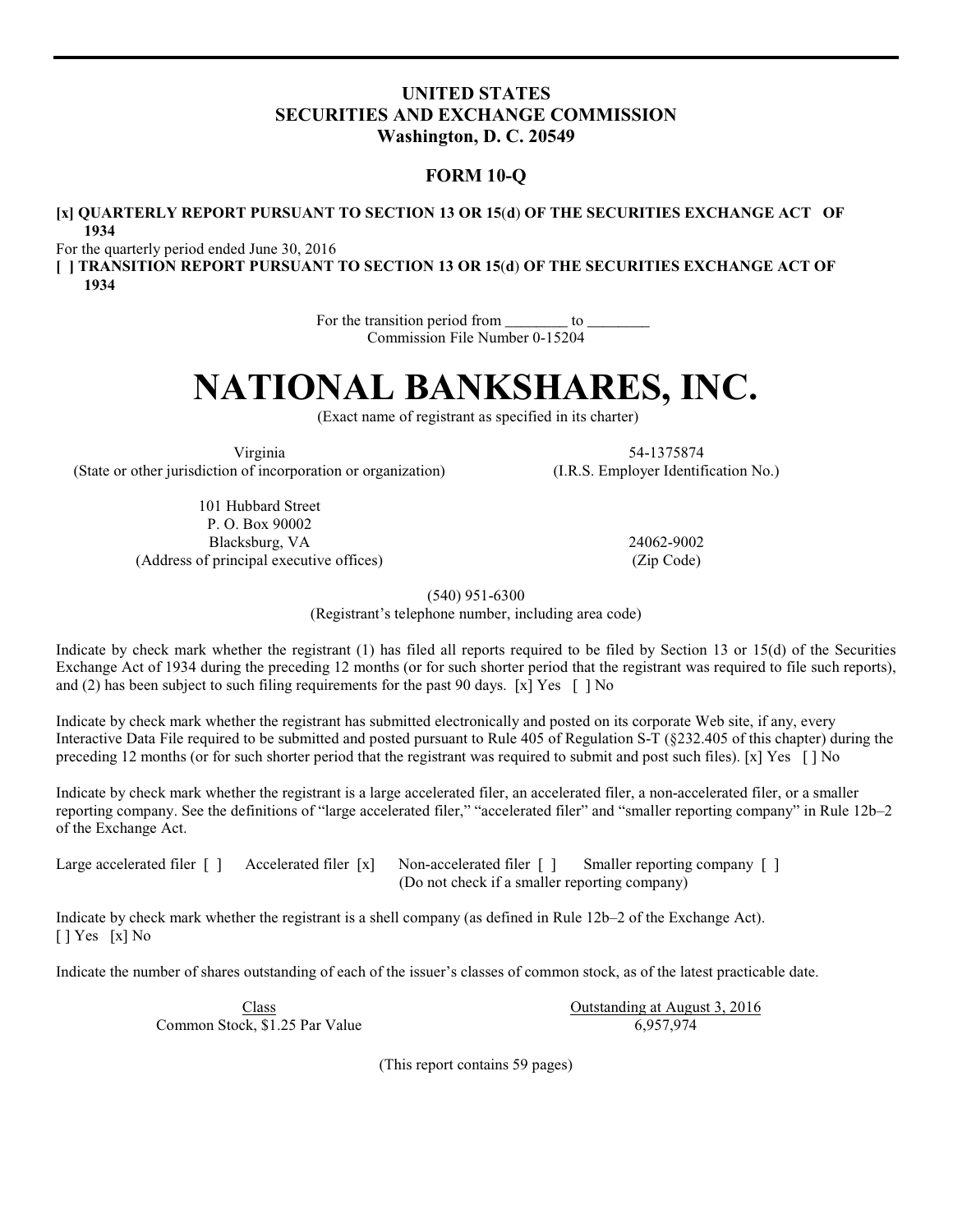# **NATIONAL BANKSHARES, INC. AND SUBSIDIARIES**

Form 10-Q Index

| <b>Part I - Financial Information</b> |                                                                                                                           | Page      |
|---------------------------------------|---------------------------------------------------------------------------------------------------------------------------|-----------|
| Item 1                                | <b>Financial Statements</b>                                                                                               | 3         |
|                                       | Consolidated Balance Sheets, June 30, 2016 (Unaudited) and December 31, 2015                                              | 3         |
|                                       | Consolidated Statements of Income for the Three Months Ended June 30, 2016 and 2015<br>(Unaudited)                        | $4 - 5$   |
|                                       | Consolidated Statements of Comprehensive Income (Loss) for the Three Months Ended<br>June 30, 2016 and 2015 (Unaudited)   | 6         |
|                                       | Consolidated Statements of Income for the Six Months Ended June 30, 2016 and 2015<br>(Unaudited)                          | $7 - 8$   |
|                                       | Consolidated Statements of Comprehensive Income for the Six Months Ended<br>June 30, 2016 and 2015 (Unaudited)            | 9         |
|                                       | Consolidated Statements of Changes in Stockholders' Equity for the Six Months Ended<br>June 30, 2016 and 2015 (Unaudited) | 10        |
|                                       | Consolidated Statements of Cash Flows for the Six Months Ended June 30, 2016 and 2015<br>(Unaudited)                      | $11 - 12$ |
|                                       | Notes to Consolidated Financial Statements (Unaudited)                                                                    | $13 - 36$ |
| Item 2                                | Management's Discussion and Analysis of Financial Condition and Results of Operations                                     | $36 - 52$ |
| Item 3                                | Quantitative and Qualitative Disclosures About Market Risk                                                                | 53        |
| Item 4                                | <b>Controls and Procedures</b>                                                                                            | 53        |
| <b>Part II - Other Information</b>    |                                                                                                                           |           |
| Item 1                                | <b>Legal Proceedings</b>                                                                                                  | 53        |
| Item 1A                               | <b>Risk Factors</b>                                                                                                       | 53        |
| Item 2                                | Unregistered Sales of Equity Securities and Use of Proceeds                                                               | 53        |
| Item 3                                | <b>Defaults Upon Senior Securities</b>                                                                                    | 53        |
| Item 4                                | <b>Mine Safety Disclosures</b>                                                                                            | 53        |
| Item 5                                | Other Information                                                                                                         | 53        |
| Item 6                                | <b>Exhibits</b>                                                                                                           | 53        |
| <b>Signatures</b>                     |                                                                                                                           | 54        |
| <b>Index of Exhibits</b>              |                                                                                                                           | $55 - 56$ |
| <b>Certifications</b>                 |                                                                                                                           | $57 - 59$ |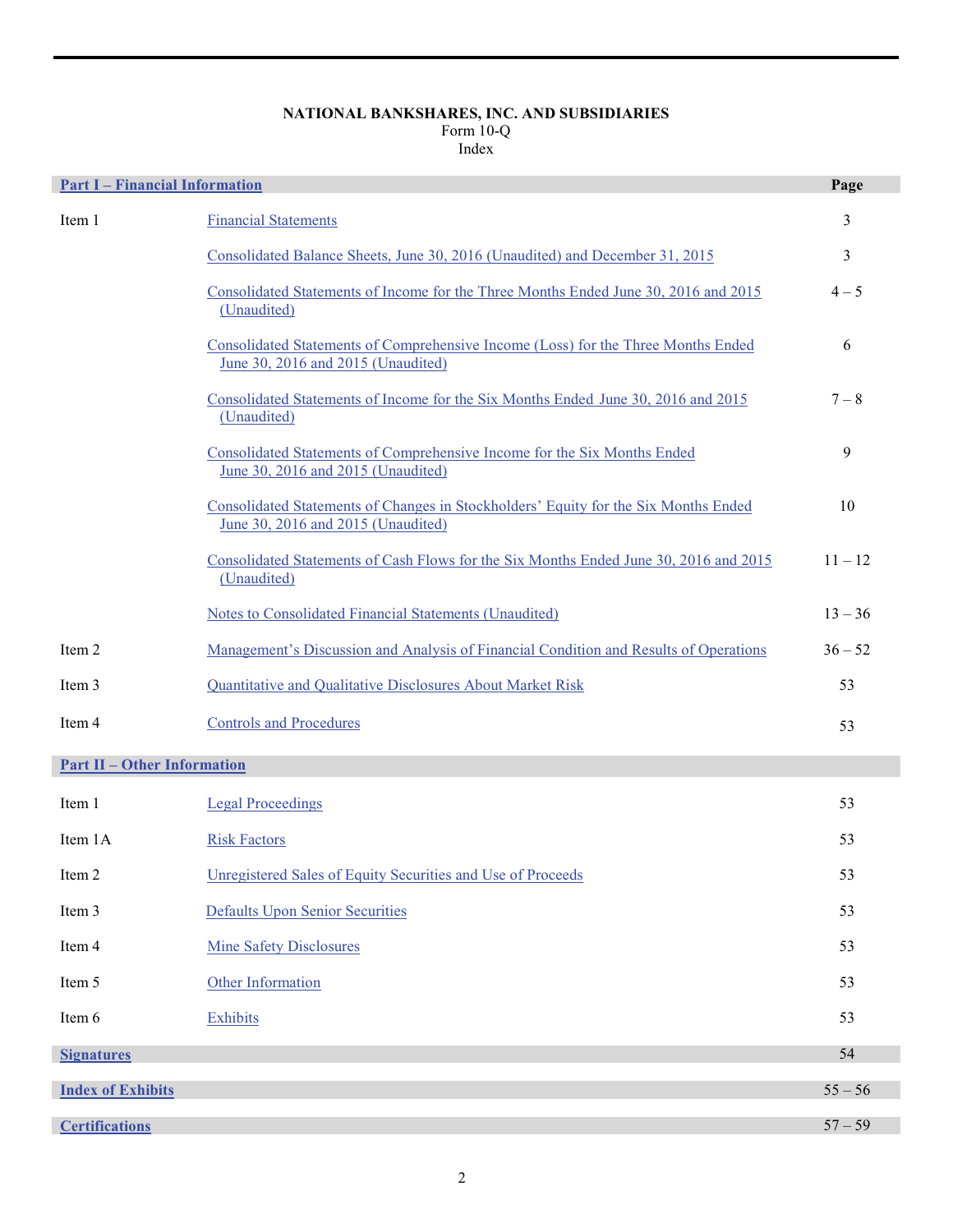# <span id="page-2-1"></span><span id="page-2-0"></span>**Item 1. Financial Statements**

# **Part I**<br>Financial Information National Bankshares, Inc. and Subsidiaries Consolidated Balance Sheets

|                                                                  | (Unaudited)            |                           |
|------------------------------------------------------------------|------------------------|---------------------------|
|                                                                  | <b>June 30,</b>        | December 31,              |
| \$ in thousands, except per share data                           | 2016                   | 2015                      |
| <b>Assets</b>                                                    |                        |                           |
| Cash and due from banks                                          | \$<br>14,320           | \$<br>12,152              |
| Interest-bearing deposits                                        | 75,892                 | 130,811                   |
| Securities available for sale, at fair value                     | 303,242                | 236,131                   |
| Securities held to maturity (fair value of \$146,241 at June 30, |                        |                           |
| 2016 and \$158,032 at December 31, 2015)                         | 138,424                | 152,028                   |
| Restricted stock, at cost                                        | 1,170                  | 1,129                     |
| Loans held for sale                                              | 663                    | 634                       |
| Loans:                                                           |                        |                           |
| Loans, net of unearned income and deferred fees                  | 630,916                | 619,008                   |
| Less allowance for loan losses                                   | (8, 195)               | (8,297)                   |
| Loans, net                                                       | 622,721                | 610,711                   |
| Premises and equipment, net                                      | 8,718                  | 9,020                     |
| Accrued interest receivable                                      | 5,259                  | 5,769                     |
| Other real estate owned, net                                     | 3,425                  | 4,165                     |
| Intangible assets and goodwill                                   | 6,046                  | 6,224                     |
| Bank-owned life insurance                                        | 22,699                 | 22,401                    |
| Other assets                                                     | 7,720                  | 8,564                     |
| <b>Total assets</b>                                              | \$<br>1,210,299        | \$<br>1,199,739           |
|                                                                  |                        |                           |
| <b>Liabilities and Stockholders' Equity</b>                      |                        |                           |
| Noninterest-bearing demand deposits                              | $\mathbf S$<br>171,350 | $\mathbb{S}$<br>166,453   |
| Interest-bearing demand deposits                                 | 575,364                | 569,787                   |
| Savings deposits                                                 | 95,484                 | 90,236                    |
| Time deposits                                                    | 179,540                | 192,383                   |
| Total deposits                                                   | 1,021,738              | 1,018,859                 |
| Accrued interest payable                                         | 56                     | 56                        |
| Other liabilities                                                | 8,577                  | 8,710                     |
| <b>Total liabilities</b>                                         | 1,030,371              | 1,027,625                 |
| Commitments and contingencies                                    |                        |                           |
| <b>Stockholders' Equity</b>                                      |                        |                           |
| Preferred stock, no par value, 5,000,000 shares                  |                        |                           |
| authorized; none issued and outstanding                          |                        |                           |
| Common stock of \$1.25 par value.<br>Authorized                  |                        |                           |
| 10,000,000 shares; issued and outstanding 6,957,974              |                        |                           |
| shares at June 30, 2016 and at December 31, 2015                 | 8,697                  | 8,697                     |
| Retained earnings                                                | 175,170                | 171,353                   |
| Accumulated other comprehensive loss, net                        | (3,939)                | (7,936)                   |
| Total stockholders' equity                                       | 179,928                | 172,114                   |
| Total liabilities and stockholders' equity                       | \$<br>1,210,299        | $\mathbb{S}$<br>1,199,739 |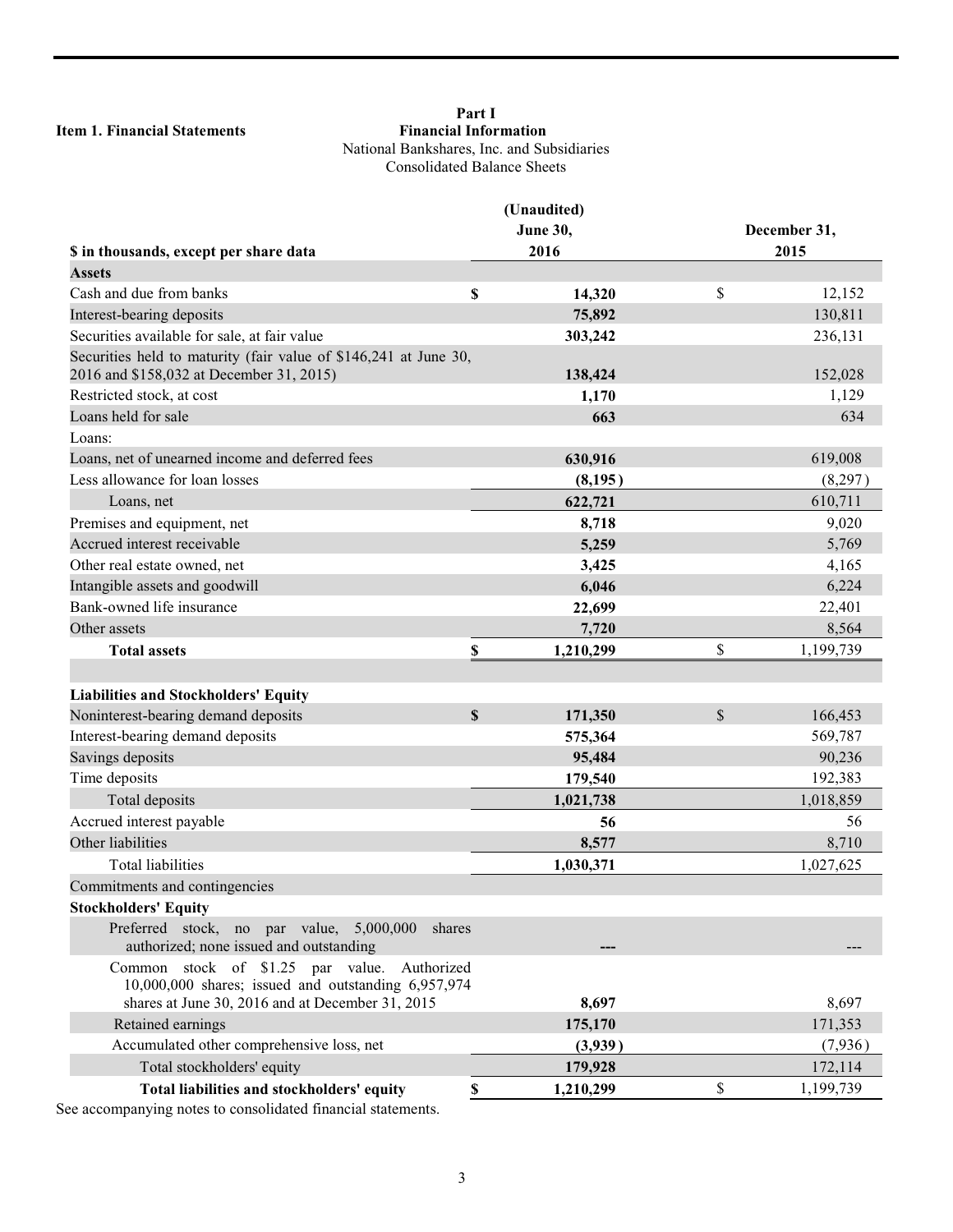# National Bankshares, Inc. and Subsidiaries Consolidated Statements of Income Three Months Ended June 30, 2016 and 2015 (Unaudited)

<span id="page-3-0"></span>

|                                                     | June 30,    | <b>June 30,</b> |  |  |
|-----------------------------------------------------|-------------|-----------------|--|--|
| \$ in thousands, except per share data              | 2016        | 2015            |  |  |
| <b>Interest Income</b>                              |             |                 |  |  |
| Interest and fees on loans                          | \$<br>7,289 | \$<br>7,600     |  |  |
| Interest on interest-bearing deposits               | 150         | 55              |  |  |
| Interest on securities - taxable                    | 1,567       | 1,712           |  |  |
| Interest on securities - nontaxable                 | 1,286       | 1,357           |  |  |
| Total interest income                               | 10,292      | 10,724          |  |  |
| <b>Interest Expense</b>                             |             |                 |  |  |
| Interest on time deposits                           | 253         | 315             |  |  |
| Interest on other deposits                          | 810         | 736             |  |  |
| Total interest expense                              | 1,063       | 1,051           |  |  |
| Net interest income                                 | 9,229       | 9,673           |  |  |
| Provision for loan losses                           | 654         | 355             |  |  |
| Net interest income after provision for loan losses | 8,575       | 9,318           |  |  |
| <b>Noninterest Income</b>                           |             |                 |  |  |
| Service charges on deposit accounts                 | 569         | 570             |  |  |
| Other service charges and fees                      | 46          | 48              |  |  |
| Credit card fees                                    | 969         | 976             |  |  |
| Trust income                                        | 354         | 299             |  |  |
| <b>BOLI</b> income                                  | 151         | 150             |  |  |
| Other income                                        | 455         | 419             |  |  |
| Realized securities gain, net                       | 74          | 5               |  |  |
| Total noninterest income                            | 2,618       | 2,467           |  |  |
| <b>Noninterest Expense</b>                          |             |                 |  |  |
| Salaries and employee benefits                      | 2,907       | 3,232           |  |  |
| Occupancy and furniture and fixtures                | 448         | 420             |  |  |
| Data processing and ATM                             | 595         | 408             |  |  |
| FDIC assessment                                     | 145         | 135             |  |  |
| Credit card processing                              | 712         | 675             |  |  |
| Intangible assets amortization                      | 68          | 269             |  |  |
| Net costs of other real estate owned                | 39          | 43              |  |  |
| Franchise taxes                                     | 322         | 322             |  |  |
| Other operating expenses                            | 1,002       | 861             |  |  |
| Total noninterest expense                           | 6,238       | 6,365           |  |  |
| Income before income taxes                          | 4,955       | 5,420           |  |  |
| Income tax expense                                  | 1,090       | 1,310           |  |  |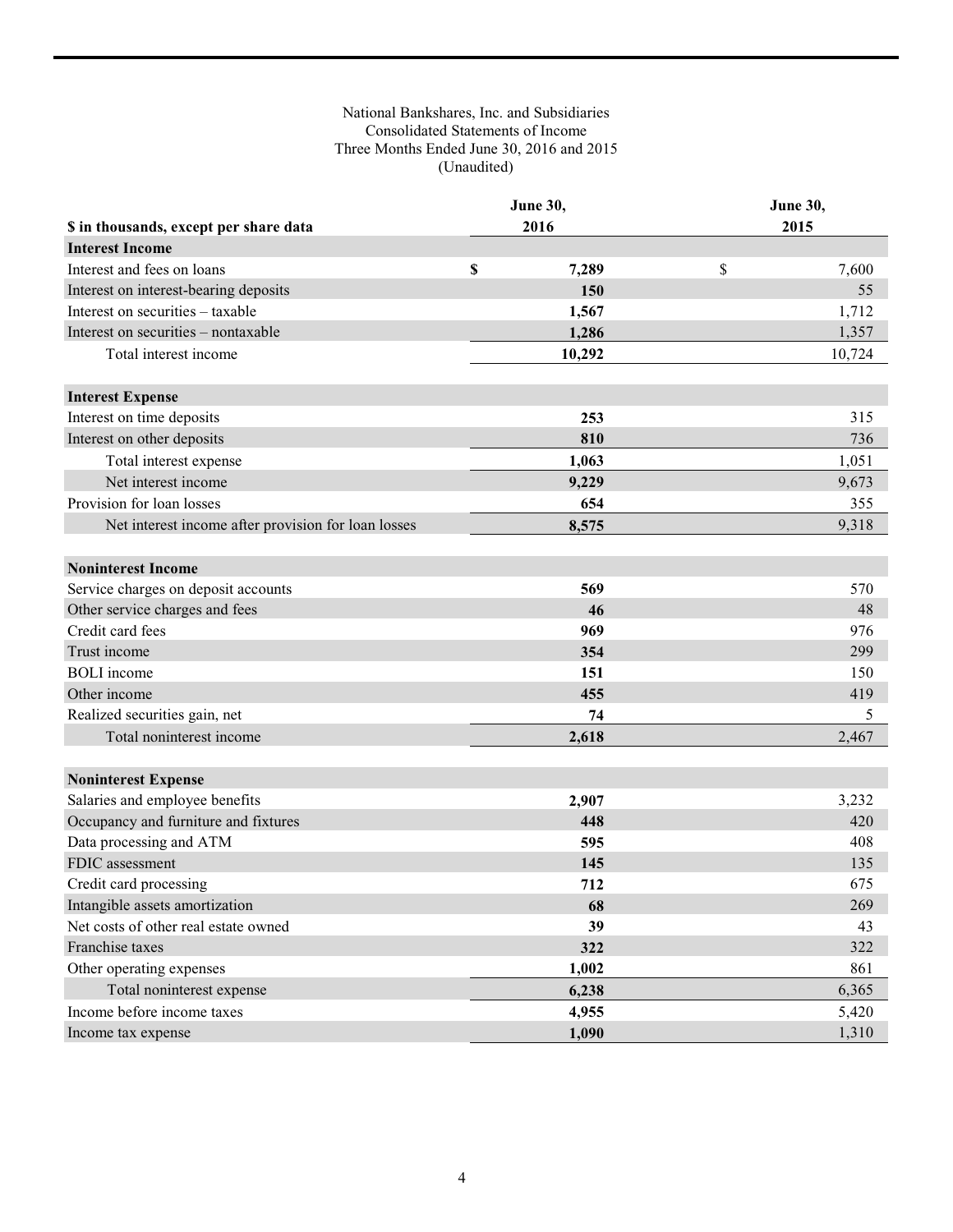| <b>Net Income</b>                                    | 3,865     | 4,110     |
|------------------------------------------------------|-----------|-----------|
| Basic net income per common share                    | 0.56      | 0.59      |
| Fully diluted net income per common share            | 0.56      | 0.59      |
| Weighted average number of common shares outstanding |           |           |
| $-basic$                                             | 6,957,974 | 6,952,540 |
| Weighted average number of common shares outstanding |           |           |
| – diluted                                            | 6,957,974 | 6,956,039 |
| Dividends declared per common share                  | 0.55      | 0.53      |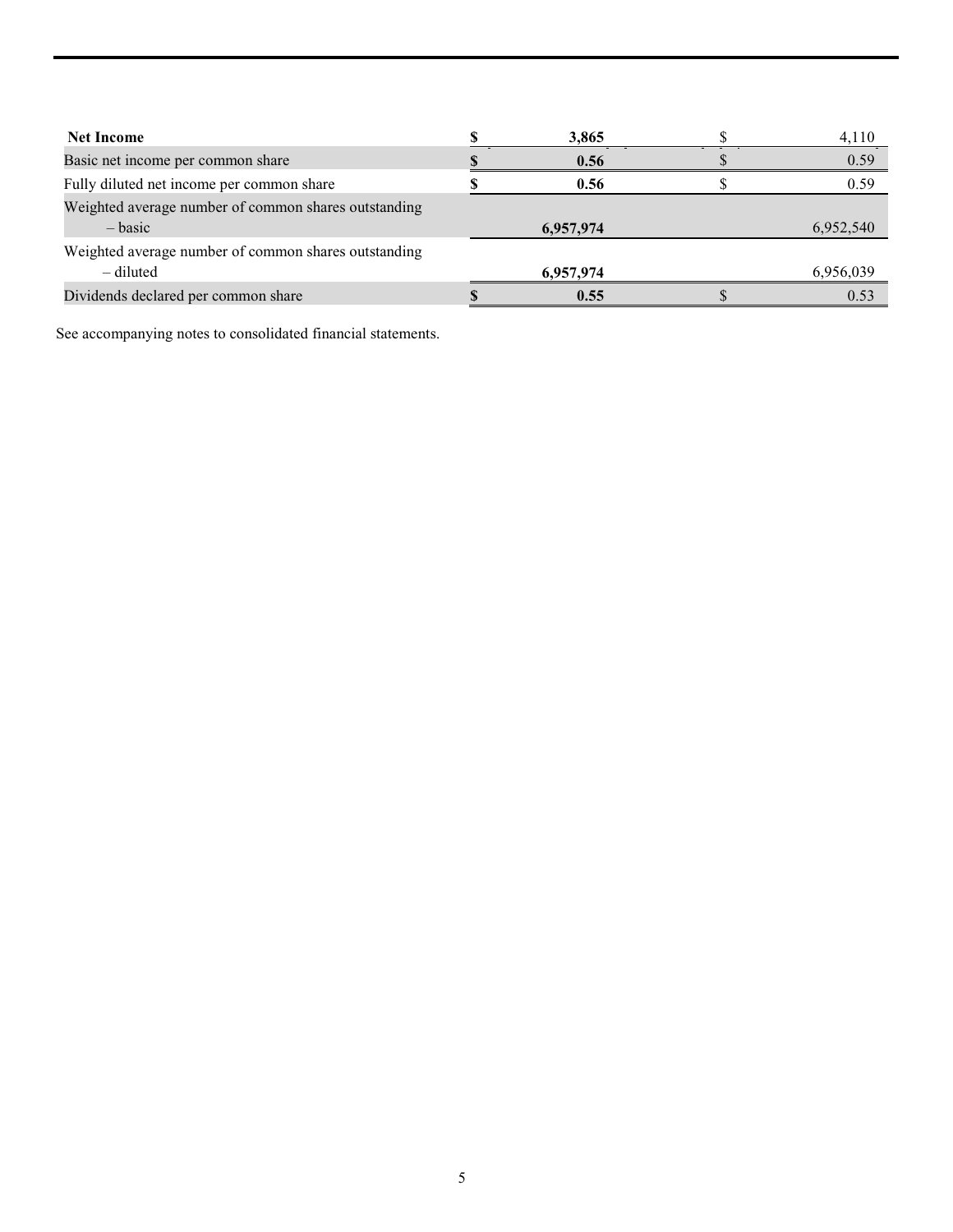# National Bankshares, Inc. and Subsidiaries Consolidated Statements of Comprehensive Income (Loss) Three Months Ended June 30, 2016 and 2015 (Unaudited)

<span id="page-5-0"></span>

|                                                                                                                                                                      |  | <b>June 30,</b> | <b>June 30,</b> |         |  |
|----------------------------------------------------------------------------------------------------------------------------------------------------------------------|--|-----------------|-----------------|---------|--|
| <b>S</b> in thousands                                                                                                                                                |  | 2016            |                 | 2015    |  |
| Net Income                                                                                                                                                           |  | 3,865           | \$              | 4.110   |  |
|                                                                                                                                                                      |  |                 |                 |         |  |
| Other Comprehensive Income (Loss), Net of Tax                                                                                                                        |  |                 |                 |         |  |
| Unrealized holding gain (loss) on available for sale securities<br>net of tax of \$368 and $(\$3,048)$ for the periods ended June<br>30, 2016 and 2015, respectively |  | 684             |                 | (5,665) |  |
| Reclassification adjustment for gain included in net income, net<br>of tax of $(\$16)$ and $(\$2)$ for the periods ended June 30, 2016<br>and 2015, respectively     |  | (30)            |                 | (3)     |  |
| Other comprehensive income (loss), net of tax of \$352 and<br>$(\$3,050)$ for the periods ended June 30, 2016 and 2015,                                              |  |                 |                 |         |  |
| respectively                                                                                                                                                         |  | 654             |                 | (5,668) |  |
| <b>Total Comprehensive Income (Loss)</b>                                                                                                                             |  | 4,519           |                 | (1,558) |  |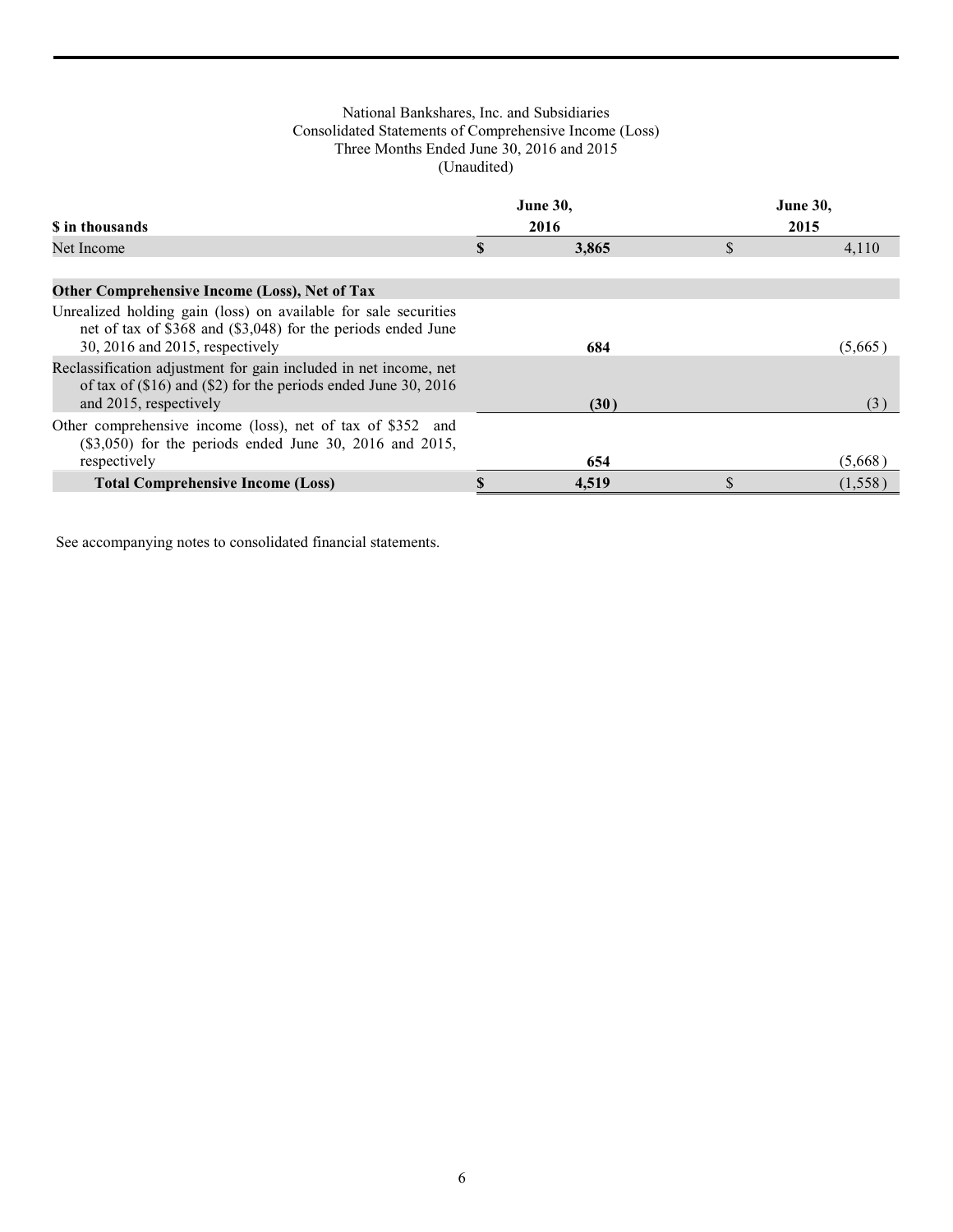# National Bankshares, Inc. and Subsidiaries Consolidated Statements of Income Six Months Ended June 30, 2016 and 2015 (Unaudited)

<span id="page-6-0"></span>

|                                                     | June 30,     | June 30,     |  |  |
|-----------------------------------------------------|--------------|--------------|--|--|
| \$ in thousands, except per share data              | 2016         | 2015         |  |  |
| <b>Interest Income</b>                              |              |              |  |  |
| Interest and fees on loans                          | \$<br>14,623 | \$<br>15,210 |  |  |
| Interest on interest-bearing deposits               | 312          | 119          |  |  |
| Interest on securities - taxable                    | 3,244        | 3,446        |  |  |
| Interest on securities - nontaxable                 | 2,597        | 2,743        |  |  |
| Total interest income                               | 20,776       | 21,518       |  |  |
| <b>Interest Expense</b>                             |              |              |  |  |
| Interest on time deposits                           | 527          | 642          |  |  |
| Interest on other deposits                          | 1,604        | 1,496        |  |  |
| Total interest expense                              | 2,131        | 2,138        |  |  |
| Net interest income                                 | 18,645       | 19,380       |  |  |
| Provision for loan losses                           | 857          | 556          |  |  |
| Net interest income after provision for loan losses | 17,788       | 18,824       |  |  |
| <b>Noninterest Income</b>                           |              |              |  |  |
| Service charges on deposit accounts                 | 1,129        | 1,105        |  |  |
| Other service charges and fees                      | 118          | 119          |  |  |
| Credit card fees                                    | 1,839        | 1,871        |  |  |
| Trust income                                        | 677          | 588          |  |  |
| <b>BOLI</b> income                                  | 298          | 299          |  |  |
| Other income                                        | 800          | 733          |  |  |
| Realized securities gain, net                       | 98           | 3            |  |  |
| Total noninterest income                            | 4,959        | 4,718        |  |  |
| <b>Noninterest Expense</b>                          |              |              |  |  |
| Salaries and employee benefits                      | 6,475        | 6,283        |  |  |
| Occupancy and furniture and fixtures                | 925          | 869          |  |  |
| Data processing and ATM                             | 1,006        | 843          |  |  |
| FDIC assessment                                     | 286          | 270          |  |  |
| Credit card processing                              | 1,334        | 1,285        |  |  |
| Intangible assets amortization                      | 178          | 538          |  |  |
| Net costs of other real estate owned                | 108          | 507          |  |  |
| Franchise taxes                                     | 653          | 630          |  |  |
| Other operating expenses                            | 1,957        | 1,820        |  |  |
| Total noninterest expense                           | 12,922       | 13,045       |  |  |
| Income before income taxes                          | 9,825        | 10,497       |  |  |
| Income tax expense                                  | 2,181        | 2,421        |  |  |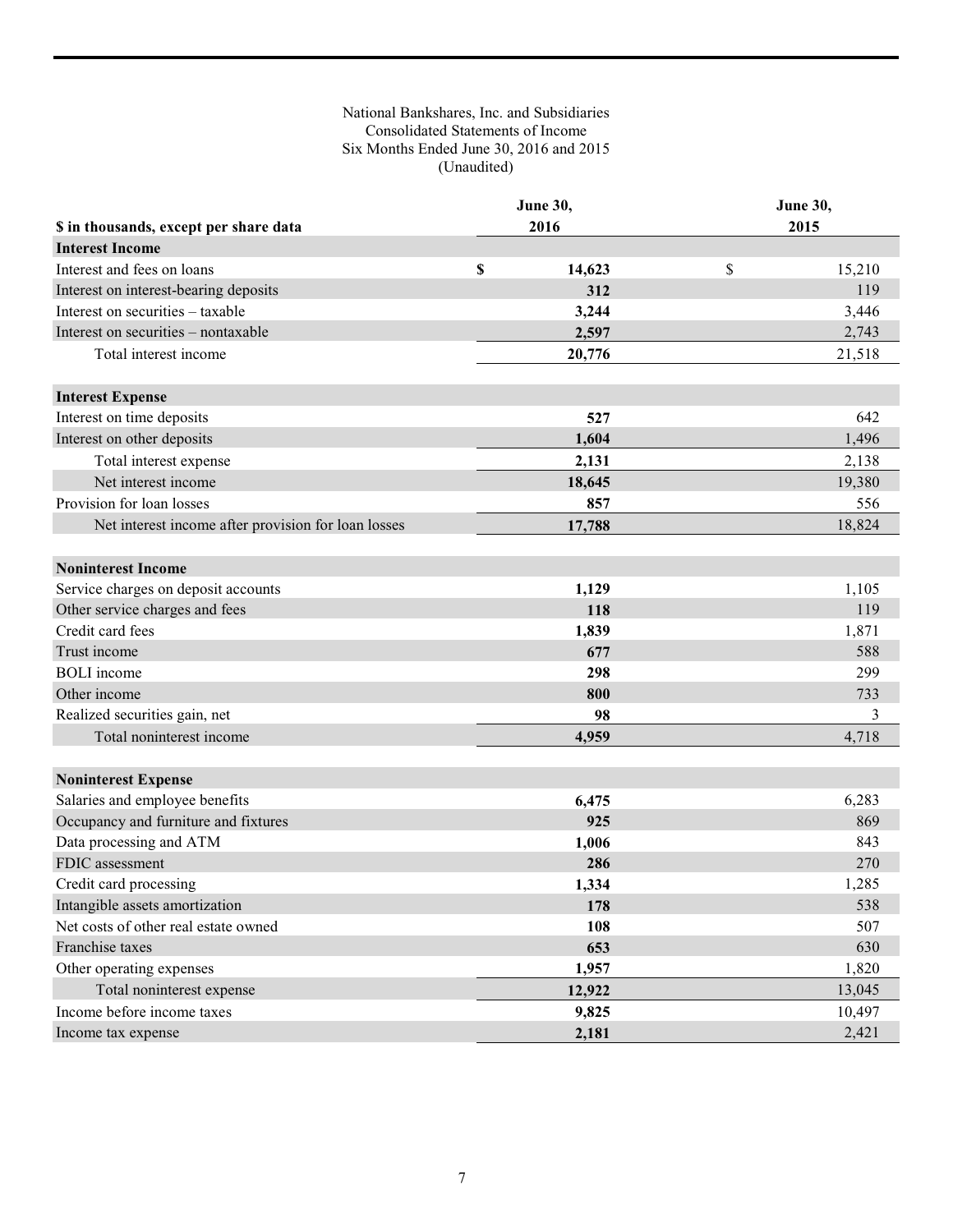| <b>Net Income</b>                                                 | 7.644     | 8,076     |
|-------------------------------------------------------------------|-----------|-----------|
| Basic net income per common share                                 | 1.10      | 1.16      |
| Fully diluted net income per common share                         | 1.10      | 1.16      |
| Weighted average number of common shares<br>outstanding - basic   | 6,957,974 | 6,951,513 |
| Weighted average number of common shares<br>outstanding – diluted | 6,957,974 | 6,955,093 |
| Dividends declared per common share                               | 0.55      | 0.53      |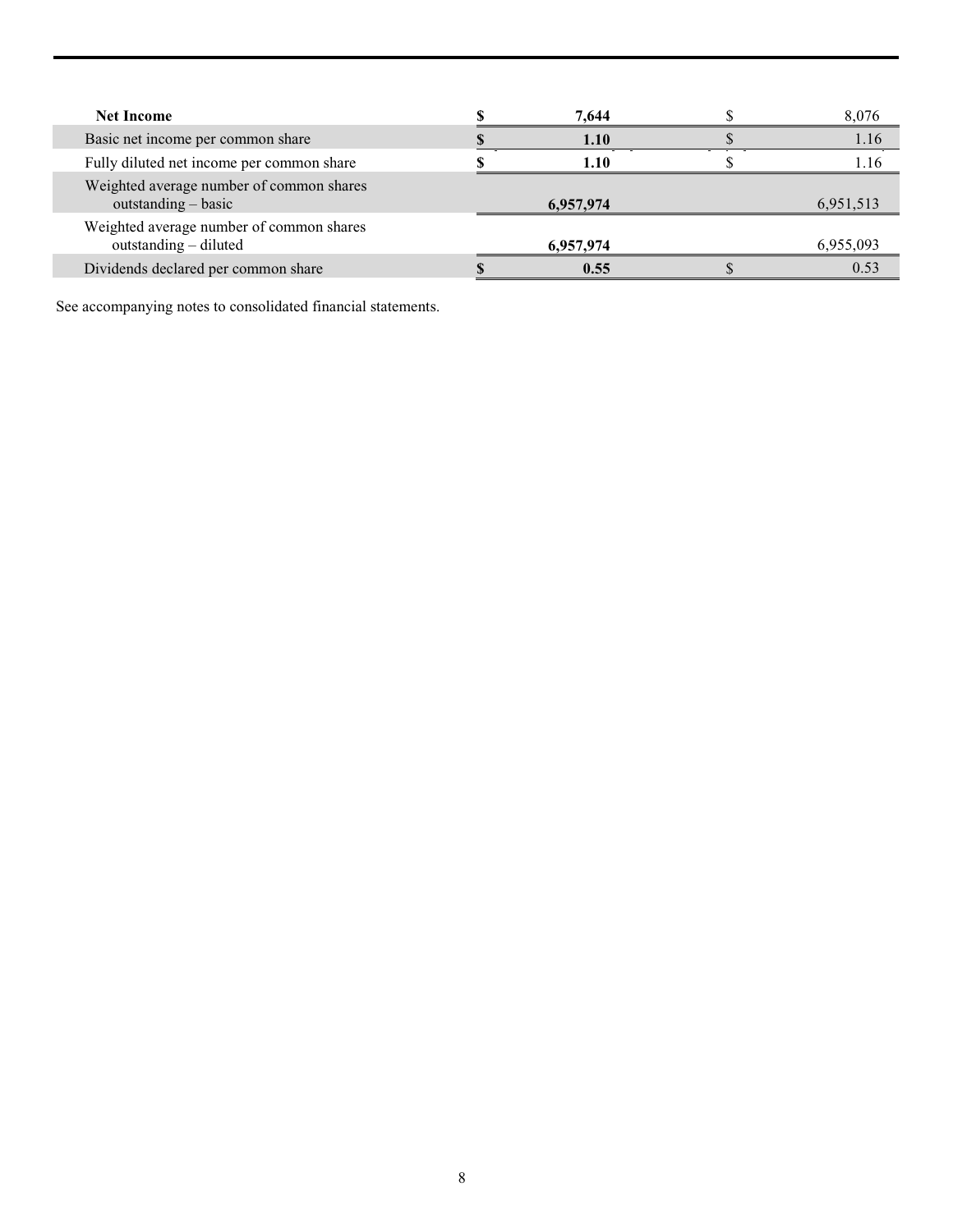# National Bankshares, Inc. and Subsidiaries Consolidated Statements of Comprehensive Income Six Months Ended June 30, 2016 and 2015 (Unaudited)

<span id="page-8-0"></span>

|                                                                                                                                                                             |  | <b>June 30,</b> | <b>June 30,</b> |         |  |
|-----------------------------------------------------------------------------------------------------------------------------------------------------------------------------|--|-----------------|-----------------|---------|--|
| <b>S</b> in thousands                                                                                                                                                       |  | 2016            |                 | 2015    |  |
| Net Income                                                                                                                                                                  |  | 7,644           | \$              | 8,076   |  |
| Other Comprehensive Income (Loss), Net of Tax                                                                                                                               |  |                 |                 |         |  |
| Unrealized holding gain (loss) on available for sale securities net<br>of tax of \$2,171 and $(\$1,728)$ for the periods ended June 30,<br>2016 and 2015, respectively      |  | 4,031           |                 | (3,213) |  |
| Reclassification adjustment for gain included in net income, net<br>of tax of $(\$18)$ for the period ended June 30, 2016 and $(\$1)$<br>for the period ended June 30, 2015 |  | (34)            |                 | (2)     |  |
| Other comprehensive income (loss), net of tax of \$2,153 and<br>$(1,729)$ for the periods ended June 30, 2016 and 2015,<br>respectively                                     |  | 3,997           |                 | (3,215) |  |
| <b>Total Comprehensive Income</b>                                                                                                                                           |  | 11.641          |                 | 4,861   |  |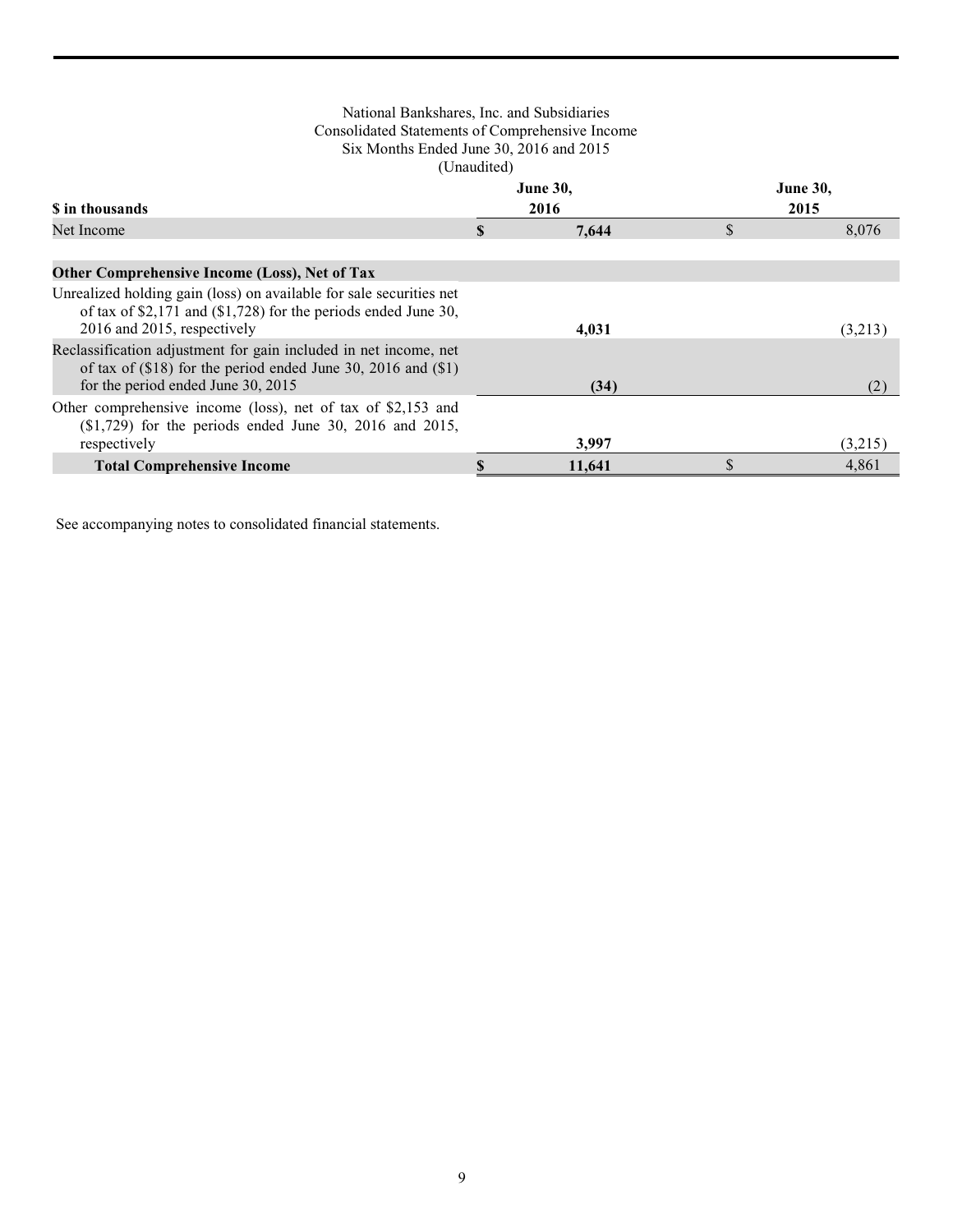# National Bankshares, Inc. and Subsidiaries Consolidated Statements of Changes in Stockholders' Equity Six Months Ended June 30, 2016 and 2015 (Unaudited)

<span id="page-9-0"></span>

|                                                                |                        |       |                             |         |                       | Accumulated<br>Other |               |         |
|----------------------------------------------------------------|------------------------|-------|-----------------------------|---------|-----------------------|----------------------|---------------|---------|
| <b>S</b> in thousands                                          | Common<br><b>Stock</b> |       | <b>Retained</b><br>Earnings |         | Comprehensive<br>Loss |                      |               | Total   |
| Balances at December 31, 2014                                  | <sup>\$</sup>          | 8,688 | $\mathcal{S}$               | 163,287 | \$                    | (5,672)              | \$            | 166,303 |
| Net income                                                     |                        | ---   |                             | 8,076   |                       |                      |               | 8,076   |
| Dividends \$0.53 per share                                     |                        |       |                             | (3,686) |                       |                      |               | (3,686) |
| Exercise of stock options                                      |                        | 5     |                             | 87      |                       |                      |               | 92      |
| Other comprehensive loss, net of<br>$\text{tax of } (\$1,729)$ |                        | ---   |                             |         |                       | (3,215)              |               | (3,215) |
| Balances at June 30, 2015                                      |                        | 8,693 | \$                          | 167,764 | \$                    | (8,887)              | \$            | 167,570 |
|                                                                |                        |       |                             |         |                       |                      |               |         |
| Balances at December 31, 2015                                  | $\mathbb{S}$           | 8,697 | $\mathbb{S}$                | 171,353 | $\mathcal{S}$         | (7,936)              | <sup>\$</sup> | 172,114 |
| Net income                                                     |                        |       |                             | 7,644   |                       |                      |               | 7,644   |
| Dividends \$0.55 per share                                     |                        |       |                             | (3,827) |                       |                      |               | (3,827) |
| Other comprehensive income, net<br>of tax of \$2,153           |                        |       |                             |         |                       | 3,997                |               | 3,997   |
| <b>Balances at June 30, 2016</b>                               | S                      | 8,697 | \$                          | 175,170 | \$                    | (3,939)              | $\mathbf{s}$  | 179,928 |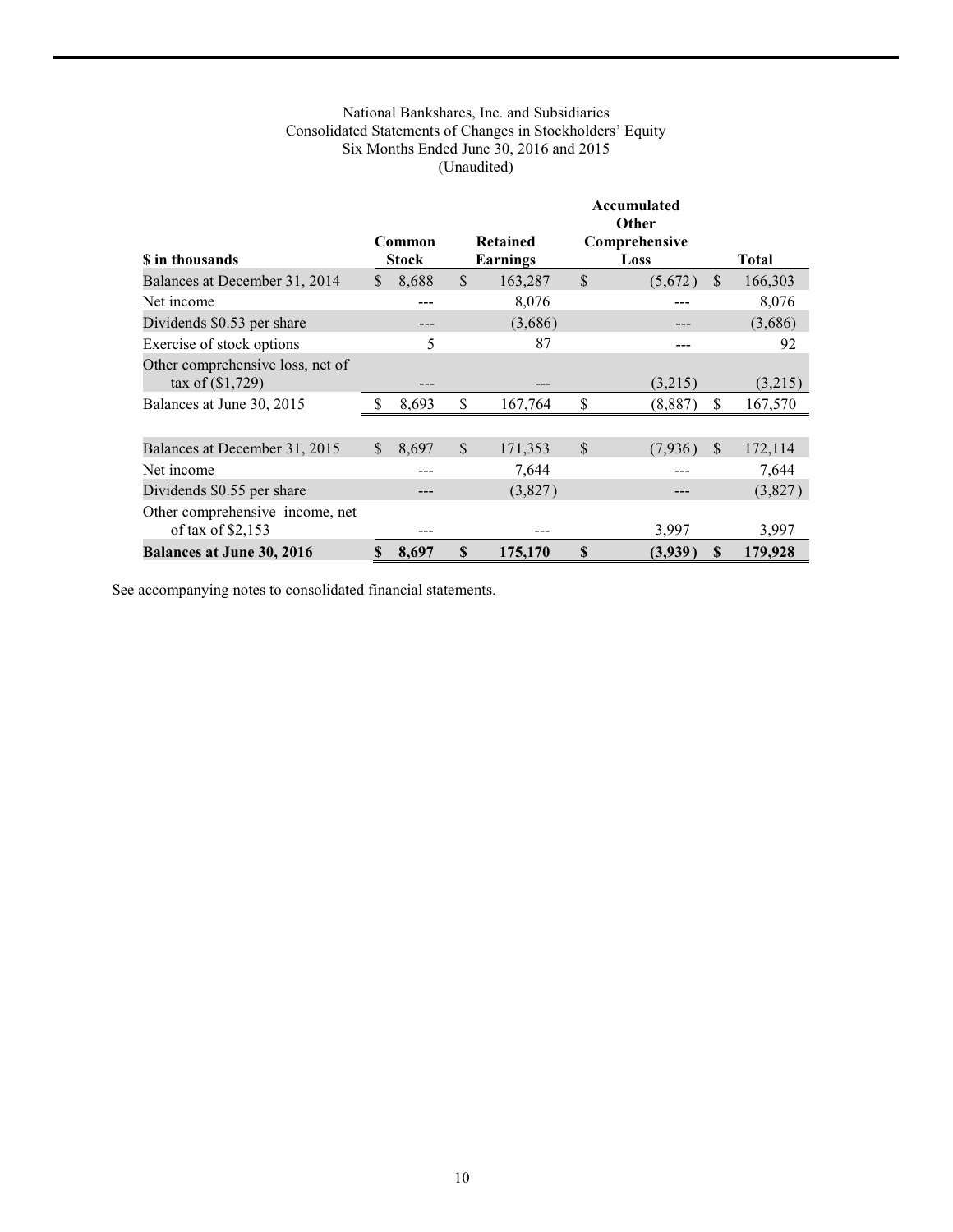# National Bankshares, Inc. and Subsidiaries Consolidated Statements of Cash Flows Six Months Ended June 30, 2016 and 2015 (Unaudited)

<span id="page-10-0"></span>

| \$ in thousands                                                                                |    | June 30,<br>2016 | <b>June 30,</b><br>2015 |  |
|------------------------------------------------------------------------------------------------|----|------------------|-------------------------|--|
| <b>Cash Flows from Operating Activities</b>                                                    |    |                  |                         |  |
| Net income                                                                                     | \$ | 7,644            | \$<br>8,076             |  |
| Adjustments to reconcile net income to net cash provided by operating activities:              |    |                  |                         |  |
| Provision for loan losses                                                                      |    | 857              | 556                     |  |
| Depreciation of bank premises and equipment                                                    |    | 393              | 376                     |  |
| Amortization of intangibles                                                                    |    | 178              | 538                     |  |
| Amortization of premiums and accretion of discounts, net                                       |    | 48               | 60                      |  |
| Loss on disposal of premises and equipment                                                     |    |                  | 6                       |  |
| Gain on sales and calls of securities available for sale, net                                  |    | (52)             | (3)                     |  |
| Gain on calls of securities held to maturity, net                                              |    | (46)             |                         |  |
| Loss and write-down on other real estate owned, net                                            |    | 55               | 392                     |  |
| Increase in cash value of bank-owned life insurance                                            |    | (298)            | (299)                   |  |
| Originations of mortgage loans held for sale                                                   |    | (6, 431)         | (7, 458)                |  |
| Proceeds from sale of mortgage loans held for sale                                             |    | 6,508            | 7,008                   |  |
| Gain on sale of mortgage loans held for sale                                                   |    | (106)            | (112)                   |  |
| Net change in:                                                                                 |    |                  |                         |  |
| Accrued interest receivable                                                                    |    | 510              | (109)                   |  |
| Other assets                                                                                   |    | (1,308)          | (627)                   |  |
| Accrued interest payable                                                                       |    |                  | (7)                     |  |
| Other liabilities                                                                              |    | (133)            | 552                     |  |
| Net cash provided by operating activities                                                      |    | 7,819            | 8,949                   |  |
| <b>Cash Flows from Investing Activities</b>                                                    |    |                  |                         |  |
| Net change interest-bearing deposits                                                           |    | 54,919           | 18,730                  |  |
| Proceeds from calls, principal payments, sales and maturities of securities available for sale |    | 122,457          | 32,342                  |  |
| Proceeds from calls, principal payments and maturities of securities held to maturity          |    | 13,591           | 5,682                   |  |
| Purchases of securities available for sale                                                     |    | (183, 355)       | (32,957)                |  |
| Net change in restricted stock                                                                 |    | (41)             | (40)                    |  |
| Purchases of loan participations                                                               |    | (1, 446)         |                         |  |
| Collections of loan participations                                                             |    | 584              | 1,943                   |  |
| Loan originations and principal collections, net                                               |    | (12,097)         | (24, 814)               |  |
| Proceeds from sale of other real estate owned                                                  |    | 685              | 531                     |  |
| Recoveries on loans charged off                                                                |    | 92               | 88                      |  |
| Proceeds from sale and purchases of premises and equipment, net                                |    | (92)             | (129)                   |  |
| Net cash provided by (used in) investing activities                                            |    | (4,703)          | 1,376                   |  |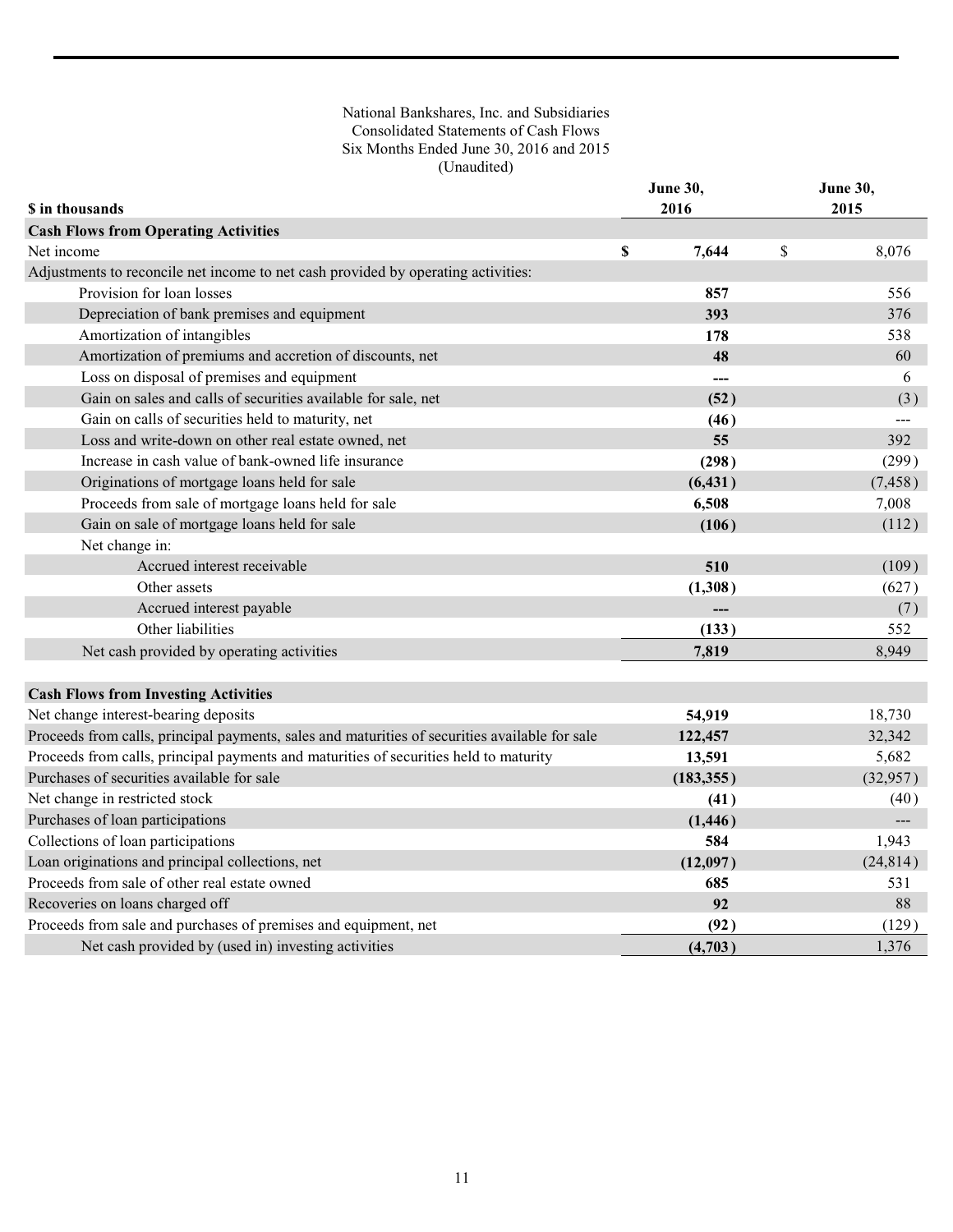| <b>Cash Flows from Financing Activities</b>                 |              |           |              |
|-------------------------------------------------------------|--------------|-----------|--------------|
| Net change in time deposits                                 |              | (12, 843) | (13,676)     |
| Net change in other deposits                                |              | 15,722    | 5,404        |
| Cash dividends paid                                         |              | (3,827)   | (3,686)      |
| Stock options exercised                                     |              |           | 92           |
| Net cash used in financing activities                       |              | (948)     | (11,866)     |
| Net change in cash and due from banks                       |              | 2,168     | (1, 541)     |
| Cash and due from banks at beginning of period              |              | 12,152    | 12,894       |
| Cash and due from banks at end of period                    | $\mathbf{S}$ | 14,320    | \$<br>11,353 |
|                                                             |              |           |              |
| <b>Supplemental Disclosures of Cash Flow Information</b>    |              |           |              |
| Interest paid on deposits and borrowed funds                | \$           | 2,131     | \$<br>2,145  |
| Income taxes paid                                           |              | 2,250     | 2,560        |
|                                                             |              |           |              |
| <b>Supplemental Disclosure of Noncash Activities</b>        |              |           |              |
| Loans charged against the allowance for loan losses         | \$           | 1,051     | \$<br>776    |
| Loans transferred to other real estate owned                |              |           | 620          |
| Unrealized net gain (loss) on securities available for sale |              | 6,150     | (4,944)      |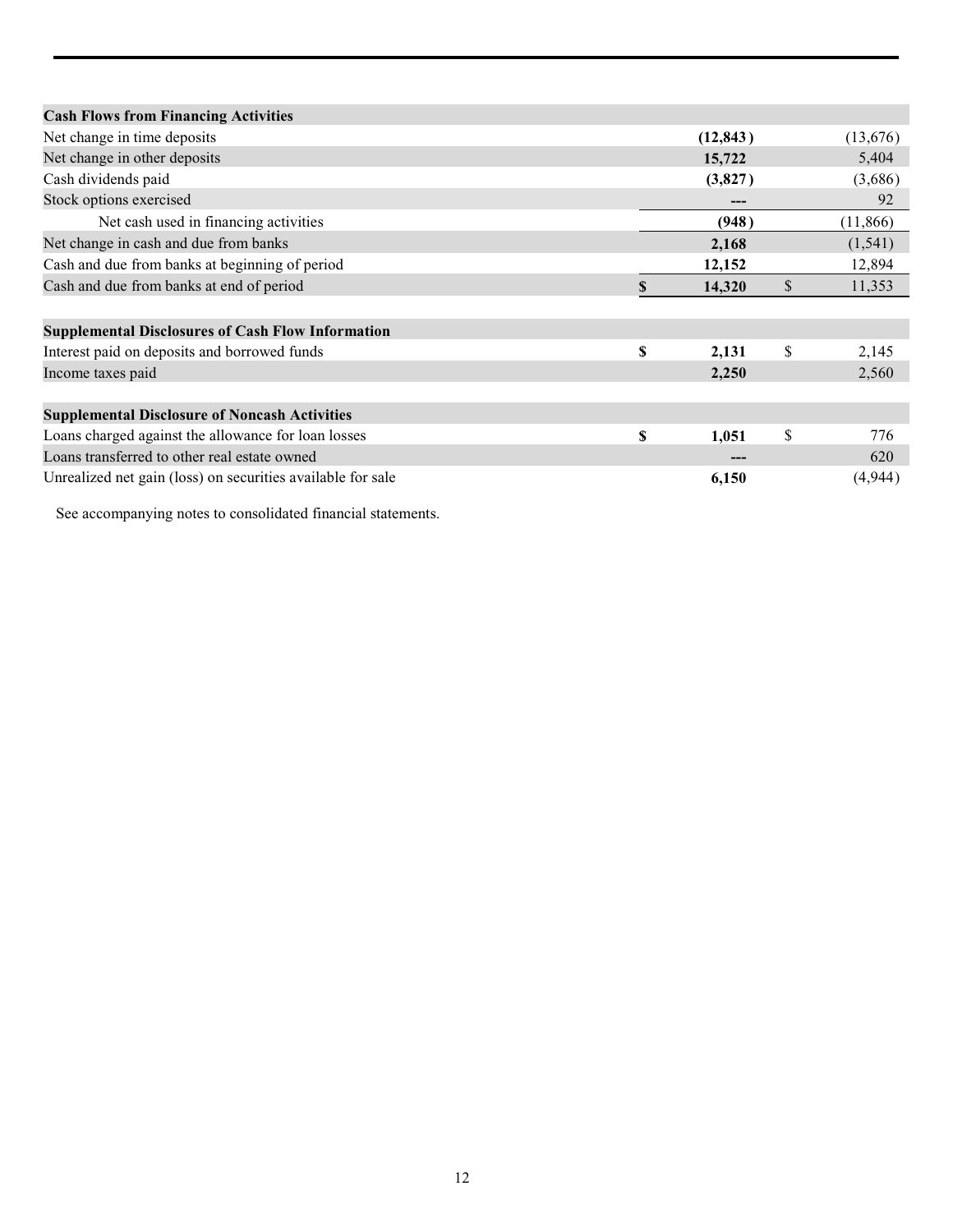# **National Bankshares, Inc. and Subsidiaries Notes to Consolidated Financial Statements June 30, 2016 (Unaudited)**

#### <span id="page-12-0"></span>**\$ in thousands, except per share data**

#### **Note 1: General**

The consolidated financial statements of National Bankshares, Inc. ("NBI") and its wholly-owned subsidiaries, The National Bank of Blacksburg ("NBB") and National Bankshares Financial Services, Inc. ("NBFS") (collectively, the "Company"), conform to accounting principles generally accepted in the United States of America and to general practices within the banking industry. The accompanying interim period consolidated financial statements are unaudited; however, in the opinion of management, all adjustments consisting of normal recurring adjustments, which are necessary for a fair presentation of the consolidated financial statements, have been included. The results of operations for the six month period ended June 30, 2016 are not necessarily indicative of results of operations for the full year or any other interim period. The interim period consolidated financial statements and financial information included in this Form 10-Q should be read in conjunction with the notes to consolidated financial statements included in the Company's 2015 Form 10-K. The Company posts all reports required to be filed under the Securities and Exchange Act of 1934 on its web site at [www.nationalbankshares.com.](http://www.nationalbankshares.com/)

#### **Note 2: Stock-Based Compensation**

The Company's 1999 Stock Option Plan was terminated on March 9, 2009. Incentive stock options were granted annually to key employees of NBI and its subsidiaries from 1999 to 2005 and none have been granted since 2005. All un-exercised stock options expired in November 2015. There were 4,000 stock options exercised during the six months ended June 30, 2015.

| <b>Options</b>                 | <b>Shares</b>              |              | Weighted-<br>Average<br>Exercise<br>Price | Weighted-<br>Average<br>Remaining<br>Contractual<br>Term | Aggregate<br>Intrinsic<br>Value |
|--------------------------------|----------------------------|--------------|-------------------------------------------|----------------------------------------------------------|---------------------------------|
| Outstanding at January 1, 2015 | 20,500                     | <sup>S</sup> | 23.00                                     |                                                          |                                 |
| Exercised                      | (4,000)                    |              | 23.00                                     |                                                          |                                 |
| Forfeited or expired           | $\qquad \qquad - \qquad -$ |              | $---$                                     |                                                          |                                 |
| Outstanding at June 30, 2015   | 16,500                     |              | 23.00                                     | 0.359                                                    | 103                             |
| Exercisable at June 30, 2015   | 16,500                     |              | 23.00                                     | 0.359                                                    | 103                             |

#### **Note 3:**

#### **Loan Portfolio**

The loan portfolio, excluding loans held for sale, was comprised of the following.

|                                                 | <b>June 30,</b>    | December 31. |
|-------------------------------------------------|--------------------|--------------|
|                                                 | 2016               | 2015         |
| Real estate construction                        | 42,334<br><b>S</b> | 48,251<br>S  |
| Consumer real estate                            | 147,588            | 143,504      |
| Commercial real estate                          | 321,043            | 309,378      |
| Commercial non real estate                      | 41,727             | 37,571       |
| Public sector and IDA                           | 47,046             | 51,335       |
| Consumer non real estate                        | 32,027             | 29,845       |
| Gross loans                                     | 631,765            | 619,884      |
| Less unearned income and deferred fees          | (849 )             | (876)        |
| Loans, net of unearned income and deferred fees | 630,916<br>S       | 619,008      |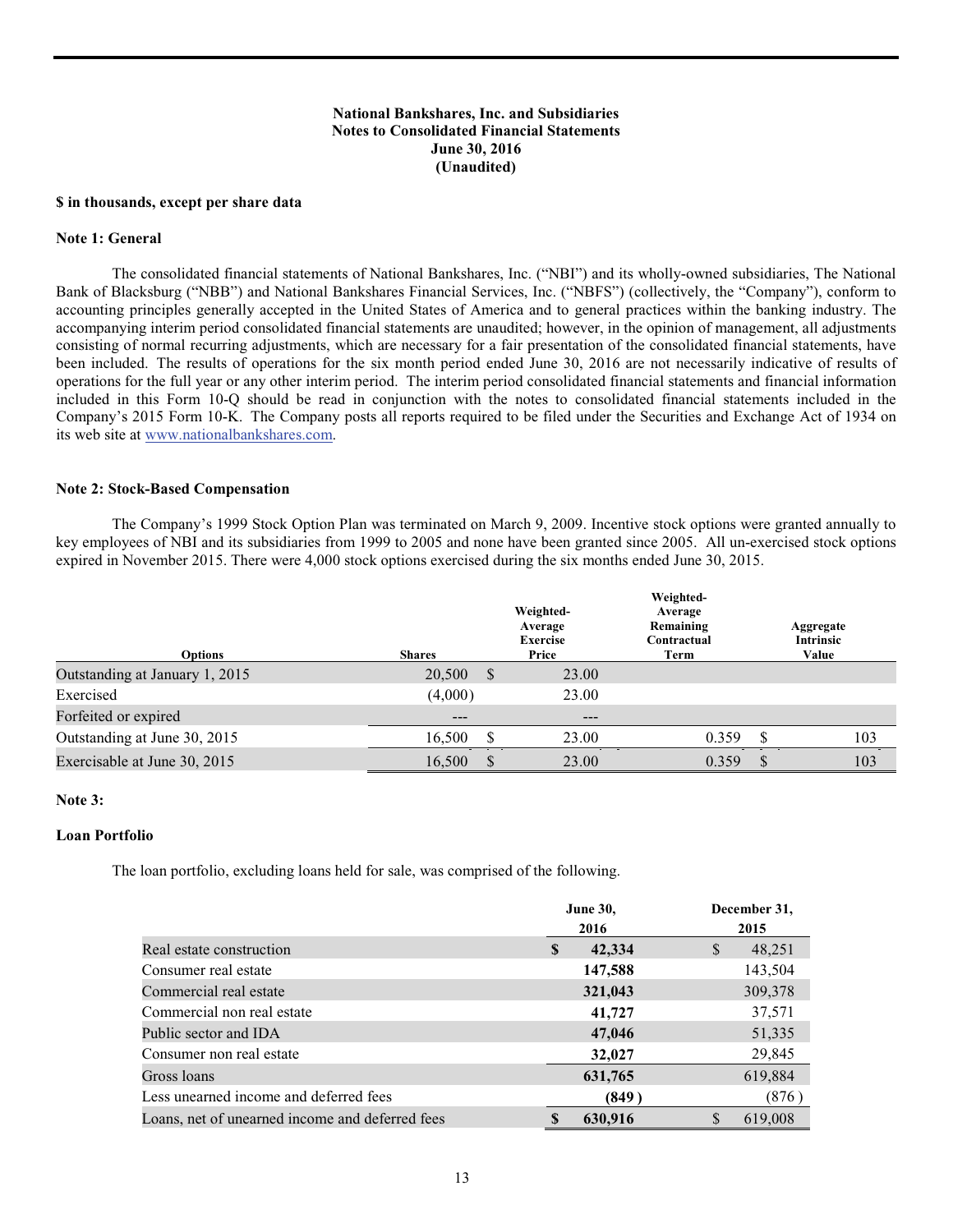#### **Note 4: Allowance for Loan Losses, Nonperforming Assets and Impaired Loans**

The allowance for loan losses methodology incorporates individual evaluation of impaired loans and collective evaluation of groups of non-impaired loans. The Company performs ongoing analysis of the loan portfolio to determine credit quality and to identify impaired loans. Credit quality is rated based on the loan's payment history, the borrower's current financial situation and the value of the underlying collateral.

Impaired loans are those loans that have been modified in a troubled debt restructure ("TDR" or "restructure") and larger, non-homogeneous loans that are in nonaccrual or exhibit payment history or financial status that indicate the probability that collection will not occur when due according to the loan's original terms. Generally, impaired loans are given risk ratings that indicate higher risk, such as "classified" or "other assets especially mentioned." Impaired loans are individually evaluated to determine appropriate reserves and are measured at the lower of the invested amount or the fair value. Impaired loans that are not troubled debt restructures and for which fair value measurement indicates an impairment loss are designated nonaccrual. A restructured loan that maintains current status for at least six months may be in accrual status. Please refer to Note 1 of the Company's 2015 Form 10-K, "Summary of Significant Accounting Policies" for additional information on evaluation of impaired loans and associated specific reserves, and policies regarding nonaccruals, past due status and charge-offs.

Troubled debt restructures impact the estimation of the appropriate level of the allowance for loan losses. If the restructuring included forgiveness of a portion of principal, the charge-off is included in the historical charge-off rates applied to the collective evaluation methodology. Further, restructured loans are individually evaluated for impairment and any amount of book value that exceeds fair value is accrued in the allowance for loan losses. TDRs that experience a payment default are examined to determine whether the default indicates collateral dependency or a decline in estimates of cash flow used in the fair value measurement. TDRs that are determined to be collateral-dependent, as well as all impaired loans that are determined to be collateral dependent, are charged down to fair value net of estimated costs to sell. Deficiencies indicated by impairment measurements for TDRs that are not collateral dependent may be accrued in the allowance for loan losses or charged off if deemed uncollectible.

The Company evaluated characteristics in the loan portfolio and determined major segments and smaller classes within each segment. These characteristics include collateral type, repayment sources, and (if applicable) the borrower's business model. The methodology for calculating reserves for collectively-evaluated loans is applied at the class level.

#### *Portfolio Segments and Classes*

The segments and classes used in determining the allowance for loan losses are as follows.

| Real Estate Construction               | Commercial Non Real Estate      |
|----------------------------------------|---------------------------------|
| Construction, residential              | Commercial and industrial       |
| Construction, other                    |                                 |
|                                        | Public Sector and IDA           |
| <b>Consumer Real Estate</b>            | Public sector and IDA           |
| Equity lines                           |                                 |
| Residential closed-end first liens     | <b>Consumer Non Real Estate</b> |
| Residential closed-end junior liens    | Credit cards                    |
| Investor-owned residential real estate | Automobile                      |
|                                        | Other consumer loans            |
| <b>Commercial Real Estate</b>          |                                 |

Commercial real estate, other

*Historical Loss Rates*

Multifamily real estate

Commercial real estate, owner-occupied

The Company's allowance methodology for collectively-evaluated loans applies historical loss rates by class to current class balances as part of the process of determining required reserves. Class loss rates are calculated as the net charge-offs for the class as a percentage of average class balance. The Company averages loss rates for the most recent 8 quarters to determine the historical loss rate for each class.

Two loss rates for each class are calculated: total net charge-offs for the class as a percentage of average class loan balance ("class loss rate"), and total net charge-offs for the class as a percentage of average classified loans in the class ("classified loss rate"). Classified loans are those with risk ratings of "substandard", "doubtful" or "loss". Net charge-offs in both calculations include chargeoffs and recoveries of classified and non-classified loans as well as those associated with impaired loans. Class historical loss rates are applied to non-classified loan balances at the reporting date, and classified historical loss rates are applied to classified loan balances that are not individually evaluated at the reporting date.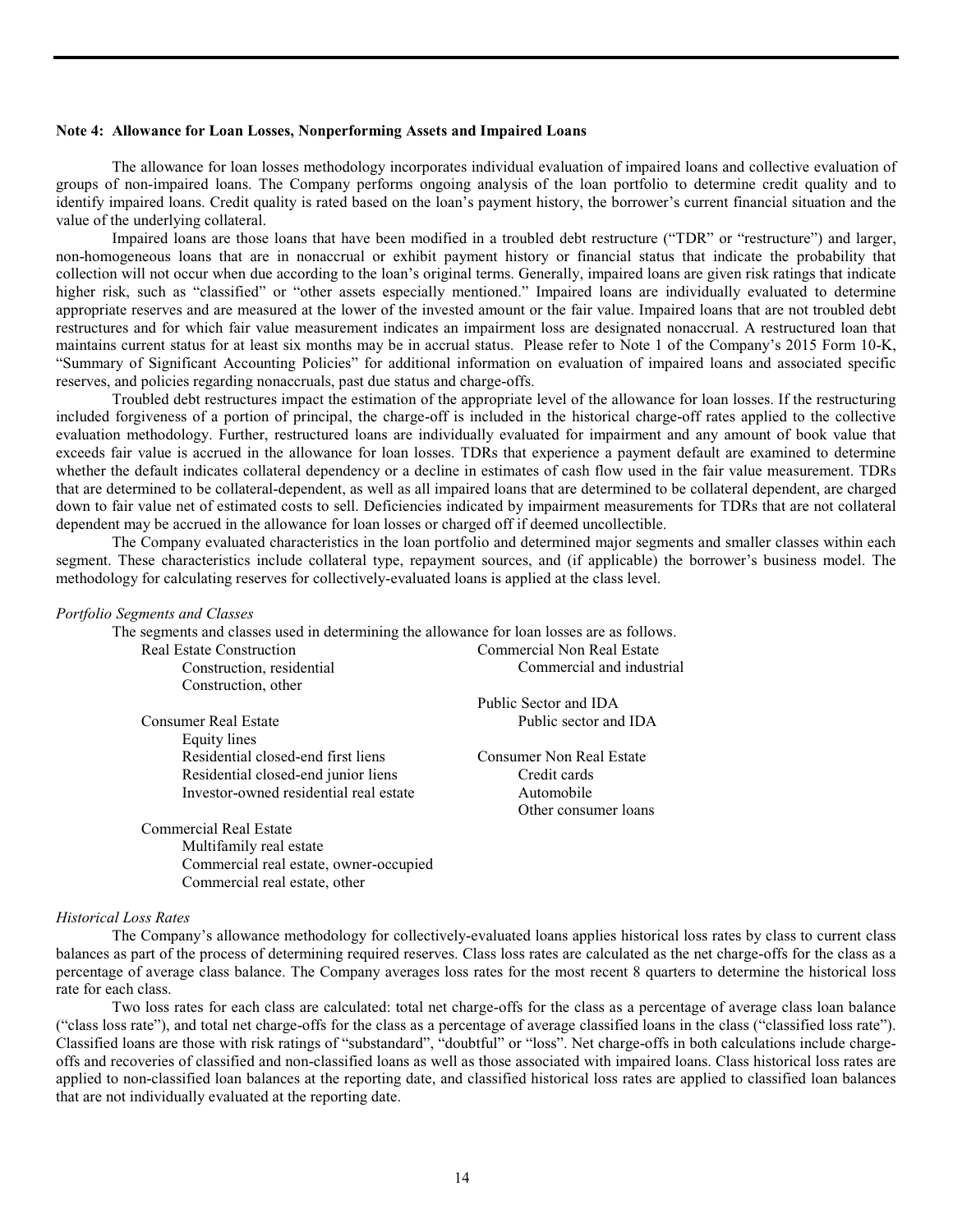#### *Risk Factors*

In addition to historical loss rates, risk factors pertinent to credit risk for each class are analyzed to estimate reserves for collectively-evaluated loans. Factors include changes in national and local economic and business conditions, the nature and volume of classes within the portfolio, loan quality, loan officers' experience, lending policies and the Company's loan review system.

The analysis of certain factors results in standard allocations to all segments and classes. These factors include loan officers' average years of experience, the risk from changes in loan review, unemployment levels, bankruptcy rates, the interest rate environment, and the competitive, legal and regulatory environments.

Factors analyzed for each class, with resultant allocations based upon the level of risk assessed for each class, include the risk from changes in lending policies, levels of past due loans, nonaccrual loans, current class balance as a percentage of total loans, and the percentage of high risk loans within the class. Additionally, factors specific to each segment are analyzed and result in allocations to the segment. Please refer to the Company's 2015 10-K, Note 1: Summary of Significant Accounting Policies for a discussion of risk factors pertinent to each class.

Real estate construction loans are subject to general risks from changing commercial building and housing market trends and economic conditions that may impact demand for completed properties and the costs of completion. These risks are measured by market-area unemployment rates, bankruptcy rates, housing market trends, and interest rates.

The credit quality of consumer real estate is subject to risks associated with the borrower's repayment ability and collateral value, measured generally by analyzing local unemployment and bankruptcy trends, local housing market trends, and interest rates.

The commercial real estate segment includes loans secured by multifamily residential real estate, commercial real estate occupied by the owner/borrower, and commercial real estate leased to non-owners. Loans in the commercial real estate segment are impacted by economic risks from changing commercial real estate markets, rental markets for multi-family housing and commercial buildings, business bankruptcy rates, local unemployment and interest rate trends that would impact the businesses housed by the commercial real estate.

Commercial non real estate loans are secured by collateral other than real estate, or are unsecured. Credit risk for commercial non real estate loans is subject to economic conditions, generally monitored by local business bankruptcy trends, and interest rates.

Public sector and IDA loans are extended to municipalities and related entities. Credit risk is based upon the entity's ability to repay and interest rate trends.

Consumer non real estate includes credit cards, automobile and other consumer loans. Credit cards and certain other consumer loans are unsecured, while collateral is obtained for automobile loans and other consumer loans. Credit risk stems primarily from the borrower's ability to repay, measured by average unemployment, average personal bankruptcy rates and interest rates.

Factor allocations applied to each class are increased for loans rated special mention and increased to a greater extent for loans rated classified. The Company allocates additional reserves for "high risk" loans. High risk loans include junior liens, interest only and high loan to value loans.

A detailed analysis showing the allowance roll-forward by portfolio segment and related loan balance by segment follows.

#### **Activity in the Allowance for Loan Losses for the Six Months Ended June 30, 2016 Real Estate Construction Consumer Real Estate Commercial Real Estate Commercial Non Real Estate Public Sector and IDA Consumer Non Real Estate Unallocated Total** Balance, December 31, 2015 **\$ 576 \$ 1,866 \$ 4,109 \$ 655 \$ 436 \$ 627 \$ 28 \$ 8,297** Charge-offs **(29 ) (89 ) (125 ) (708 ) --- (100 ) --- (1,051 )** Recoveries **--- 1 59 1 --- 31 --- 92** Provision for loan losses **(32 ) (2 ) (574 ) 1,537 (55 ) (3 ) (14 ) 857 Balance, June 30, 2016 \$ 515 \$ 1,776 \$ 3,469 \$ 1,485 \$ 381 \$ 555 \$ 14 \$ 8,195**

# **Activity in the Allowance for Loan Losses for the Six Months Ended June 30, 2015**

|                               |   | <b>Real Estate</b><br>Construction | Consumer<br><b>Real Estate</b> | Commercial<br><b>Real Estate</b> | Commercial<br><b>Non Real</b><br><b>Estate</b> | <b>Public</b><br><b>Sector and</b><br><b>IDA</b> |   | Consumer Non<br><b>Real Estate</b> | Unallocated                | Total |
|-------------------------------|---|------------------------------------|--------------------------------|----------------------------------|------------------------------------------------|--------------------------------------------------|---|------------------------------------|----------------------------|-------|
| Balance, December 31,         |   |                                    |                                |                                  |                                                |                                                  |   |                                    |                            |       |
| 2014                          | S | 612                                | 1.662                          | 3,537                            | 1,475                                          | 327                                              | S | 602                                | 48                         | 8,263 |
| Charge-offs                   |   | $- - -$                            | (201)                          | 116                              | (330)                                          | $- - -$                                          |   | (129)                              | $\qquad \qquad - \qquad -$ | (776) |
| Recoveries                    |   | $- - -$                            |                                | 24                               | ---                                            | ---                                              |   | 63                                 | $- - -$                    | 88    |
| Provision for loan losses     |   | (136)                              | 375                            | 373                              | (204)                                          | 159                                              |   | (22)                               |                            | 556   |
| <b>Balance, June 30, 2015</b> |   | 476                                | .837                           | 3.818                            | 941                                            | 486                                              | S | 514                                | 59                         | 8.131 |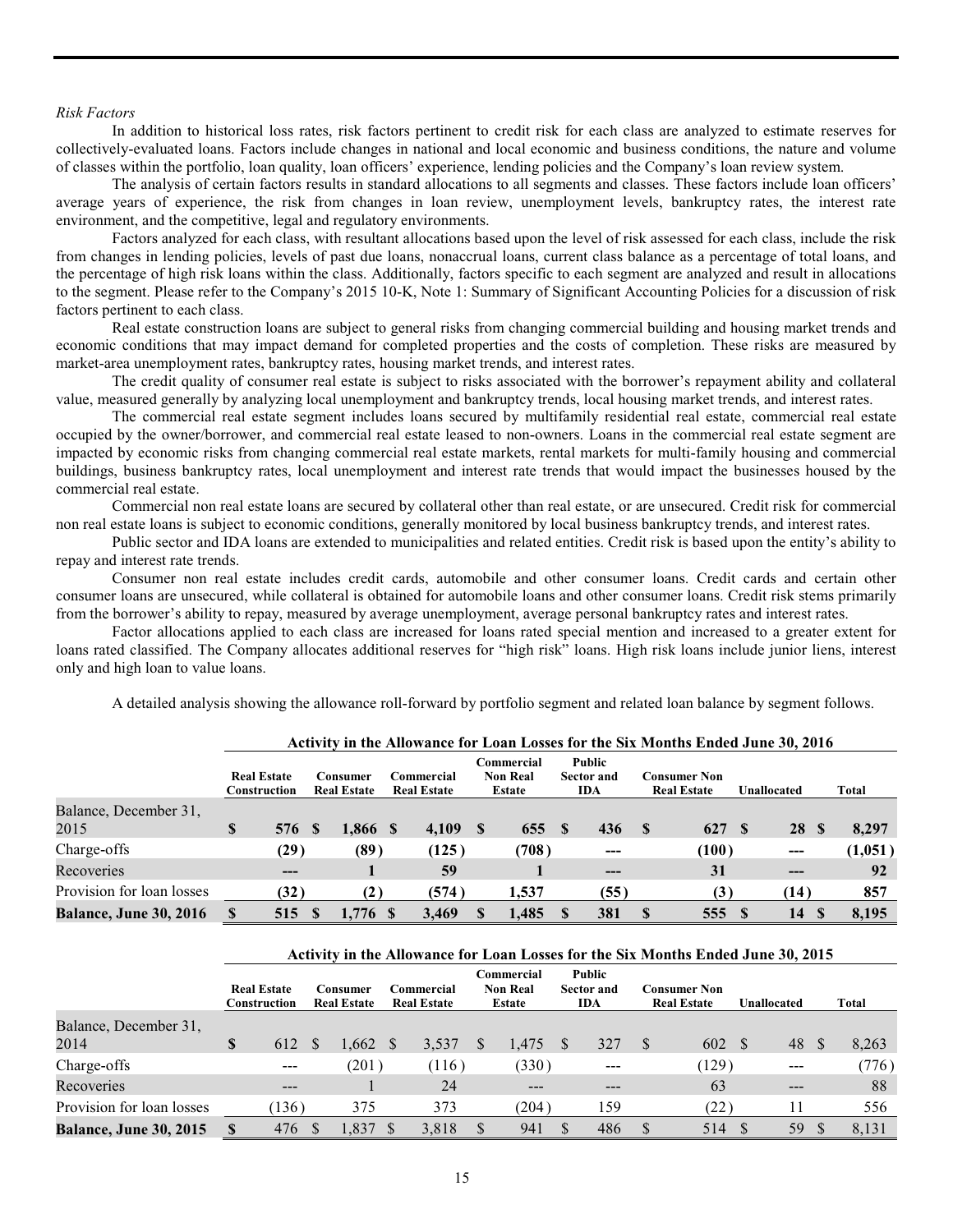|                                      | <b>Real Estate</b> |        | Consumer           | Commercial         | Commercial<br><b>Non Real</b> | <b>Public</b><br>Sector and | Consumer Non       |             |         |
|--------------------------------------|--------------------|--------|--------------------|--------------------|-------------------------------|-----------------------------|--------------------|-------------|---------|
|                                      | Construction       |        | <b>Real Estate</b> | <b>Real Estate</b> | Estate                        | <b>IDA</b>                  | <b>Real Estate</b> | Unallocated | Total   |
| Balance, December 31, 2014 \$        |                    | 612 \$ | $.662 \text{ s}$   | 3,537 \$           | $1,475$ \$                    | 327                         | 602                | 48          | 8,263   |
| Charge-offs                          | ---                |        | (205)              | (1,114)            | (490)                         | $---$                       | (311)              | $- - -$     | (2,120) |
| Recoveries                           | $- - -$            |        |                    | 49                 |                               | $- - -$                     | 93                 | $- - -$     | 145     |
| Provision for loan losses            |                    | (36)   | 407                | .637               | (331)                         | 109                         | 243                | (20)        | 2,009   |
| <b>Balance, December 31, 2015 \$</b> |                    | 576 \$ | .866 \$            | 4,109              | 655                           | 436 \$                      | 627                | 28          | 8.297   |

# **Activity in the Allowance for Loan Losses for the year ended December 31, 2015**

|                                          |   |                                    |                                |    | Allowance for Loan Losses as of June 30, 2016 |      |                                         |                                           |          |                                     |             |       |
|------------------------------------------|---|------------------------------------|--------------------------------|----|-----------------------------------------------|------|-----------------------------------------|-------------------------------------------|----------|-------------------------------------|-------------|-------|
|                                          |   | <b>Real Estate</b><br>Construction | Consumer<br><b>Real Estate</b> |    | Commercial<br><b>Real Estate</b>              |      | Commercial<br><b>Non Real</b><br>Estate | <b>Public</b><br>Sector and<br><b>IDA</b> |          | Consumer Non-<br><b>Real Estate</b> | Unallocated | Total |
| Individually evaluated<br>for impairment |   | $--$ \$                            | 20S                            |    | 51                                            | - \$ | $---$                                   | $---$                                     |          | $--$ \$                             | $--$ S      | 71    |
| Collectively evaluated<br>for impairment |   | 515                                | 1.756                          |    | 3,418                                         |      | 1.485                                   | 381                                       |          | 555                                 | 14          | 8,124 |
| Total                                    | S | 515 S                              | 1,776                          | -S | 3,469                                         |      | 1,485                                   | 381                                       | <b>S</b> | 555                                 | 14          | 8.195 |

|                                          |                                    |                                |    |                                  |     |                                         |                                    | Allowance for Loan Losses as of December 31, 2015 |             |       |
|------------------------------------------|------------------------------------|--------------------------------|----|----------------------------------|-----|-----------------------------------------|------------------------------------|---------------------------------------------------|-------------|-------|
|                                          | <b>Real Estate</b><br>Construction | Consumer<br><b>Real Estate</b> |    | Commercial<br><b>Real Estate</b> |     | Commercial<br><b>Non Real</b><br>Estate | <b>Public</b><br>Sector and<br>IDA | <b>Consumer Non</b><br><b>Real Estate</b>         | Unallocated | Total |
| Individually evaluated<br>for impairment | $--$ \$                            | 22 \$                          |    | 23                               | - S |                                         | $---$                              | $---$                                             | $---$       | 45    |
| Collectively evaluated<br>for impairment | 576                                | 1.844                          |    | 4.086                            |     | 655                                     | 436                                | 627                                               | 28          | 8,252 |
| Total                                    | 576 \$                             | 1,866                          | -S | 4,109                            |     | 655                                     | 436                                | 627                                               | 28          | 8.297 |

|                                          |   |                                    |                                |              |                                  |      | Loans as of June 30, 2016               |     |                                           |                                    |             |              |
|------------------------------------------|---|------------------------------------|--------------------------------|--------------|----------------------------------|------|-----------------------------------------|-----|-------------------------------------------|------------------------------------|-------------|--------------|
|                                          |   | <b>Real Estate</b><br>Construction | Consumer<br><b>Real Estate</b> |              | Commercial<br><b>Real Estate</b> |      | Commercial<br><b>Non Real</b><br>Estate |     | <b>Public</b><br>Sector and<br><b>IDA</b> | Consumer Non<br><b>Real Estate</b> | Unallocated | <b>Total</b> |
| Individually evaluated<br>for impairment | S | 678 \$                             | 934                            | - \$         | 8.773                            | - \$ | 315S                                    |     | $---$                                     | $---$                              | $--- S$     | 10,700       |
| Collectively evaluated<br>for impairment |   | 41,656                             | 146,654                        |              | 312,270                          |      | 41,412                                  |     | 47,046                                    | 32,027                             | ---         | 621,065      |
| <b>Total loans</b>                       |   | 42,334 \$147,588                   |                                | <sup>S</sup> | 321,043                          | S    | 41,727                                  | SS. | 47,046                                    | 32,027                             | ---         | \$631,765    |

|                                          |   |                                    |                                |    |                                  |               | Loans as of December 31, 2015           |                                                  |                                           |             |       |         |
|------------------------------------------|---|------------------------------------|--------------------------------|----|----------------------------------|---------------|-----------------------------------------|--------------------------------------------------|-------------------------------------------|-------------|-------|---------|
|                                          |   | <b>Real Estate</b><br>Construction | Consumer<br><b>Real Estate</b> |    | Commercial<br><b>Real Estate</b> |               | Commercial<br><b>Non Real</b><br>Estate | <b>Public</b><br><b>Sector and</b><br><b>IDA</b> | <b>Consumer Non</b><br><b>Real Estate</b> | Unallocated |       | Total   |
| Individually evaluated<br>for impairment | S | 718 \$                             | 962 \$                         |    | 12.575                           | <sup>\$</sup> | 1.091                                   | $--$ \$                                          | $--$ \$                                   | $---$       | $S^-$ | 15,346  |
| Collectively evaluated<br>for impairment |   | 47,533                             | 142,542                        |    | 296,803                          |               | 36,480                                  | 51,335                                           | 29,845                                    | $---$       |       | 604,538 |
| Total                                    |   | 48.251                             | \$143,504                      | -S | 309,378                          | S.            | 37.571                                  | \$ 51.335                                        | 29,845 \$                                 | $---$       | S     | 619,884 |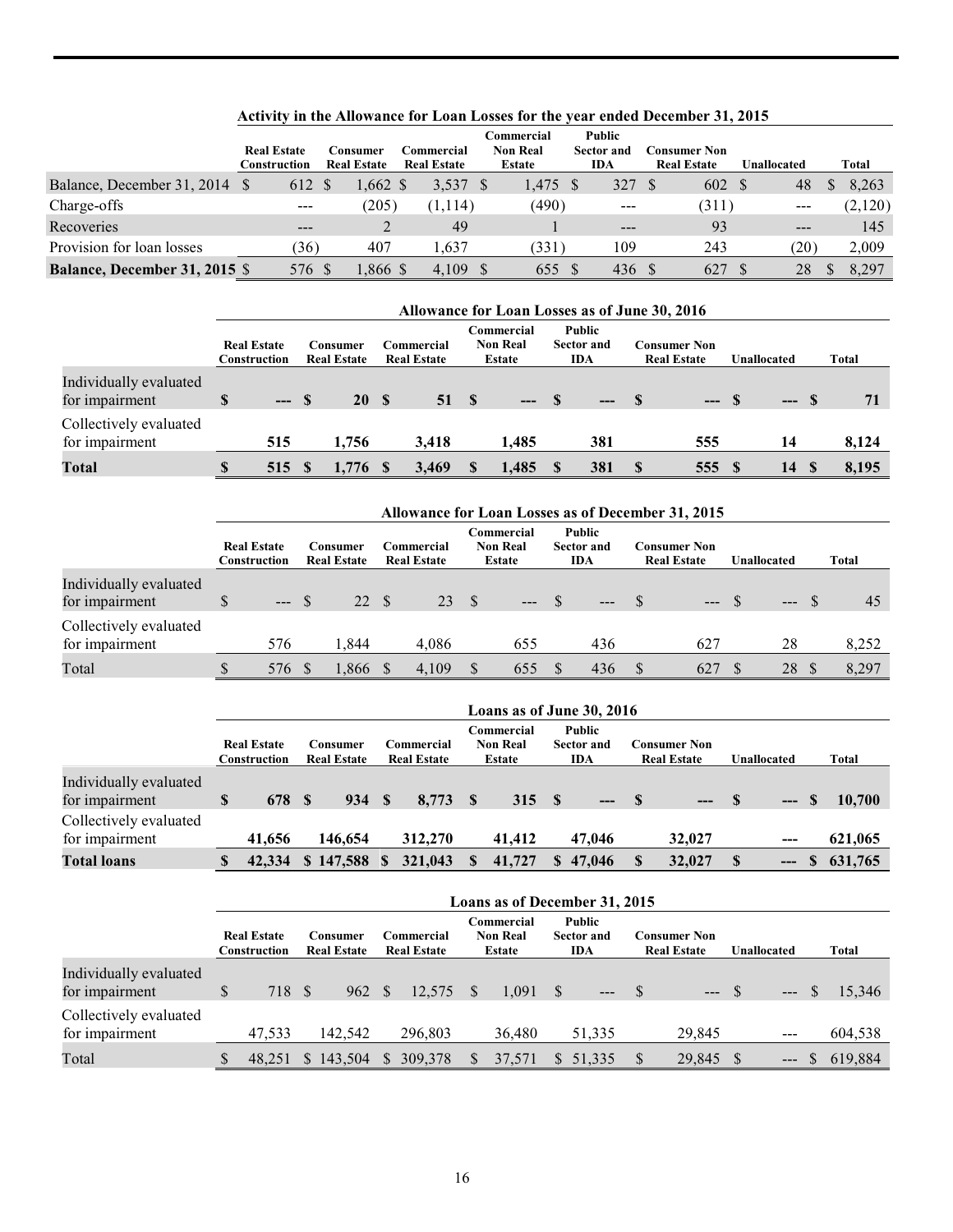A summary of ratios for the allowance for loan losses follows.

|                                                                                                    | As of the<br><b>Six Months Ended</b><br><b>June 30,</b> |          | For the<br><b>Year Ended</b><br>December 31, |
|----------------------------------------------------------------------------------------------------|---------------------------------------------------------|----------|----------------------------------------------|
|                                                                                                    | 2016                                                    | 2015     | 2015                                         |
| Ratio of allowance for loan losses to the end of period loans, net of unearned income and          |                                                         |          |                                              |
| deferred fees                                                                                      | $1.30\%$                                                | $1.30\%$ | 1.34%                                        |
| Ratio of net charge-offs to average loans, net of unearned income and deferred fees <sup>(1)</sup> | $0.31\%$                                                | $0.22\%$ | $0.32\%$                                     |

(1) Net charge-offs are on an annualized basis.

I ı

A summary of nonperforming assets follows.

|                                                                                        |    |          | <b>June 30,</b> |          |     | December 31, |
|----------------------------------------------------------------------------------------|----|----------|-----------------|----------|-----|--------------|
|                                                                                        |    | 2016     |                 | 2015     |     | 2015         |
| Nonperforming assets:                                                                  |    |          |                 |          |     |              |
| Nonaccrual loans                                                                       |    | \$1,751  | S               | 2,870    | - S | 2,043        |
| Restructured loans in nonaccrual                                                       |    | 4,454    |                 | 6,035    |     | 4,639        |
| Total nonperforming loans                                                              |    | 6,205    |                 | 8,905    |     | 6,682        |
| Other real estate owned, net                                                           |    | 3,425    |                 | 4,441    |     | 4,165        |
| Total nonperforming assets                                                             | S. | 9,630    |                 | \$13,346 |     | 10,847       |
| Ratio of nonperforming assets to loans, net of unearned income and deferred fees, plus |    |          |                 |          |     |              |
| other real estate owned                                                                |    | $1.52\%$ |                 | $2.11\%$ |     | $1.74\%$     |
| Ratio of allowance for loan losses to nonperforming loans <sup>(1)</sup>               |    | 132.07%  |                 | 91.31%   |     | $124.17\%$   |

(1) The Company defines nonperforming loans as nonaccrual loans. Loans 90 days or more past due and still accruing and accruing restructured loans are excluded.

A summary of loans past due 90 days or more and impaired loans follows.

|                                                                                                                  |     | <b>June 30,</b> |    |          |              | December 31, |
|------------------------------------------------------------------------------------------------------------------|-----|-----------------|----|----------|--------------|--------------|
|                                                                                                                  |     | 2016            |    | 2015     |              | 2015         |
| Loans past due 90 days or more and still accruing                                                                |     | 316             |    | 80       |              | 156          |
| Ratio of loans past due 90 days or more and still accruing to loans, net of unearned<br>income and deferred fees |     | $0.05\%$        |    | $0.01\%$ |              | $0.03\%$     |
| Accruing restructured loans                                                                                      |     | 4,729           |    | 5,943    |              | 8,814        |
| Impaired loans:                                                                                                  |     |                 |    |          |              |              |
| Impaired loans with no valuation allowance                                                                       | \$. | 8,902           | \$ | 12,182   | <sup>S</sup> | 12,973       |
| Impaired loans with a valuation allowance                                                                        |     | 1,798           |    | 2,503    |              | 2,373        |
| Total impaired loans                                                                                             | \$. | 10,700          | S. | 14,685   |              | 15,346       |
| Valuation allowance                                                                                              |     | (71)            |    | (151)    |              | (45)         |
| Impaired loans, net of allowance                                                                                 |     | 10,629          | S. | 14,534   | <b>S</b>     | 15,301       |
| Average recorded investment in impaired loans <sup>(1)</sup>                                                     |     | 14,147          | S. | 15,543   |              | 17,297       |
| Interest income recognized on impaired loans, after designation as impaired                                      |     | 149             | S. | 172      |              | 769          |
| Amount of income recognized on a cash basis                                                                      |     |                 |    | ---      |              |              |

(1) Recorded investment is net of charge-offs and interest paid while a loan is in nonaccrual status.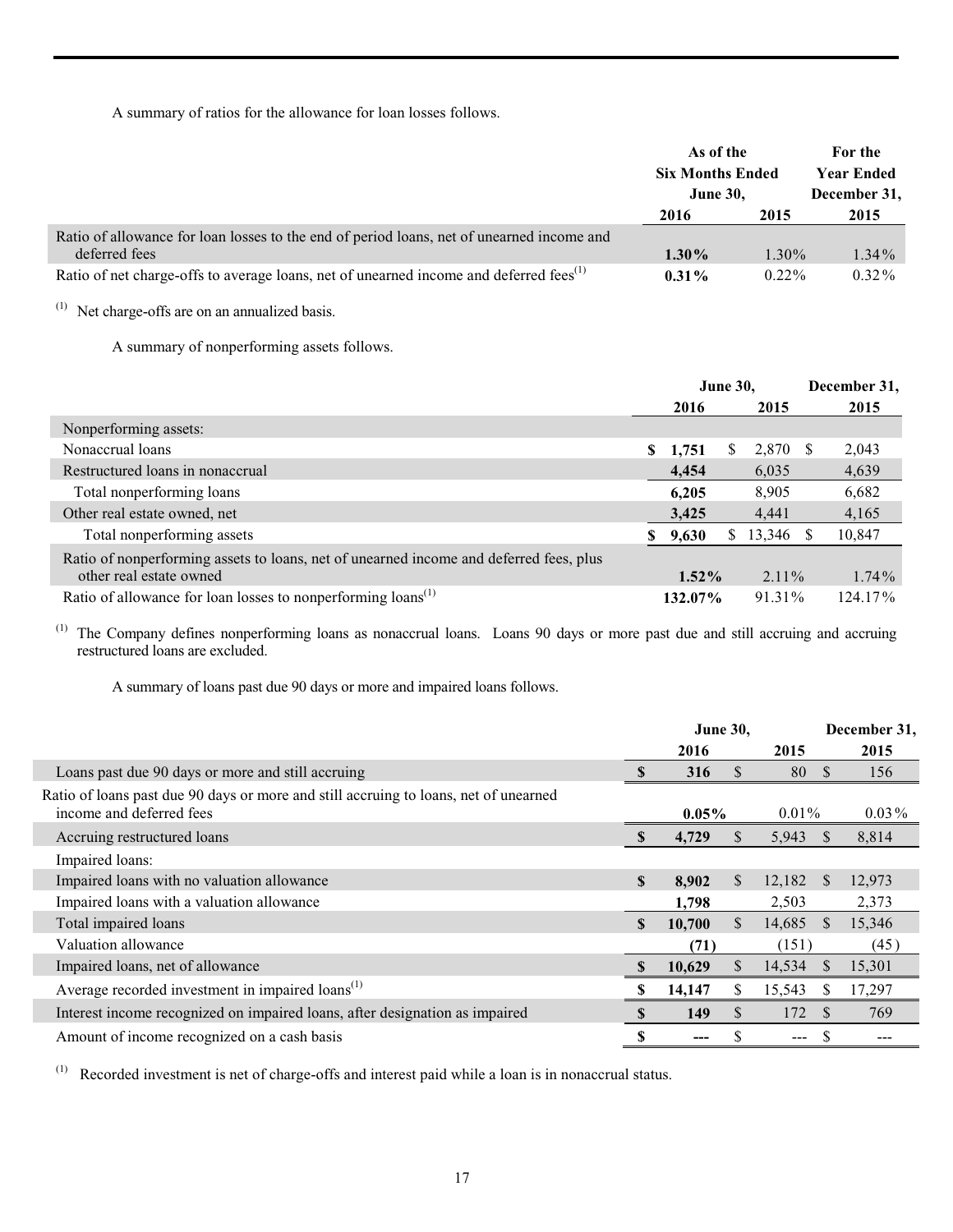Nonaccrual loans that meet the Company's balance threshold of \$250 and all TDRs are designated as impaired. No interest income was recognized on nonaccrual loans for the six months ended June 30, 2016 or June 30, 2015 or for the year ended December 31, 2015.

A detailed analysis of investment in impaired loans, associated reserves and interest income recognized, segregated by loan class follows.

|                                                |                             |    |                                                       |      | Impaired Loans as of June 30, 2016                                                          |             |                                                                                     |               |                      |
|------------------------------------------------|-----------------------------|----|-------------------------------------------------------|------|---------------------------------------------------------------------------------------------|-------------|-------------------------------------------------------------------------------------|---------------|----------------------|
|                                                | Principal<br><b>Balance</b> |    | <b>Total</b><br>Recorded<br>Investment <sup>(1)</sup> |      | Recorded<br>Investment $^{(1)}$ for<br><b>Which There is No</b><br><b>Related Allowance</b> |             | Recorded<br>Investment $^{(1)}$ for<br>Which There is a<br><b>Related Allowance</b> |               | Related<br>Allowance |
| <b>Real Estate Construction</b> <sup>(2)</sup> |                             |    |                                                       |      |                                                                                             |             |                                                                                     |               |                      |
| Construction 1-4 family residential            | 689<br>\$                   | -S | 678 \$                                                |      | 678                                                                                         | $\mathbf s$ |                                                                                     | <sup>\$</sup> |                      |
| <b>Consumer Real Estate</b> <sup>(2)</sup>     |                             |    |                                                       |      |                                                                                             |             |                                                                                     |               |                      |
| Residential closed-end first liens             | 696                         |    | 653                                                   |      | 302                                                                                         |             | 351                                                                                 |               | 12                   |
| Residential closed-end junior liens            | 207                         |    | 207                                                   |      | ---                                                                                         |             | 207                                                                                 |               | $\overline{\bf 4}$   |
| Investor-owned residential real estate         | 74                          |    | 74                                                    |      | $--$                                                                                        |             | 74                                                                                  |               | 4                    |
| Commercial Real Estate <sup>(2)</sup>          |                             |    |                                                       |      |                                                                                             |             |                                                                                     |               |                      |
| Multifamily real estate                        | 1,867                       |    | 1,594                                                 |      | 1,594                                                                                       |             |                                                                                     |               |                      |
| Commercial real estate, owner-occupied         | 4,453                       |    | 4,406                                                 |      | 3,240                                                                                       |             | 1,166                                                                               |               | 51                   |
| Commercial real estate, other                  | 2,997                       |    | 2,773                                                 |      | 2,773                                                                                       |             | ---                                                                                 |               |                      |
| Commercial Non Real Estate <sup>(2)</sup>      |                             |    |                                                       |      |                                                                                             |             |                                                                                     |               |                      |
| Commercial and industrial                      | 323                         |    | 315                                                   |      | 315                                                                                         |             |                                                                                     |               |                      |
| Total                                          | \$11,306                    | S  | 10,700                                                | - \$ | 8,902                                                                                       | <b>S</b>    | 1,798                                                                               | -S            | 71                   |

(1) Recorded investment is net of charge-offs and interest paid while a loan is in nonaccrual status.<br>
(2) Only classes with impaired loans are shown.

|                                                | <b>Impaired Loans as of December 31, 2015</b> |                                              |                                                                                                                       |                                                                                     |                      |  |  |  |  |  |  |
|------------------------------------------------|-----------------------------------------------|----------------------------------------------|-----------------------------------------------------------------------------------------------------------------------|-------------------------------------------------------------------------------------|----------------------|--|--|--|--|--|--|
|                                                | Principal<br><b>Balance</b>                   | <b>Total</b><br>Recorded<br>Investment $(1)$ | <b>Recorded</b><br>Investment <sup><math>(1)</math></sup> for<br><b>Which There is No</b><br><b>Related Allowance</b> | Recorded<br>Investment $^{(1)}$ for<br>Which There is a<br><b>Related Allowance</b> | Related<br>Allowance |  |  |  |  |  |  |
| <b>Real Estate Construction</b> <sup>(2)</sup> |                                               |                                              |                                                                                                                       |                                                                                     |                      |  |  |  |  |  |  |
| Construction 1-4 family residential            | 718<br>$\mathbb{S}$                           | <sup>S</sup><br>718 \$                       | 718                                                                                                                   | S<br>$---$                                                                          | S                    |  |  |  |  |  |  |
| <b>Consumer Real Estate</b> <sup>(2)</sup>     |                                               |                                              |                                                                                                                       |                                                                                     |                      |  |  |  |  |  |  |
| Residential closed-end first liens             | 713                                           | 669                                          | 305                                                                                                                   | 364                                                                                 | 13                   |  |  |  |  |  |  |
| Residential closed-end junior liens            | 218                                           | 218                                          | ---                                                                                                                   | 218                                                                                 | 5                    |  |  |  |  |  |  |
| Investor-owned residential real estate         | 75                                            | 75                                           | ---                                                                                                                   | 75                                                                                  | 4                    |  |  |  |  |  |  |
| Commercial Real Estate <sup>(2)</sup>          |                                               |                                              |                                                                                                                       |                                                                                     |                      |  |  |  |  |  |  |
| Multifamily real estate                        | 1,988                                         | 1,728                                        | 1,728                                                                                                                 |                                                                                     |                      |  |  |  |  |  |  |
| Commercial real estate, owner occupied         | 5,068                                         | 5,020                                        | 3,304                                                                                                                 | 1,716                                                                               | 23                   |  |  |  |  |  |  |
| Commercial real estate, other                  | 5,990                                         | 5,827                                        | 5,827                                                                                                                 |                                                                                     |                      |  |  |  |  |  |  |
| Commercial Non Real Estate <sup>(2)</sup>      |                                               |                                              |                                                                                                                       |                                                                                     |                      |  |  |  |  |  |  |
| Commercial and industrial                      | 1,099                                         | 1,091                                        | 1,091                                                                                                                 |                                                                                     |                      |  |  |  |  |  |  |
| Total                                          | \$15,869                                      | \$.<br>15,346                                | 12,973                                                                                                                | <sup>\$</sup><br>2,373                                                              | 45<br>S              |  |  |  |  |  |  |

(1) Recorded investment is net of charge-offs and interest paid while a loan is in nonaccrual status.

(2) Only classes with impaired loans are shown.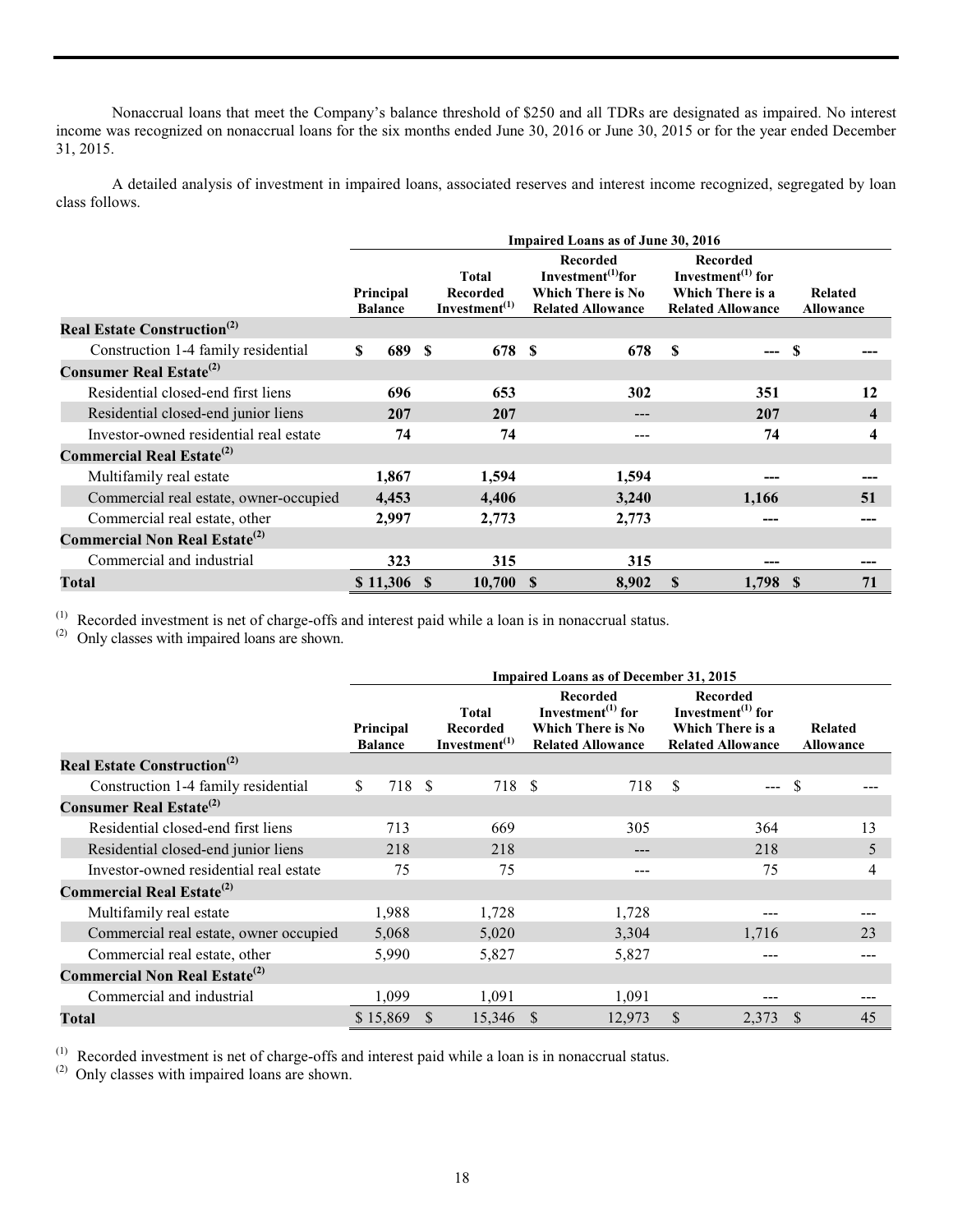The following tables show the average recorded investment and interest income recognized for impaired loans.

|                                                | For the Six Months Ended |                                                  |             |                                         |  |  |  |
|------------------------------------------------|--------------------------|--------------------------------------------------|-------------|-----------------------------------------|--|--|--|
|                                                | <b>June 30, 2016</b>     |                                                  |             |                                         |  |  |  |
|                                                |                          | Average<br>Recorded<br>Investment <sup>(1)</sup> |             | <b>Interest</b><br>Income<br>Recognized |  |  |  |
| <b>Real Estate Construction</b> <sup>(2)</sup> |                          |                                                  |             |                                         |  |  |  |
| Construction 1-4 family residential            | S                        | 678                                              | S           |                                         |  |  |  |
| <b>Consumer Real Estate</b> <sup>(2)</sup>     |                          |                                                  |             |                                         |  |  |  |
| Residential closed-end first liens             |                          | 664                                              |             | 20                                      |  |  |  |
| Residential closed-end junior liens            |                          | 213                                              |             |                                         |  |  |  |
| Investor-owned residential real estate         |                          | 75                                               |             | $\mathbf{2}$                            |  |  |  |
| Commercial Real Estate <sup>(2)</sup>          |                          |                                                  |             |                                         |  |  |  |
| Multifamily real estate                        |                          | 1,595                                            |             |                                         |  |  |  |
| Commercial real estate, owner occupied         |                          | 4,807                                            |             | 120                                     |  |  |  |
| Commercial real estate, other                  |                          | 5,203                                            |             |                                         |  |  |  |
| Commercial Non Real Estate <sup>(2)</sup>      |                          |                                                  |             |                                         |  |  |  |
| Commercial and industrial                      |                          | 912                                              |             |                                         |  |  |  |
| Total                                          | S                        | 14,147                                           | $\mathbf S$ | 149                                     |  |  |  |

(1) Recorded investment is net of charge-offs and interest paid while a loan is in nonaccrual status. (2) Only classes with impaired loans are shown.

|                                            | <b>For the Six Months Ended</b> |                  |               |                 |  |  |  |
|--------------------------------------------|---------------------------------|------------------|---------------|-----------------|--|--|--|
|                                            |                                 | June 30, 2015    |               |                 |  |  |  |
|                                            |                                 | Average          |               | <b>Interest</b> |  |  |  |
|                                            |                                 | <b>Recorded</b>  |               | Income          |  |  |  |
|                                            |                                 | Investment $(1)$ | Recognized    |                 |  |  |  |
| <b>Consumer Real Estate</b> <sup>(2)</sup> |                                 |                  |               |                 |  |  |  |
| Residential closed-end first liens         | \$                              | 499              | <sup>\$</sup> | 15              |  |  |  |
| Residential closed-end junior liens        |                                 | 233              |               | 8               |  |  |  |
| Investor-owned residential real estate     |                                 | 76               |               | $\mathfrak{D}$  |  |  |  |
| Commercial Real Estate <sup>(2)</sup>      |                                 |                  |               |                 |  |  |  |
| Multifamily real estate                    |                                 | 2,678            |               |                 |  |  |  |
| Commercial real estate, owner occupied     |                                 | 5,565            |               | 57              |  |  |  |
| Commercial real estate, other              |                                 | 5,974            |               | 86              |  |  |  |
| Commercial Non Real Estate <sup>(2)</sup>  |                                 |                  |               |                 |  |  |  |
| Commercial and industrial                  |                                 | 518              |               | 4               |  |  |  |
| Total                                      |                                 | 15,543           | S             | 172             |  |  |  |

 $<sup>(1)</sup>$  Recorded investment is net of charge-offs and interest paid while a loan is in nonaccrual status.</sup>

 $^{(2)}$  Only classes with impaired loans are shown.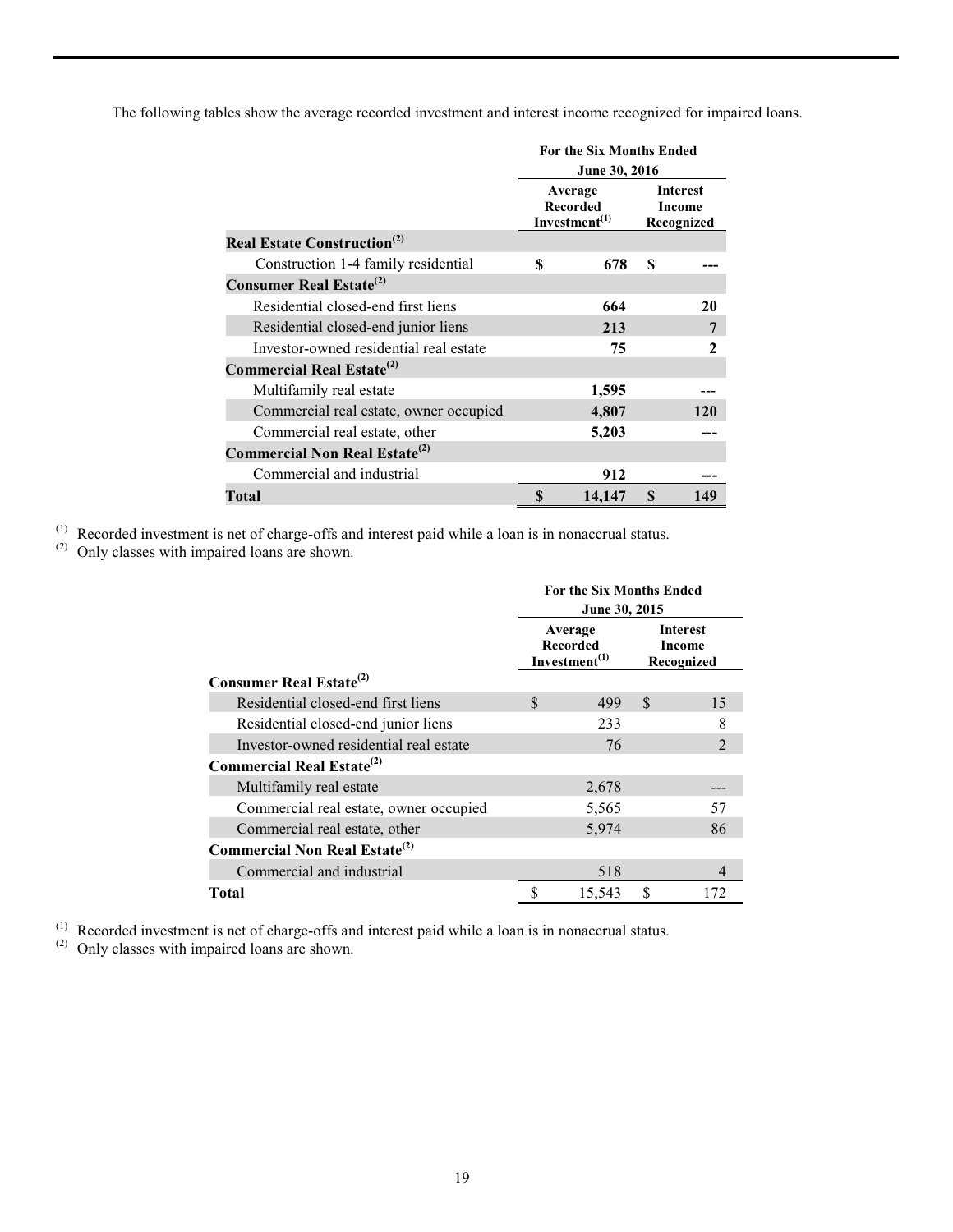|                                                | For the Year Ended<br>December 31, 2015 |                                                |              |                                         |  |
|------------------------------------------------|-----------------------------------------|------------------------------------------------|--------------|-----------------------------------------|--|
|                                                |                                         | Average<br><b>Recorded</b><br>Investment $(1)$ |              | <b>Interest</b><br>Income<br>Recognized |  |
| <b>Real Estate Construction</b> <sup>(2)</sup> |                                         |                                                |              |                                         |  |
| Construction 1-4 family residential            | \$                                      | 612                                            | \$           | 23                                      |  |
| <b>Consumer Real Estate</b> <sup>(2)</sup>     |                                         |                                                |              |                                         |  |
| Residential closed-end first liens             |                                         | 681                                            |              | 43                                      |  |
| Residential closed-end junior liens            |                                         | 228                                            |              | 15                                      |  |
| Investor-owned residential real estate         |                                         | 76                                             |              | 5                                       |  |
| Commercial Real Estate <sup>(2)</sup>          |                                         |                                                |              |                                         |  |
| Multifamily real estate                        |                                         | 2,581                                          |              | 84                                      |  |
| Commercial real estate, owner occupied         |                                         | 6,141                                          |              | 251                                     |  |
| Commercial real estate, other                  |                                         | 5,888                                          |              | 308                                     |  |
| Commercial Non Real Estate <sup>(2)</sup>      |                                         |                                                |              |                                         |  |
| Commercial and industrial                      |                                         | 1,090                                          |              | 40                                      |  |
| Total                                          | \$                                      | 17,297                                         | $\mathbb{S}$ | 769                                     |  |

(1) Recorded investment is net of charge-offs and interest paid while a loan is in nonaccrual status.<br>(2) Only classes with impaired loans are shown.

The Company reviews nonaccrual loans on an individual loan basis to determine whether future payments are reasonably assured. To satisfy this criteria, the Company's evaluation must determine that the underlying cause of the original delinquency or weakness that indicated nonaccrual status has been resolved, such as receipt of new guarantees, increased cash flows that cover the debt service or other resolution. Nonaccrual loans that demonstrate reasonable assurance of future payments and that have made at least six consecutive payments in accordance with repayment terms and timeframes may be returned to accrual status.

A restructured loan that maintains current status for at least six months may be returned to accrual status.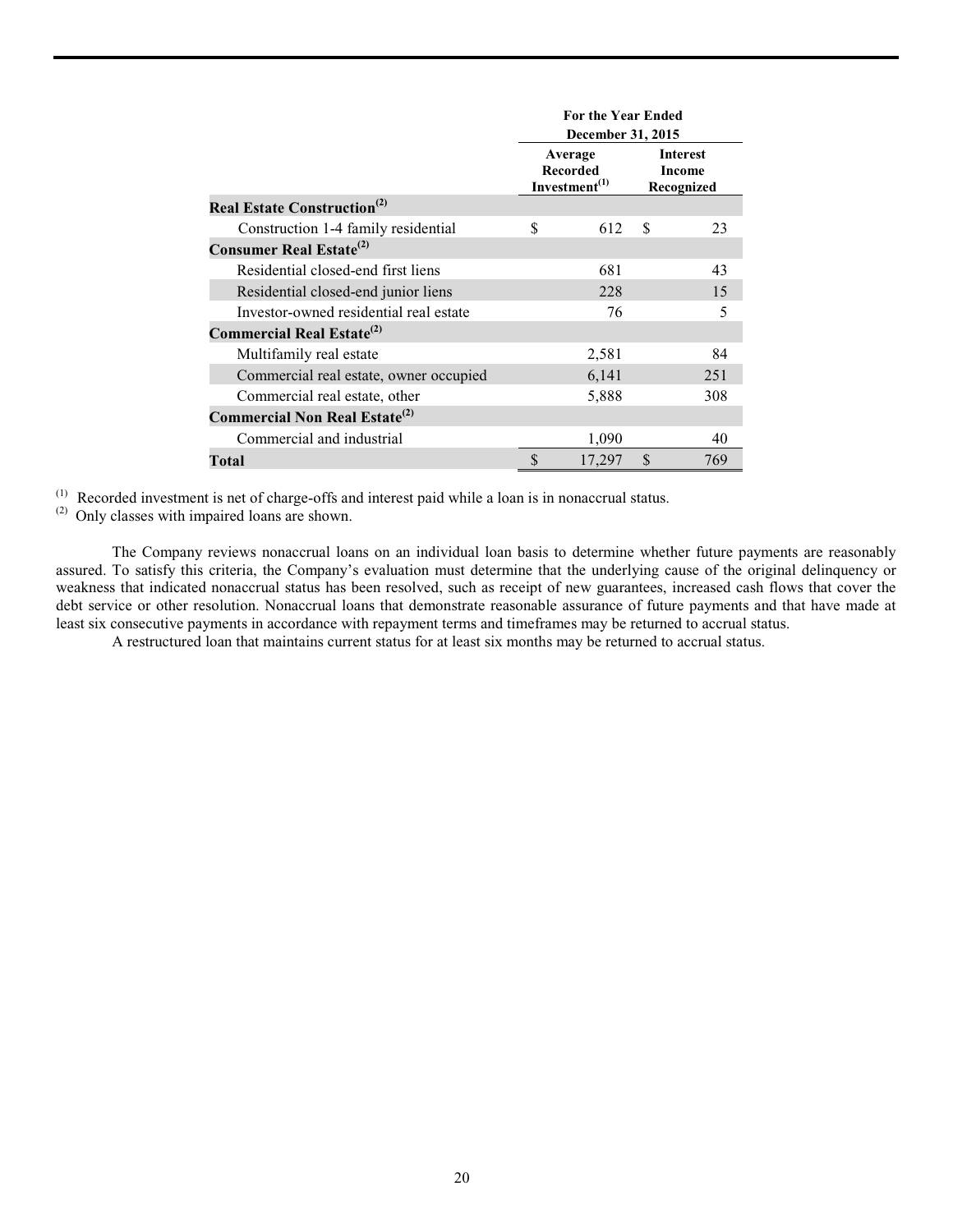An analysis of past due and nonaccrual loans follows.

# **June 30, 2016**

|                                                  | $30 - 89$<br>Days Past<br>Due | 90 or More<br><b>Days Past Due</b> | 90 or More<br><b>Days Past Due</b><br>and Still<br>Accruing |                         | <b>Nonaccruals</b><br>(Including<br>Impaired<br>Nonaccruals) |       |
|--------------------------------------------------|-------------------------------|------------------------------------|-------------------------------------------------------------|-------------------------|--------------------------------------------------------------|-------|
| <b>Real Estate Construction</b> <sup>(1)</sup>   |                               |                                    |                                                             |                         |                                                              |       |
| Construction residential                         | \$<br>---                     | \$                                 | S                                                           |                         | \$                                                           | 678   |
| Consumer Real Estate <sup>(1)</sup>              |                               |                                    |                                                             |                         |                                                              |       |
| Equity lines                                     | 37                            | 48                                 |                                                             | 48                      |                                                              |       |
| Residential closed-end first liens               | 1,229                         | 216                                |                                                             | 216                     |                                                              |       |
| Residential closed-end junior liens              | 21                            | 37                                 |                                                             | 37                      |                                                              |       |
| Investor-owned residential real estate           | 242                           | 12                                 |                                                             | $---$                   |                                                              | 22    |
| Commercial Real Estate <sup>(1)</sup>            |                               |                                    |                                                             |                         |                                                              |       |
| Multifamily real estate                          | <b>330</b>                    | 1,594                              |                                                             | ---                     |                                                              | 1,594 |
| Commercial real estate, owner-occupied           |                               | 610                                |                                                             |                         |                                                              | 737   |
| Commercial real estate, other                    | ---                           |                                    |                                                             |                         |                                                              | 2,774 |
| <b>Commercial Non Real Estate</b> <sup>(1)</sup> |                               |                                    |                                                             |                         |                                                              |       |
| Commercial and industrial                        | 45                            | 315                                |                                                             |                         |                                                              | 400   |
| <b>Consumer Non Real Estate</b> <sup>(1)</sup>   |                               |                                    |                                                             |                         |                                                              |       |
| Credit cards                                     | 18                            | 4                                  |                                                             | $\overline{\mathbf{4}}$ |                                                              |       |
| Automobile                                       | 237                           | 11                                 |                                                             | 11                      |                                                              |       |
| Other consumer loans                             | 49                            |                                    |                                                             |                         |                                                              |       |
| <b>Total</b>                                     | \$<br>2,208                   | \$<br>2,847                        | S                                                           | 316                     | \$                                                           | 6,205 |

 $(1)$  Only classes with past-due or nonaccrual loans are shown.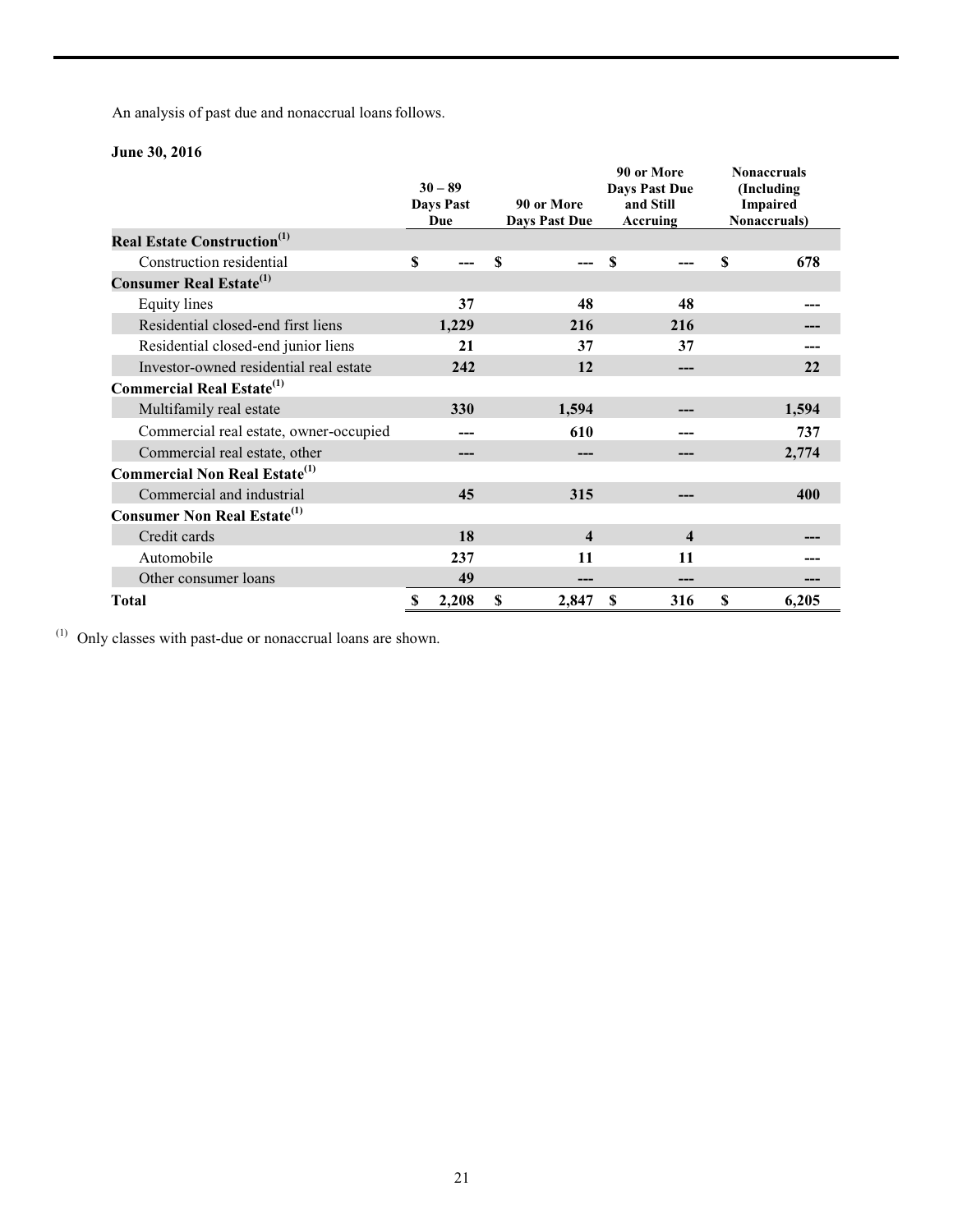#### **December 31, 2015**

|                                        |              | $30 - 89$<br><b>Days Past</b><br>Due | 90 or More<br>Days Past Due |       |               | 90 or More<br>Days Past Due<br>and Still<br>Accruing |              | <b>Nonaccruals</b><br>(Including<br>Impaired<br>Nonaccruals) |
|----------------------------------------|--------------|--------------------------------------|-----------------------------|-------|---------------|------------------------------------------------------|--------------|--------------------------------------------------------------|
| <b>Real Estate Construction</b>        |              |                                      |                             |       |               |                                                      |              |                                                              |
| Construction, residential              | \$           | $---$                                | \$                          | ---   | \$.           | ---                                                  | \$           | 718                                                          |
| Construction, other                    |              | 26                                   |                             | $---$ |               | ---                                                  |              | ---                                                          |
| <b>Consumer Real Estate</b>            |              |                                      |                             |       |               |                                                      |              |                                                              |
| <b>Equity</b> lines                    |              | 16                                   |                             | ---   |               | ---                                                  |              |                                                              |
| Residential closed-end first liens     |              | 1,402                                |                             | 106   |               | 106                                                  |              | 14                                                           |
| Residential closed-end junior liens    |              | 123                                  |                             | 39    |               | 39                                                   |              |                                                              |
| Investor-owned residential real estate |              | 248                                  |                             | ---   |               | ---                                                  |              |                                                              |
| <b>Commercial Real Estate</b>          |              |                                      |                             |       |               |                                                      |              |                                                              |
| Multifamily real estate                |              | 684                                  |                             | 1,728 |               | ---                                                  |              | 1,728                                                        |
| Commercial real estate, owner occupied |              | $---$                                |                             | 357   |               |                                                      |              | 494                                                          |
| Commercial real estate, other          |              | ---                                  |                             | ---   |               | ---                                                  |              | 2,845                                                        |
| <b>Commercial Non Real Estate</b>      |              |                                      |                             |       |               |                                                      |              |                                                              |
| Commercial and industrial              |              | 142                                  |                             | 883   |               | ---                                                  |              | 883                                                          |
| <b>Public Sector and IDA</b>           |              |                                      |                             |       |               |                                                      |              |                                                              |
| Public sector and IDA                  |              | ---                                  |                             | ---   |               | ---                                                  |              |                                                              |
| <b>Consumer Non Real Estate</b>        |              |                                      |                             |       |               |                                                      |              |                                                              |
| Credit cards                           |              | 5                                    |                             | 6     |               | 6                                                    |              |                                                              |
| Automobile                             |              | 286                                  |                             | 5     |               | 5                                                    |              |                                                              |
| Other consumer loans                   |              | 60                                   |                             | ---   |               | ---                                                  |              | ---                                                          |
| Total                                  | $\mathbb{S}$ | 2,992                                | $\mathbb{S}$                | 3,124 | <sup>\$</sup> | 156                                                  | $\mathbb{S}$ | 6,682                                                        |

The estimate of credit risk for non-impaired loans is obtained by applying allocations for internal and external factors. The allocations are increased for loans that exhibit greater credit quality risk.

Credit quality indicators, which the Company terms risk grades, are assigned through the Company's credit review function for larger loans and selective review of loans that fall below credit review thresholds. Loans that do not indicate heightened risk are graded as "pass." Loans that appear to have elevated credit risk because of frequent or persistent past due status, which is less than 75 days, or that show weakness in the borrower's financial condition are risk graded "special mention." Loans with frequent or persistent delinquency exceeding 75 days or that have a higher level of weakness in the borrower's financial condition are graded "classified." Classified loans have regulatory risk ratings of "substandard" and "doubtful." Allowance for loan loss allocations are increased by 50% and by 100% for loans with grades of "special mention" and "classified," respectively.

Determination of risk grades was completed for the portfolio as of June 30, 2016 and December 31, 2015.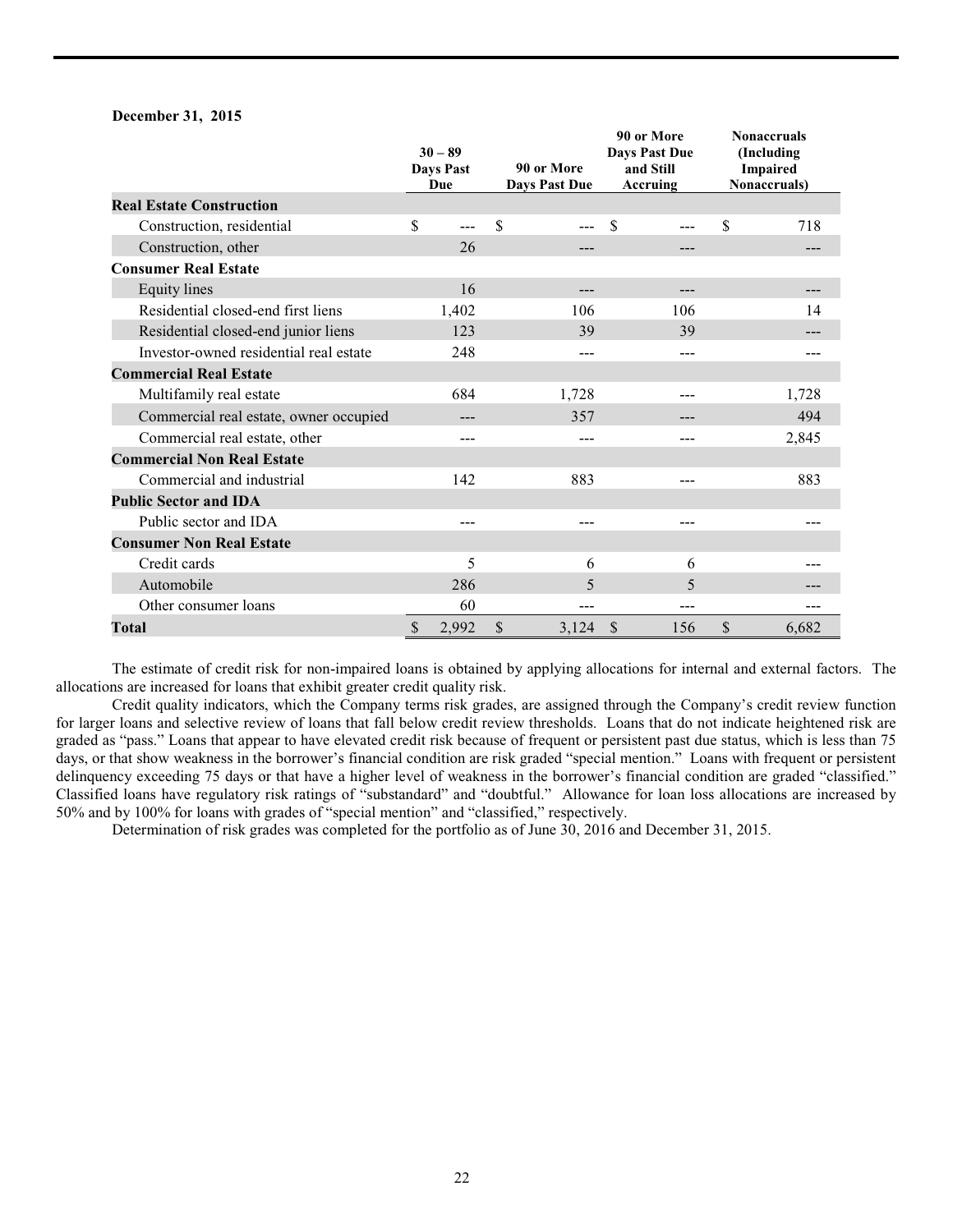The following displays collectively-evaluated loans by credit quality indicator.

**June 30, 2016**

|                                        |             | Pass    |             | <b>Special</b><br><b>Mention</b><br>(Excluding<br>Impaired) |             | <b>Classified</b><br>(Excluding<br>Impaired) |  |  |
|----------------------------------------|-------------|---------|-------------|-------------------------------------------------------------|-------------|----------------------------------------------|--|--|
| <b>Real Estate Construction</b>        |             |         |             |                                                             |             |                                              |  |  |
| Construction, 1-4 family residential   | \$          | 12,768  | $\mathbf S$ | 3,694                                                       | S           |                                              |  |  |
| Construction, other                    |             | 25,194  |             |                                                             |             |                                              |  |  |
| <b>Consumer Real Estate</b>            |             |         |             |                                                             |             |                                              |  |  |
| <b>Equity</b> lines                    |             | 16,544  |             | ---                                                         |             | 62                                           |  |  |
| Closed-end first liens                 |             | 80,103  |             | 1,366                                                       |             | 998                                          |  |  |
| Closed-end junior liens                |             | 5,035   |             |                                                             |             | 57                                           |  |  |
| Investor-owned residential real estate |             | 41,708  |             | 29                                                          |             | 752                                          |  |  |
| <b>Commercial Real Estate</b>          |             |         |             |                                                             |             |                                              |  |  |
| Multifamily residential real estate    |             | 95,897  |             | 462                                                         |             | 1,245                                        |  |  |
| Commercial real estate owner-occupied  |             | 115,472 |             | 1,162                                                       |             | 929                                          |  |  |
| Commercial real estate, other          |             | 97,046  |             | 57                                                          |             | ---                                          |  |  |
| <b>Commercial Non Real Estate</b>      |             |         |             |                                                             |             |                                              |  |  |
| Commercial and industrial              |             | 40,421  |             | 334                                                         |             | 657                                          |  |  |
| <b>Public Sector and IDA</b>           |             |         |             |                                                             |             |                                              |  |  |
| States and political subdivisions      |             | 47,046  |             | ---                                                         |             | ---                                          |  |  |
| <b>Consumer Non Real Estate</b>        |             |         |             |                                                             |             |                                              |  |  |
| Credit cards                           |             | 5,929   |             | ---                                                         |             | ---                                          |  |  |
| Automobile                             |             | 13,702  |             | 82                                                          |             | 133                                          |  |  |
| Other consumer                         |             | 12,142  |             | 22                                                          |             | 17                                           |  |  |
| Total                                  | $\mathbf S$ | 609,007 | $\mathbf S$ | 7,208                                                       | $\mathbf S$ | 4,850                                        |  |  |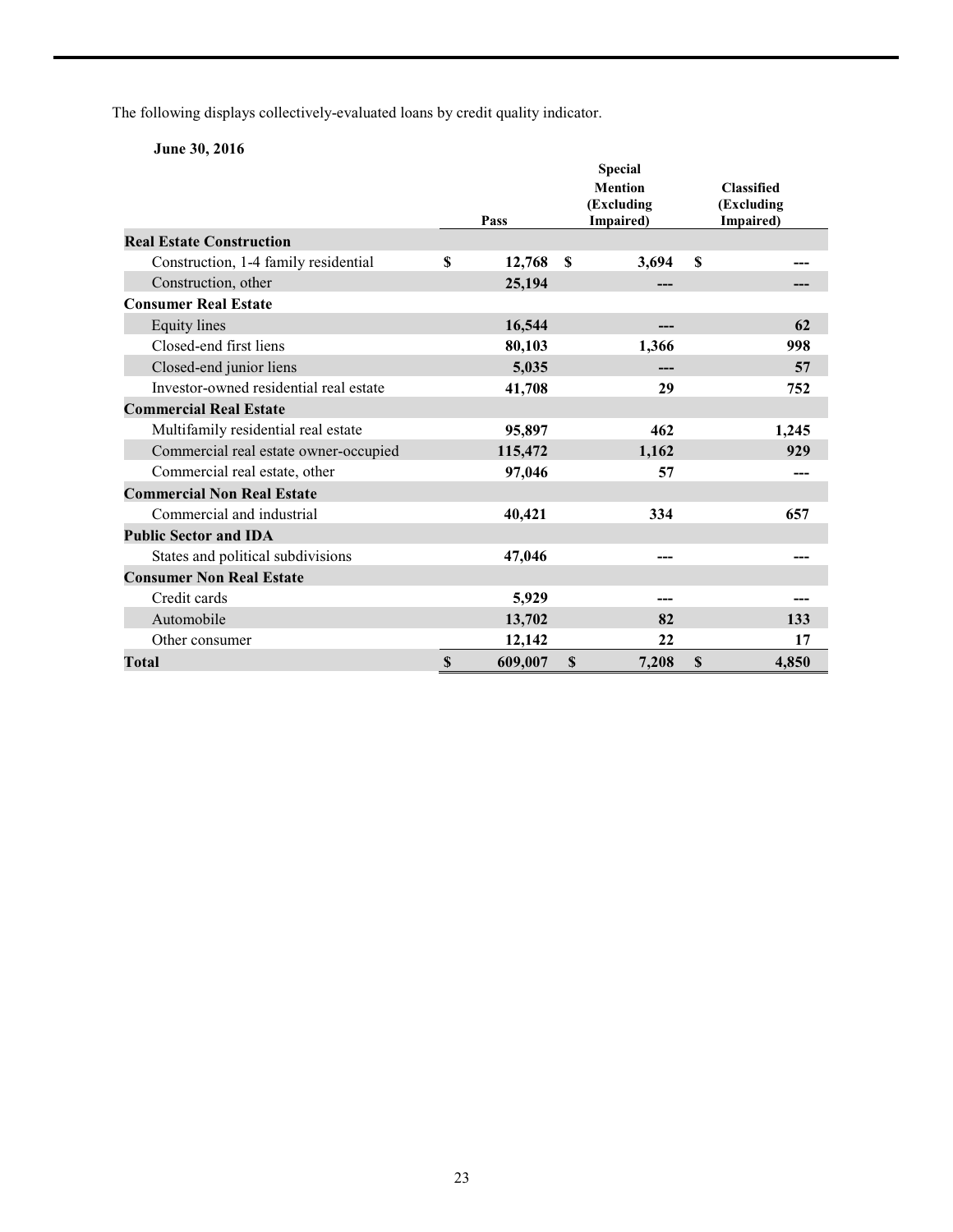The following displays collectively-evaluated loans by credit quality indicator.

**December 31, 2015**

|                                        |               |         |               | <b>Special</b>               |                                 |
|----------------------------------------|---------------|---------|---------------|------------------------------|---------------------------------|
|                                        |               |         |               | <b>Mention</b><br>(Excluding | <b>Classified</b><br>(Excluding |
|                                        |               | Pass    |               | Impaired)                    | Impaired)                       |
| <b>Real Estate Construction</b>        |               |         |               |                              |                                 |
| Construction, 1-4 family residential   | <sup>\$</sup> | 10,626  | $\mathcal{S}$ | 3,694                        | \$                              |
| Construction, other                    |               | 33,213  |               |                              |                                 |
| <b>Consumer Real Estate</b>            |               |         |               |                              |                                 |
| <b>Equity</b> lines                    |               | 16,236  |               | 15                           | 87                              |
| Closed-end first liens                 |               | 78,614  |               | 708                          | 1,370                           |
| Closed-end junior liens                |               | 4,983   |               | 55                           | 61                              |
| Investor-owned residential real estate |               | 39,616  |               | 31                           | 766                             |
| <b>Commercial Real Estate</b>          |               |         |               |                              |                                 |
| Multifamily residential real estate    |               | 77,060  |               | ---                          | 1,804                           |
| Commercial real estate owner-occupied  |               | 121,741 |               | 1,165                        | 1,274                           |
| Commercial real estate, other          |               | 93,701  |               | 58                           |                                 |
| <b>Commercial Non Real Estate</b>      |               |         |               |                              |                                 |
| Commercial and industrial              |               | 35,652  |               | 285                          | 543                             |
| <b>Public Sector and IDA</b>           |               |         |               |                              |                                 |
| States and political subdivisions      |               | 51,335  |               | ---                          |                                 |
| <b>Consumer Non Real Estate</b>        |               |         |               |                              |                                 |
| Credit cards                           |               | 5,773   |               | ---                          |                                 |
| Automobile                             |               | 12,414  |               | 102                          | 138                             |
| Other consumer                         |               | 11,359  |               | 31                           | 28                              |
| <b>Total</b>                           | $\mathcal{S}$ | 592,323 | $\mathbb S$   | 6,144                        | \$<br>6,071                     |

#### Sales, Purchases and Reclassification of Loans

The Company finances mortgages under "best efforts" contracts with mortgage purchasers. The mortgages are designated as held for sale upon initiation. There have been no reclassifications from portfolio loans to held for sale. There have been no loans held for sale transferred to portfolio loans. Occasionally, the Company purchases or sells participations in loans. All participation loans purchased met the Company's normal underwriting standards at the time the participation was entered. Participation loans are included in the appropriate portfolio balances to which the allowance methodology is applied.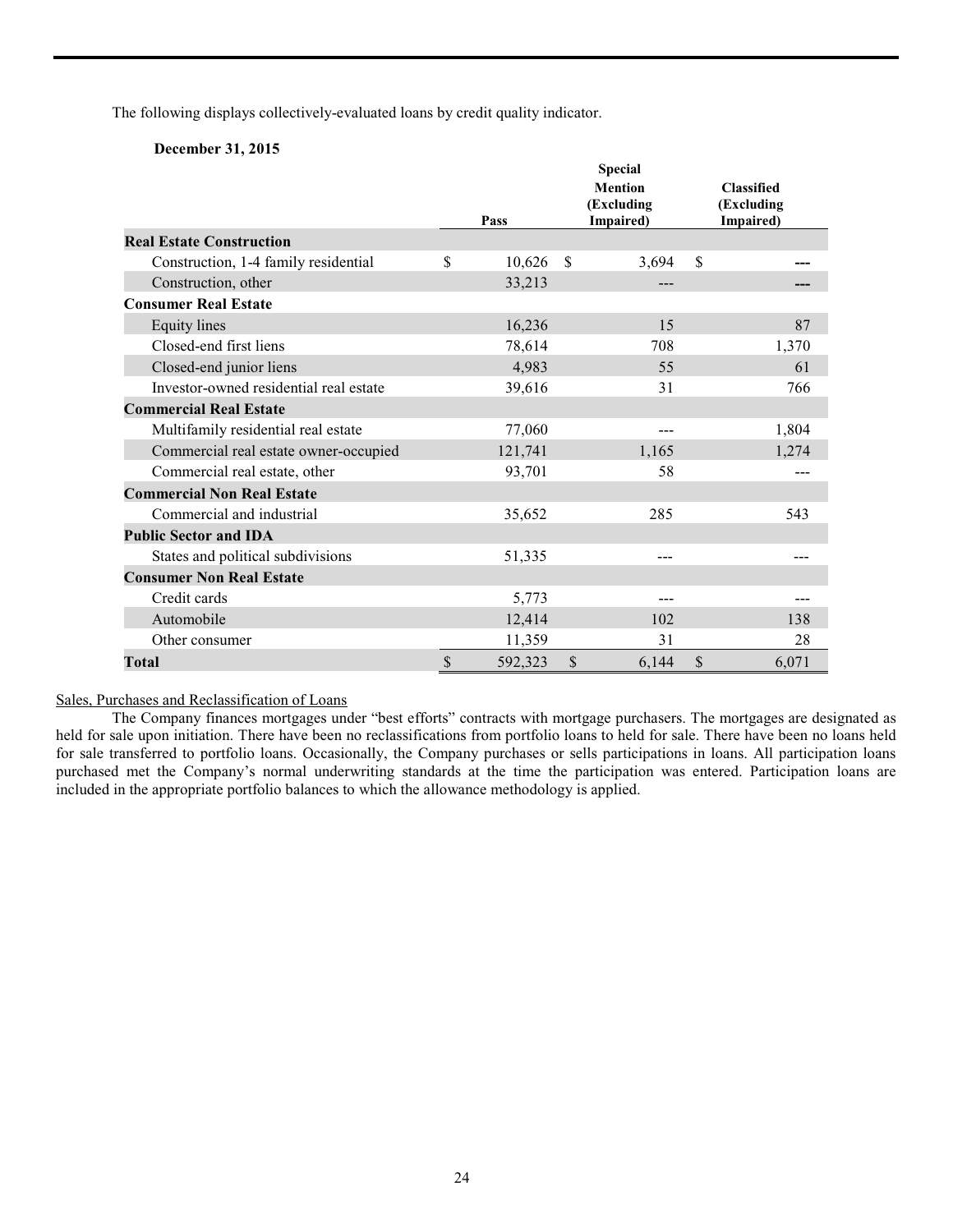#### **Troubled Debt Restructurings**

From time to time the Company modifies loans in troubled debt restructurings. Total troubled debt restructurings amounted to \$9,183 at June 30, 2016, \$13,453 at December 31, 2015, and \$11,978 at June 30, 2015. The Company did not modify any loans in troubled debt restructures during the three-month period ended June 30, 2015. The following table presents restructurings by class that occurred during the three-month period ended June 30, 2016.

|                               | <b>Restructurings That Occurred During the Three Months</b> | <b>Ended June 30, 2016</b>                                         |                                                              |       |
|-------------------------------|-------------------------------------------------------------|--------------------------------------------------------------------|--------------------------------------------------------------|-------|
|                               | Number of<br><b>Contracts</b>                               | <b>Pre-Modification</b><br>Outstanding<br><b>Principal Balance</b> | Post-Modification<br>Outstanding<br><b>Principal Balance</b> |       |
| <b>Commercial Real Estate</b> |                                                             |                                                                    |                                                              |       |
| Commercial real estate, other |                                                             | 3.008                                                              |                                                              | 3,008 |
| <b>Total</b>                  |                                                             | 3.008                                                              |                                                              | 3,008 |

During the three-month period ended June 30, 2016, the Company modified two loans in troubled debt restructurings. The loans were originally modified in troubled debt restructurings in 2014 to provide payment relief by lowering the interest rate and allowing interest-only payments. The restructurings completed in 2016 lowered the interest rate slightly from the 2014 restructured terms and returned the loans to amortization with payments of principal and interest. The loans were in nonaccrual prior to the 2016 restructuring and will remain in nonaccrual until they have met the Company's policy to return to accrual status. The loans are collateral dependent and the fair value is measured using the collateral method. Impairment measurement did not result in a specific allocation for either loan.

The following tables present restructurings by class that occurred during the six-month periods ended June 30, 2016 and 2015.

|                               | <b>Restructurings That Occurred During the Six Months Ended</b><br><b>June 30, 2016</b> |                                                              |       |  |       |  |  |  |  |
|-------------------------------|-----------------------------------------------------------------------------------------|--------------------------------------------------------------|-------|--|-------|--|--|--|--|
|                               | Number of<br><b>Contracts</b>                                                           | Post-Modification<br>Outstanding<br><b>Principal Balance</b> |       |  |       |  |  |  |  |
| <b>Commercial Real Estate</b> |                                                                                         |                                                              |       |  |       |  |  |  |  |
| Commercial real estate, other |                                                                                         |                                                              | 3.008 |  | 3,008 |  |  |  |  |
| <b>Total</b>                  |                                                                                         | 3,008<br>3.008                                               |       |  |       |  |  |  |  |

|                                        |                               | <b>Restructurings That Occurred During the Six Months Ended</b><br>June 30, 2015 |     |  |                                                              |  |  |  |  |
|----------------------------------------|-------------------------------|----------------------------------------------------------------------------------|-----|--|--------------------------------------------------------------|--|--|--|--|
|                                        | Number of<br><b>Contracts</b> | <b>Pre-Modification</b><br>Outstanding<br><b>Principal Balance</b>               |     |  | Post-Modification<br>Outstanding<br><b>Principal Balance</b> |  |  |  |  |
| <b>Commercial Real Estate</b>          |                               |                                                                                  |     |  |                                                              |  |  |  |  |
| Commercial real estate, owner occupied |                               |                                                                                  | 994 |  | 907                                                          |  |  |  |  |
| Total                                  |                               |                                                                                  |     |  | 907                                                          |  |  |  |  |

For information on the restructures that occurred during the six-month period ended June 30, 2016, please refer to the discussion under the restructurings that occurred during the three-month period ended June 30, 2016.

During the six-month period ended June 30, 2015, the Company restructured 1 loan to provide payment relief. The restructuring provided payment relief by forgiving principal of \$100, capitalizing interest and re-amortizing payments. As of June 30, 2015, the restructured loan was in nonaccrual status. The fair value measurement of the restructured loan as of June 30, 2015 resulted in no specific allocation to the allowance for loan losses.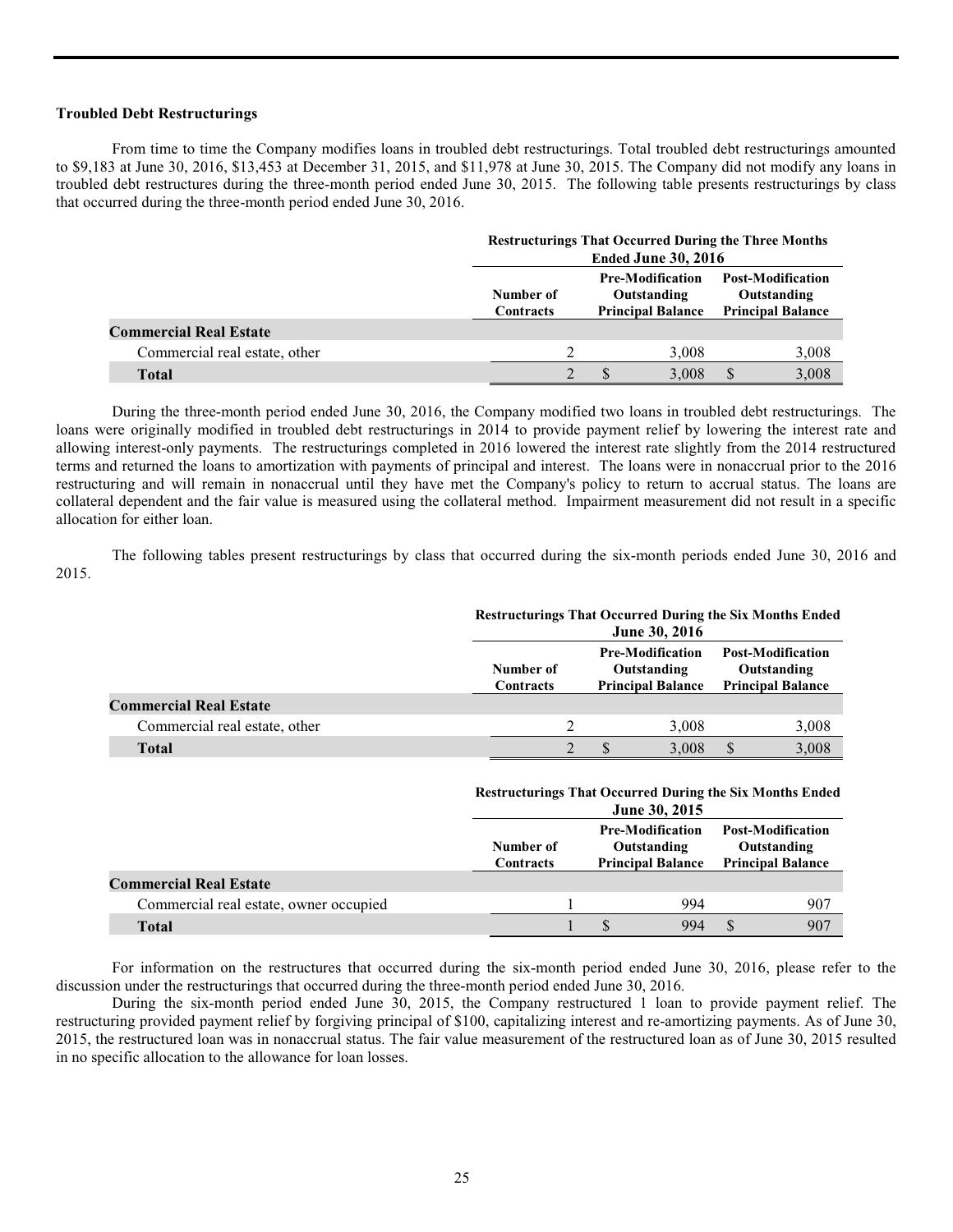The Company analyzed its TDR portfolio for loans that defaulted during the six month periods ended June 30, 2016 and June 30, 2015, and that were modified within 12 months prior to default. The Company defines default as one or more payments that occur more than 90 days past the due date, charge-offs, or foreclosure after the date of restructuring. There were no restructured loans that defaulted that were modified within 12 months prior to default for the six month periods ended June 30, 2016 and 2015.

# **Note 5: Securities**

The amortized costs, gross unrealized gains, gross unrealized losses and fair values for securities available for sale by major security type are as follows.

|                                           |   | June 30, 2016 |              |                   |              |                   |    |         |  |               |
|-------------------------------------------|---|---------------|--------------|-------------------|--------------|-------------------|----|---------|--|---------------|
|                                           |   |               | <b>Gross</b> |                   | <b>Gross</b> |                   |    |         |  |               |
|                                           |   | Amortized     |              | <b>Unrealized</b> |              | <b>Unrealized</b> |    | Fair    |  |               |
|                                           |   | <b>Costs</b>  |              |                   |              | Gains             |    | Losses  |  | <b>Values</b> |
| <b>Available for Sale:</b>                |   |               |              |                   |              |                   |    |         |  |               |
| U.S. Government agencies and corporations | S | 280,386       | S            | 1,576             | S            | 239               | -S | 281,723 |  |               |
| States and political subdivisions         |   | 13,573        |              | 420               |              | $---$             |    | 13,993  |  |               |
| Mortgage-backed securities                |   | 1,031         |              | 113               |              | ---               |    | 1,144   |  |               |
| Corporate debt securities                 |   | 6,016         |              | <b>260</b>        |              | 35                |    | 6,241   |  |               |
| Other securities                          |   | 189           |              | $---$             |              | 48                |    | 141     |  |               |
| Total securities available for sale       | S | 301.195       | <b>S</b>     | 2,369             | S            | 322               |    | 303.242 |  |               |

|                                           | December 31, 2015                                                       |     |       |                                                    |          |                       |  |  |
|-------------------------------------------|-------------------------------------------------------------------------|-----|-------|----------------------------------------------------|----------|-----------------------|--|--|
|                                           | <b>Gross</b><br><b>Unrealized</b><br>Amortized<br>Gains<br><b>Costs</b> |     |       | <b>Gross</b><br><b>Unrealized</b><br><b>Losses</b> |          | Fair<br><b>Values</b> |  |  |
| <b>Available for Sale:</b>                |                                                                         |     |       |                                                    |          |                       |  |  |
| U.S. Government agencies and corporations | \$<br>216,897                                                           | - S | 519   | - \$                                               | 4,952 \$ | 212,464               |  |  |
| States and political subdivisions         | 15,934                                                                  |     | 541   |                                                    | $---$    | 16,475                |  |  |
| Mortgage-backed securities                | 1,199                                                                   |     | 120   |                                                    | ---      | 1,319                 |  |  |
| Corporate debt securities                 | 6,015                                                                   |     | 22    |                                                    | 291      | 5,746                 |  |  |
| Other securities                          | 189                                                                     |     | ---   |                                                    | 62       | 127                   |  |  |
| Total securities available for sale       | \$<br>240,234                                                           |     | 1.202 |                                                    | 5,305 \$ | 236,131               |  |  |

The amortized cost and fair value of single maturity securities available for sale at June 30, 2016, by contractual maturity, are shown below. Expected maturities may differ from contractual maturities because borrowers may have the right to call or prepay obligations with or without call or prepayment penalties. Mortgage-backed securities included in these totals are categorized by final maturity.

|                                        | <b>June 30, 2016</b> |                       |   |                   |  |  |  |  |
|----------------------------------------|----------------------|-----------------------|---|-------------------|--|--|--|--|
|                                        |                      | <b>Amortized Cost</b> |   | <b>Fair Value</b> |  |  |  |  |
| <b>Available for Sale:</b>             |                      |                       |   |                   |  |  |  |  |
| Due in one year or less                | S                    | 7,518                 | S | 7,539             |  |  |  |  |
| Due after one year through five years  |                      | 174,169               |   | 174,317           |  |  |  |  |
| Due after give years through ten years |                      | 51,036                |   | 51,350            |  |  |  |  |
| Due after ten years                    |                      | 68,283                |   | 69,895            |  |  |  |  |
| No maturity                            |                      | 189                   |   | 141               |  |  |  |  |
| Total securities available for sale    |                      | 301,195               | S | 303,242           |  |  |  |  |

The Company holds restricted stock with the Federal Home Loan Bank and the Federal Reserve. Required ownership amounts are determined by the correspondent banks and the Company purchases stock from or sells stock back to the correspondents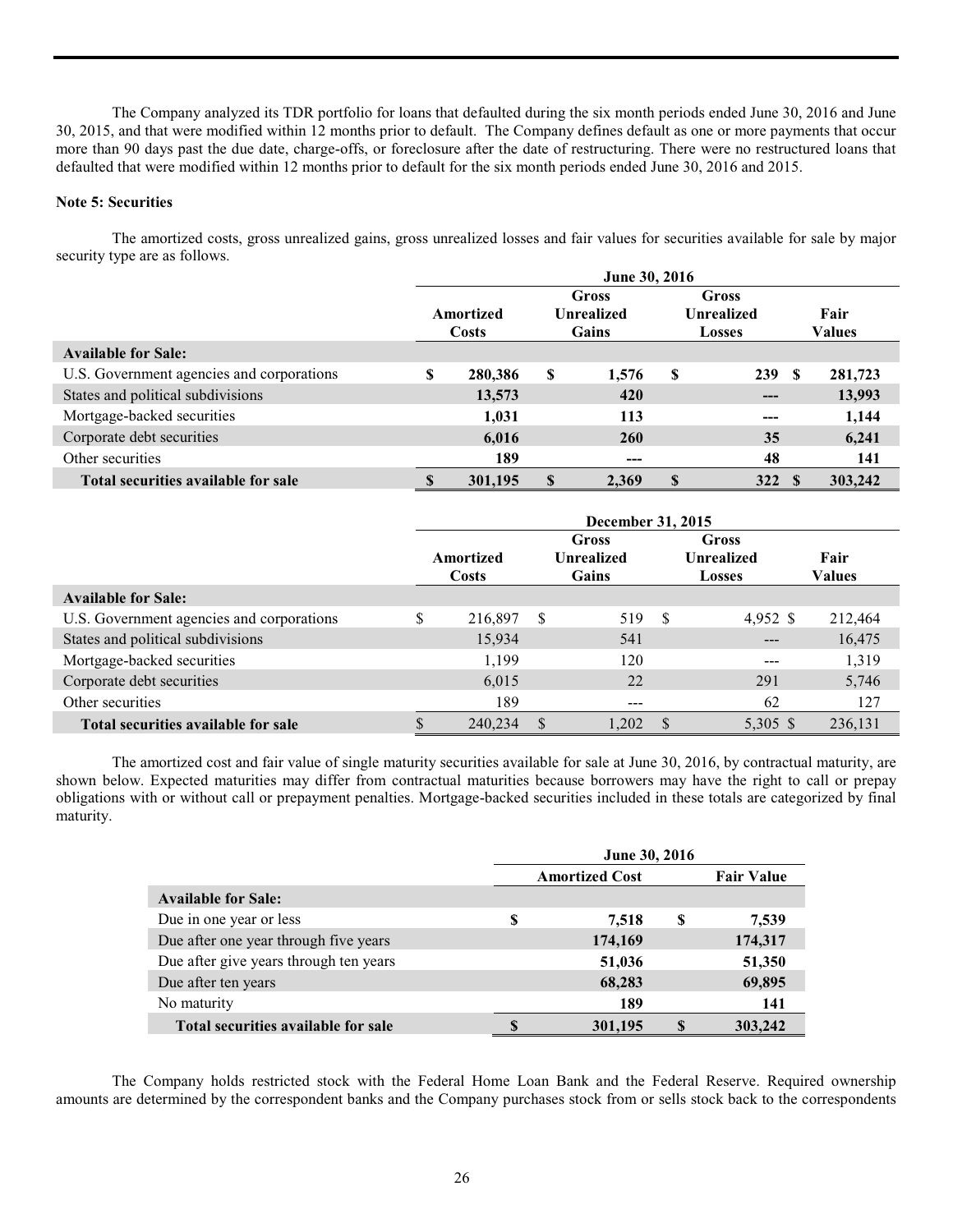based on their calculations. The stock is held by member institutions only and is not actively traded. The Company held restricted stock of \$1,170 as of June 30, 2016 and \$1,129 as of December 31, 2015.

The amortized costs, gross unrealized gains, gross unrealized losses and fair values for securities held to maturity by major security type are as follows.

|                                           | <b>June 30, 2016</b> |         |    |                                            |                                                    |       |    |                       |  |
|-------------------------------------------|----------------------|---------|----|--------------------------------------------|----------------------------------------------------|-------|----|-----------------------|--|
|                                           | Amortized<br>Costs   |         |    | Gross<br><b>Unrealized</b><br><b>Gains</b> | <b>Gross</b><br><b>Unrealized</b><br><b>Losses</b> |       |    | Fair<br><b>Values</b> |  |
| <b>Held to Maturity:</b>                  |                      |         |    |                                            |                                                    |       |    |                       |  |
| U.S. Government agencies and corporations | \$                   | 3,934   | \$ | 379                                        | S                                                  | $---$ | \$ | 4,313                 |  |
| States and political subdivisions         |                      | 132,773 |    | 7,407                                      |                                                    | 36    |    | 140,144               |  |
| Mortgage-backed securities                |                      | 295     |    | 36                                         |                                                    |       |    | 331                   |  |
| Corporate debt securities                 |                      | 1,422   |    | 31                                         |                                                    | $---$ |    | 1,453                 |  |
| Total securities held to maturity         |                      | 138,424 | S  | 7,853                                      |                                                    | 36    |    | 146,241               |  |

|                                           |                           | December 31, 2015 |    |                                     |    |                                             |    |                |  |
|-------------------------------------------|---------------------------|-------------------|----|-------------------------------------|----|---------------------------------------------|----|----------------|--|
|                                           | Amortized<br><b>Costs</b> |                   |    | Gross<br><b>Unrealized</b><br>Gains |    | Gross<br><b>Unrealized</b><br><b>Losses</b> |    | Fair<br>Values |  |
| <b>Held to Maturity:</b>                  |                           |                   |    |                                     |    |                                             |    |                |  |
| U.S. Government agencies and corporations |                           | 13,909            | -S | 288                                 | -S | 177                                         | -S | 14,020         |  |
| States and political subdivisions         |                           | 136,373           |    | 6,179                               |    | 330                                         |    | 142,222        |  |
| Mortgage-backed securities                |                           | 327               |    | 36                                  |    |                                             |    | 363            |  |
| Corporate debt securities                 |                           | 1.419             |    | 10                                  |    |                                             |    | 1,427          |  |
| Total securities held to maturity         |                           | 152,028           |    | 6.513                               |    | 509                                         |    | 158,032        |  |

The amortized cost and fair value of single maturity securities held to maturity at June 30, 2016, by contractual maturity, are shown below. Expected maturities may differ from contractual maturities because borrowers may have the right to call or prepay obligations with or without call or prepayment penalties. Mortgage-backed securities included in these totals are categorized by final maturity.

|                                        | <b>June 30, 2016</b> |                       |                   |         |  |  |  |
|----------------------------------------|----------------------|-----------------------|-------------------|---------|--|--|--|
|                                        |                      | <b>Amortized Cost</b> | <b>Fair Value</b> |         |  |  |  |
| <b>Held to maturity:</b>               |                      |                       |                   |         |  |  |  |
| Due in one year or less                | S                    | 2.148                 | S                 | 2,188   |  |  |  |
| Due after one year through five years  |                      | 20,798                |                   | 22,207  |  |  |  |
| Due after give years through ten years |                      | 17,362                |                   | 18,415  |  |  |  |
| Due after ten years                    |                      | 98,116                |                   | 103,431 |  |  |  |
| Total securities held to maturity      |                      | 138,424               |                   | 146,241 |  |  |  |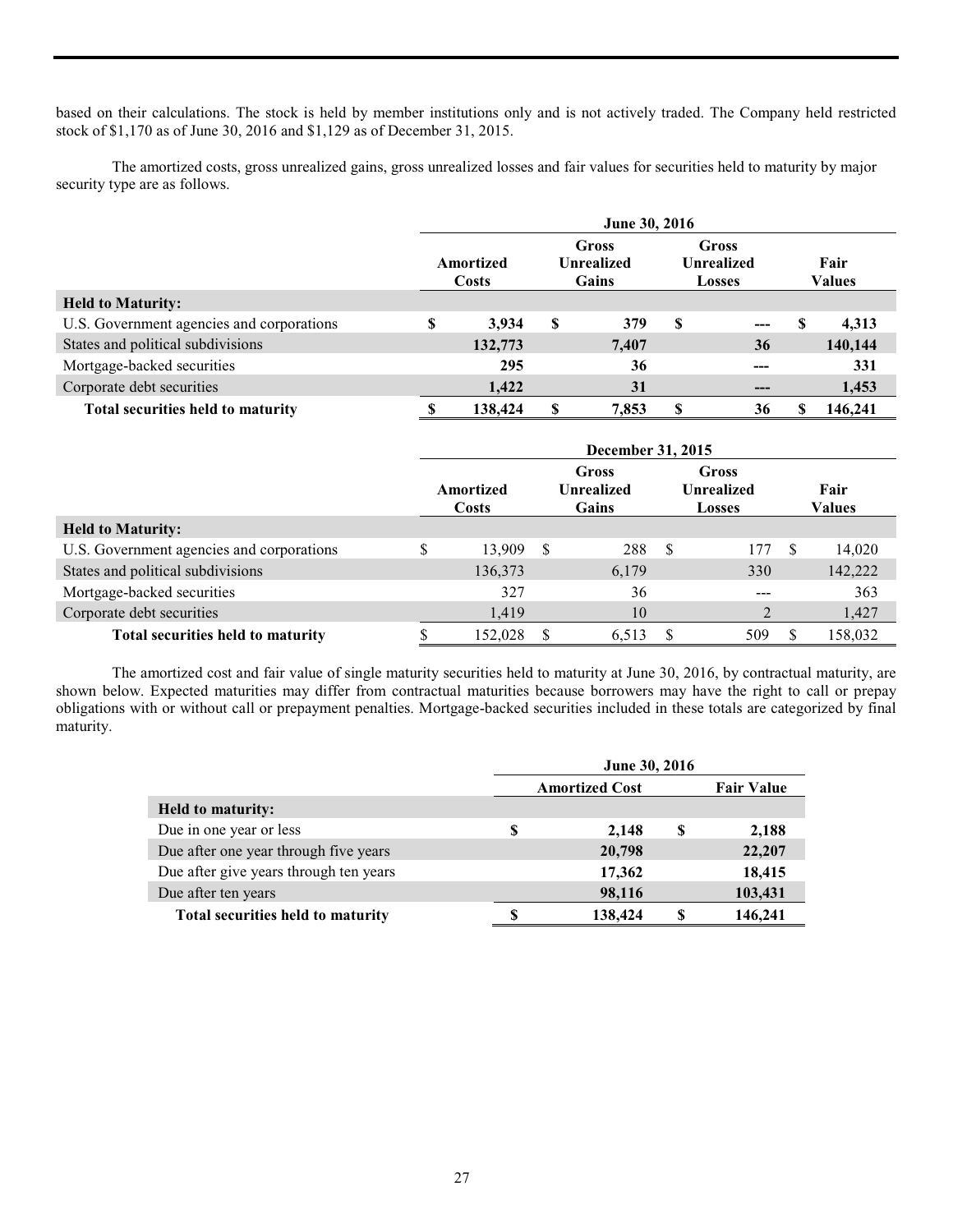Information pertaining to securities with gross unrealized losses aggregated by investment category and length of time that individual securities have been in a continuous loss position, follows.

|                                           | June 30, 2016 |                            |                                  |            |               |                          |   |                           |
|-------------------------------------------|---------------|----------------------------|----------------------------------|------------|---------------|--------------------------|---|---------------------------|
|                                           |               | <b>Less Than 12 Months</b> |                                  |            |               | <b>12 Months or More</b> |   |                           |
|                                           | Fair<br>Value |                            | <b>Unrealized</b><br><b>Loss</b> |            | Fair<br>Value |                          |   | <b>Unrealized</b><br>Loss |
| <b>Temporarily Impaired Securities:</b>   |               |                            |                                  |            |               |                          |   |                           |
| U.S. Government agencies and corporations | S             | 81,878                     | - \$                             | <b>200</b> | -S            | 3,659                    | S | 39                        |
| States and political subdivisions         |               |                            |                                  |            |               | 2,210                    |   | 36                        |
| Corporate debt securities                 |               | ---                        |                                  | ---        |               | 942                      |   | 35                        |
| Other securities                          |               | ---                        |                                  | $---$      |               | 141                      |   | 48                        |
| <b>Total</b>                              |               | 81,878                     |                                  | 200        | S             | 6.952                    |   | 158                       |

|                                           | December 31, 2015 |                            |                           |          |               |                          |                                  |       |
|-------------------------------------------|-------------------|----------------------------|---------------------------|----------|---------------|--------------------------|----------------------------------|-------|
|                                           |                   | <b>Less Than 12 Months</b> |                           |          |               | <b>12 Months or More</b> |                                  |       |
|                                           | Fair<br>Value     |                            | <b>Unrealized</b><br>Loss |          | Fair<br>Value |                          | <b>Unrealized</b><br><b>Loss</b> |       |
| <b>Temporarily Impaired Securities:</b>   |                   |                            |                           |          |               |                          |                                  |       |
| U.S. Government agencies and corporations | \$                | 88,255 \$                  |                           | 1,800    | S             | 84,959                   | S                                | 3,329 |
| States and political subdivisions         |                   | 3,449                      |                           | 24       |               | 10,161                   |                                  | 306   |
| Corporate debt securities                 |                   | 4.974                      |                           | 292      |               | 200                      |                                  |       |
| Other securities                          |                   | ---                        |                           | $\cdots$ |               | 127                      |                                  | 62    |
| <b>Total</b>                              |                   | 96,678                     |                           | 2,116    |               | 95.447                   |                                  | 3,698 |

The Company had 92 securities with a fair value of \$88,830 that were temporarily impaired at June 30, 2016. The total unrealized loss on these securities was \$358. Of the temporarily impaired total, 10 securities with a fair value of \$6,952 and an unrealized loss of \$158 have been in a continuous loss position for twelve months or more. The Company has determined that these securities are temporarily impaired at June 30, 2016 for the reasons set out below.

U.S. Government agencies. The unrealized losses of \$39 on US Government agency securities stemmed from 5 securities with a fair value of \$3,659. The unrealized losses were caused by interest rate and market fluctuations. The contractual terms of the investments do not permit the issuer to settle the securities at a price less than the cost basis of each investment. The Company is monitoring bond market trends and developing strategies to address unrealized losses. Because the Company does not intend to sell any of the investments and it is not likely that the Company will be required to sell any of the investments before recovery of its amortized cost basis, which may be at maturity, the Company does not consider these investments to be other-than-temporarily impaired.

States and political subdivisions. This category's unrealized losses of \$36 on 3 securities with a fair value of \$2,210 are primarily the result of interest rate and market fluctuations. The contractual terms of the investments do not permit the issuer to settle the securities at a price less than the cost basis of each investment. The Company purchases only investment-grade bonds with a Moody or Standard and Poor's rating of A or better, and that comply with regulatory requirements. Bond ratings are monitored on an ongoing basis. Municipal obligations that experience a decline in credit rating are analyzed to determine appropriate action and accounting treatment. The company performs an analysis each quarter to determine whether any investments are other-thantemporarily impaired. Because the Company does not intend to sell any of the investments and it is not likely that the Company will be required to sell any of the investments before recovery of its amortized cost basis, which may be at maturity, the Company does not consider these investments to be other-than-temporarily impaired.

Corporate. The Company's unrealized loss of \$35 on 1 corporate debt security with a fair value of \$942 is related to interest rate and market fluctuations. The contractual terms of the investment do not permit the issuer to settle the security at a price less than the cost basis of the investment. Because the Company does not intend to sell the investment before recovery of its amortized cost basis, which may be at maturity, the Company does not consider this investment to be other-than-temporarily impaired.

Other securities. The Company holds a small investment in community bank stock. One security with a fair value of \$141 has an unrealized loss of \$48. The value of this investment has been negatively affected by market conditions. Because the Company does not intend to sell this investment before recovery of its amortized cost basis, the Company does not consider this investment to be other-than-temporarily impaired.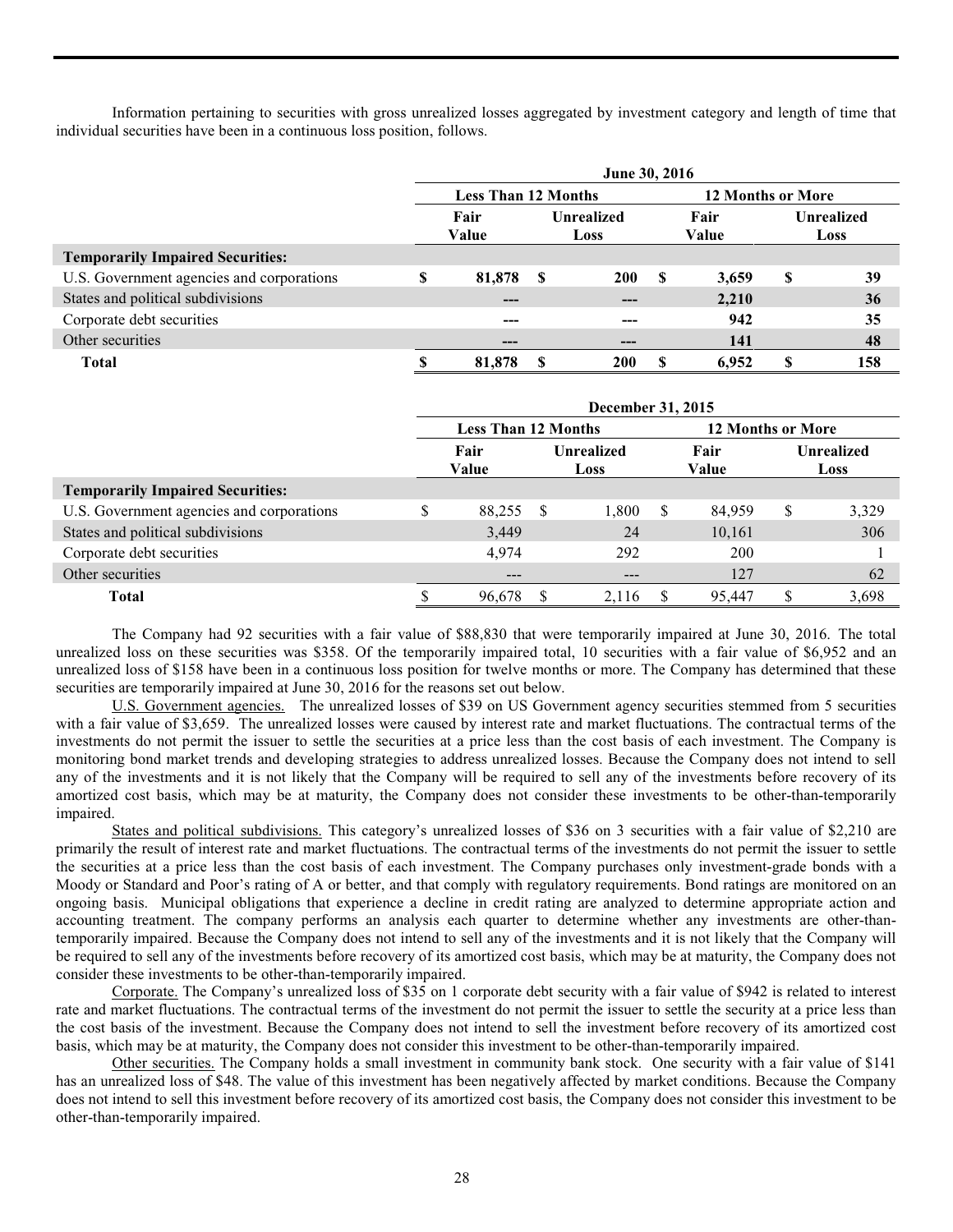Restricted stock. Restricted stock is reported separately from available-for-sale securities and held-to-maturity securities. As a member of the Federal Reserve and the Federal Home Loan Bank ("FHLB") of Atlanta, NBB is required to maintain certain minimum investments in the common stock of those entities. Required levels of investment are based upon NBB's capital and a percentage of qualifying assets. In addition, NBB is eligible to borrow from the FHLB with borrowings collateralized by qualifying assets, primarily residential mortgage loans and NBB's capital stock investment in the FHLB. Redemption of FHLB stock is subject to certain limitations and conditions. At its discretion, the FHLB may declare dividends on the stock. Management reviews for impairment based upon the ultimate recoverability of the cost basis of the FHLB stock, and at June 30, 2016, management did not determine any impairment.

Management regularly monitors the credit quality of the investment portfolio. Changes in ratings are noted and follow-up research on the issuer is undertaken when warranted. Management intends to carefully monitor any changes in bond quality.

#### **Note 6: Recent Accounting Pronouncements**

In August 2014, the FASB issued ASU No. 2014-15, "Presentation of Financial Statements – Going Concern (Subtopic 205- 40): Disclosure of Uncertainties about an Entity's Ability to Continue as a Going Concern." This update is intended to provide guidance about management's responsibility to evaluate whether there is substantial doubt about an entity's ability to continue as a going concern and to provide related footnote disclosures. Management is required under the new guidance to evaluate whether there are conditions or events, considered in the aggregate, that raise substantial doubt about the entity's ability to continue as a going concern within one year after the date the financial statements are issued when preparing financial statements for each interim and annual reporting period. If conditions or events are identified, the ASU specifies the process that must be followed by management and also clarifies the timing and content of going concern footnote disclosures in order to reduce diversity in practice. The amendments in this ASU are effective for annual periods and interim periods within those annual periods beginning after December 15, 2016. Early adoption is permitted. The Company does not expect the adoption of ASU 2014-15 to have a material impact on its consolidated financial statements.

In January 2016, the FASB issued ASU 2016-01, "Financial Instruments – Overall (Subtopic 825-10): Recognition and Measurement of Financial Assets and Financial Liabilities." The amendments in ASU 2016-01, among other things: 1) Requires equity investments (except those accounted for under the equity method of accounting, or those that result in consolidation of the investee) to be measured at fair value with changes in fair value recognized in net income. 2) Requires public business entities to use the exit price notion when measuring the fair value of financial instruments for disclosure purposes. 3) Requires separate presentation of financial assets and financial liabilities by measurement category and form of financial asset (i.e., securities or loans and receivables). 4) Eliminates the requirement for public business entities to disclose the method(s) and significant assumptions used to estimate the fair value that is required to be disclosed for financial instruments measured at amortized cost. The amendments in this ASU are effective for public companies for fiscal years beginning after December 15, 2017, including interim periods within those fiscal years. The Company is currently assessing the impact that ASU 2016-01 will have on its consolidated financial statements.

In February 2016, the FASB issued ASU No. 2016-02, "Leases (Topic 842)." Among other things, in the amendments in ASU 2016-02, lessees will be required to recognize the following for all leases (with the exception of short-term leases) at the commencement date: (1) A lease liability, which is a lessee's obligation to make lease payments arising from a lease, measured on a discounted basis; and (2) A right-of-use asset, which is an asset that represents the lessee's right to use, or control the use of, a specified asset for the lease term. Under the new guidance, lessor accounting is largely unchanged. Certain targeted improvements were made to align, where necessary, lessor accounting with the lessee accounting model and Topic 606, Revenue from Contracts with Customers. The amendments in this ASU are effective for fiscal years beginning after December 15, 2018, including interim periods within those fiscal years. Early application is permitted upon issuance. Lessees (for capital and operating leases) and lessors (for sales-type, direct financing, and operating leases) must apply a modified retrospective transition approach for leases existing at, or entered into after, the beginning of the earliest comparative period presented in the financial statements. The modified retrospective approach would not require any transition accounting for leases that expired before the earliest comparative period presented. Lessees and lessors may not apply a full retrospective transition approach. The Company is currently assessing the impact that ASU 2016-02 will have on its consolidated financial statements.

In March 2016, the FASB issued ASU No. 2016-03, "Intangibles-Goodwill and Other (Topic 350), Business Combinations (Topic 805), Consolidation (Topic 810) and Derivatives and Hedging (Topic 815): Effective Date and Transition Guidance." The amendments to this ASU make the guidance in ASUs 2014-02, 2014-03, 2014-07, and 2014-18 effective immediately by removing their effective dates. The amendments also include transition provisions that provide that private companies are able to forgo a preferability assessment the first time they elect the accounting alternatives within the scope of this ASU. Any subsequent change to an accounting policy election requires justification that the change is preferable under Topic 250, Accounting Changes and Error Corrections. The amendments in this ASU also extend the transition guidance in ASUs 2014-02, 2014-03, 2014-07, and 2014-18 indefinitely. While this ASU extends transition guidance for Updates 2014-07 and 2014-18, there is no intention to change how transition is applied for those two ASUs. The Company is currently assessing the impact that ASU 2016-03 will have on its consolidated financial statements.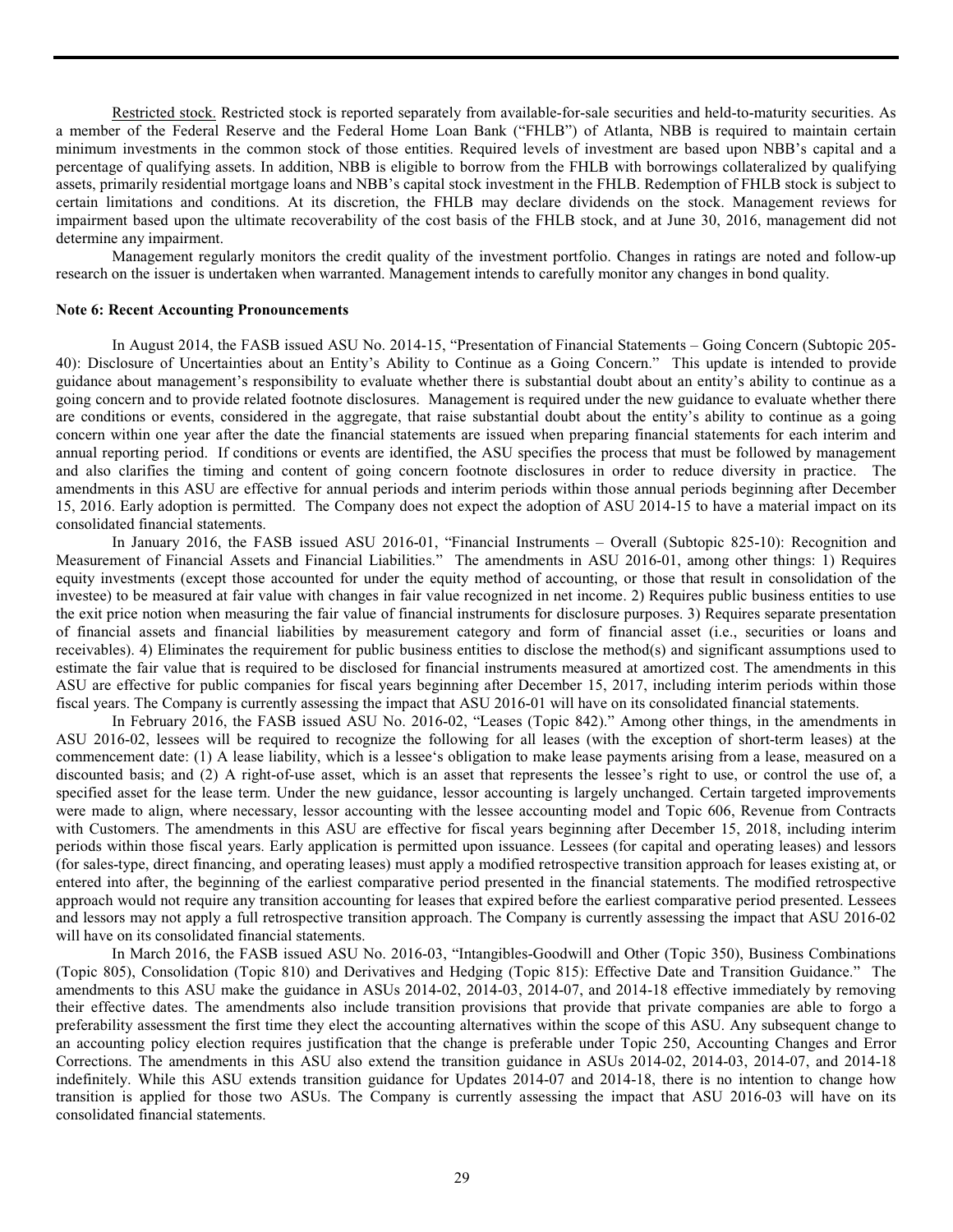During March 2016, the FASB issued ASU No. 2016-05, "Derivatives and Hedging (Topic 815): Effect of Derivative Contract Novations on Existing Hedge Accounting Relationships." The amendments in this ASU clarify that a change in the counterparty to a derivative instrument that has been designated as the hedging instrument does not, in and of itself, require dedesignation of that hedging relationship provided that all other hedge accounting criteria remain intact. The amendments are effective for public business entities for financial statements issued for fiscal years beginning after December 15, 2016, and interim periods within those fiscal years. Early adoption is permitted, including adoption in an interim period. The Company does not expect the adoption of ASU 2016-05 to have a material impact on its consolidated financial statements.

In March 2016, the FASB issued ASU No. 2016-07, "Investments – Equity Method and Joint Ventures (Topic 323): Simplifying the Transition to the Equity Method of Accounting." The amendments in this ASU eliminate the requirement that when an investment qualifies for use of the equity method as a result of an increase in the level of ownership interest or degree of influence, an investor must adjust the investment, results of operations, and retained earnings retroactively on a step-by-step basis as if the equity method had been in effect during all previous periods that the investment had been held. The amendments require that the equity method investor add the cost of acquiring the additional interest in the investee to the current basis of the investor's previously held interest and adopt the equity method of accounting as of the date the investment becomes qualified for equity method accounting. Therefore, upon qualifying for the equity method of accounting, no retroactive adjustment of the investment is required. In addition, the amendments in this ASU require that an entity that has an available-for-sale equity security that becomes qualified for the equity method of accounting recognize through earnings the unrealized holding gain or loss in accumulated other comprehensive income at the date the investment becomes qualified for use of the equity method. The amendments are effective for all entities for fiscal years, and interim periods within those fiscal years, beginning after December 15, 2016. The amendments should be applied prospectively upon their effective date to increases in the level of ownership interest or degree of influence that result in the adoption of the equity method. Early Adoption is permitted. The Company does not expect the adoption of ASU 2016-07 to have a material impact on its consolidated financial statements.

During March 2016, the FASB issued ASU No. 2016-09, "Compensation – Stock Compensation (Topic 718): Improvements to Employee Shares-Based Payment Accounting." The amendments in this ASU simplify several aspects of the accounting for sharebased payment award transactions including: (a) income tax consequences; (b) classification of awards as either equity or liabilities; and (c) classification on the statement of cash flows. The amendments are effective for public companies for annual periods beginning after December 15, 2016, and interim periods within those annual periods. The Company is currently assessing the impact that ASU 2016-09 will have on its consolidated financial statements*.*

During June 2016, the FASB issued ASU No. 2016-13, "Financial Instruments – Credit Losses (Topic 326): Measurement of Credit Losses on Financial Instruments." The amendments in this ASU, among other things, require the measurement of all expected credit losses for financial assets held at the reporting date based on historical experience, current conditions, and reasonable and supportable forecasts. Financial institutions and other organizations will now use forward-looking information to better inform their credit loss estimates. Many of the loss estimation techniques applied today will still be permitted, although the inputs to those techniques will change to reflect the full amount of expected credit losses. In addition, the ASU amends the accounting for credit losses on available-for-sale debt securities and purchased financial assets with credit deterioration. The amendments in this ASU are effective for SEC filers for fiscal years, and interim periods within those fiscal years, beginning after December 15, 2019. For public companies that are not SEC filers, the amendments in this ASU are effective for fiscal years, and interim periods within those fiscal years, beginning after December 15, 2020. The Company is currently assessing the impact that ASU 2016-13 will have on its consolidated financial statements.

#### **Note 7: Defined Benefit Plan**

#### Components of Net Periodic Benefit Cost

|                                    | <b>Pension Benefits</b><br>Six Months Ended June 30, |                     |       |  |  |  |
|------------------------------------|------------------------------------------------------|---------------------|-------|--|--|--|
|                                    |                                                      |                     |       |  |  |  |
|                                    |                                                      | 2016                | 2015  |  |  |  |
| Service cost                       | S                                                    | 348<br><sup>S</sup> | 310   |  |  |  |
| Interest cost                      |                                                      | 378                 | 334   |  |  |  |
| Expected return on plan assets     |                                                      | (544)               | (584) |  |  |  |
| Amortization of prior service cost |                                                      | (54)                | (54)  |  |  |  |
| Recognized net actuarial loss      |                                                      | 286                 | 208   |  |  |  |
| Net periodic benefit cost          |                                                      | 414                 | 214   |  |  |  |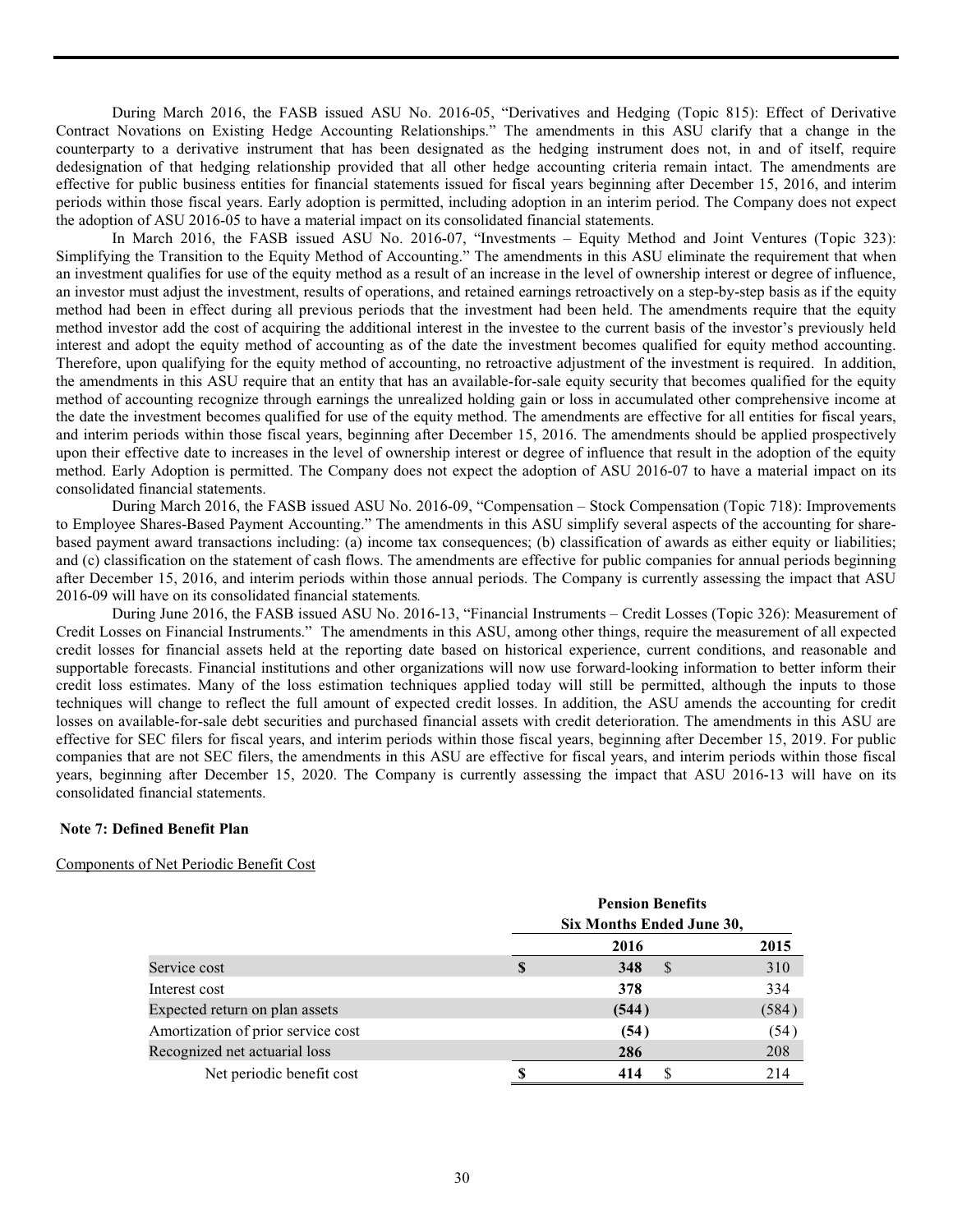#### 2016 Plan Year Employer Contribution

For the six months ended June 30, 2016, the Company contributed \$811 to the Plan.

#### **Note 8: Fair Value Measurements**

The Company records fair value adjustments to certain assets and liabilities and determines fair value disclosures utilizing a definition of fair value of assets and liabilities that states that fair value is an exit price, representing the amount that would be received to sell an asset or paid to transfer a liability in an orderly transaction between market participants. Additional considerations come into play in determining the fair value of assets in markets that are not active.

The Company uses a hierarchy of valuation techniques based on whether the inputs to those valuation techniques are observable or unobservable. Observable inputs reflect market data obtained from independent sources, while unobservable inputs reflect the Company's market assumptions. The three levels of the fair value hierarchy based on these two types of inputs are as follows:

- Level 1 Valuation is based on quoted prices in active markets for identical assets and liabilities.
- Level 2 Valuation is based on observable inputs including quoted prices in active markets for similar assets and liabilities, quoted prices for identical or similar assets and liabilities in less active markets, and model-based valuation techniques for which significant assumptions can be derived primarily from or corroborated by observable data in the market.
- Level 3 Valuation is based on model-based techniques that use one or more significant inputs or assumptions that are unobservable in the market.

The following describes the valuation techniques used by the Company to measure certain assets and liabilities recorded at fair value on a recurring basis in the financial statements.

#### Securities Available for Sale

Securities available for sale are recorded at fair value on a recurring basis. Fair value measurement is based upon quoted market prices, when available (Level 1). If quoted market prices are not available, fair values are measured utilizing independent valuation techniques of identical or similar securities for which significant assumptions are derived primarily from or corroborated by observable market data. Third party vendors compile prices from various sources and may determine the fair value of identical or similar securities by using pricing models that consider observable market data (Level 2). The carrying value of restricted Federal Reserve Bank and Federal Home Loan Bank stock approximates fair value based upon the redemption provisions of each entity and is therefore excluded from the following table.

|                                           |   |                                       | Fair Value Measurements at June 30, 2016 Using                                           |       |   |                                                                  |               |                                                    |  |
|-------------------------------------------|---|---------------------------------------|------------------------------------------------------------------------------------------|-------|---|------------------------------------------------------------------|---------------|----------------------------------------------------|--|
| <b>Description</b>                        |   | <b>Balance as of</b><br>June 30, 2016 | <b>Ouoted Prices</b><br>in Active<br>Markets for<br><b>Identical Assets</b><br>(Level 1) |       |   | Significant<br>Other<br><b>Observable</b><br>Inputs<br>(Level 2) |               | Significant<br>Unobservable<br>Inputs<br>(Level 3) |  |
| U.S. Government agencies and corporations | S | 281,723                               | -S                                                                                       | $---$ |   | \$281,723                                                        | $\mathbf{\$}$ | ---                                                |  |
| States and political subdivisions         |   | 13,993                                |                                                                                          |       |   | 13,993                                                           |               |                                                    |  |
| Mortgage-backed securities                |   | 1,144                                 |                                                                                          |       |   | 1,144                                                            |               | ---                                                |  |
| Corporate debt securities                 |   | 6,241                                 |                                                                                          |       |   | 6,241                                                            |               |                                                    |  |
| Other securities                          |   | 141                                   |                                                                                          | ---   |   | 141                                                              |               | ---                                                |  |
| Total securities available for sale       |   | 303,242                               | -S                                                                                       |       | S | 303,242                                                          | S             |                                                    |  |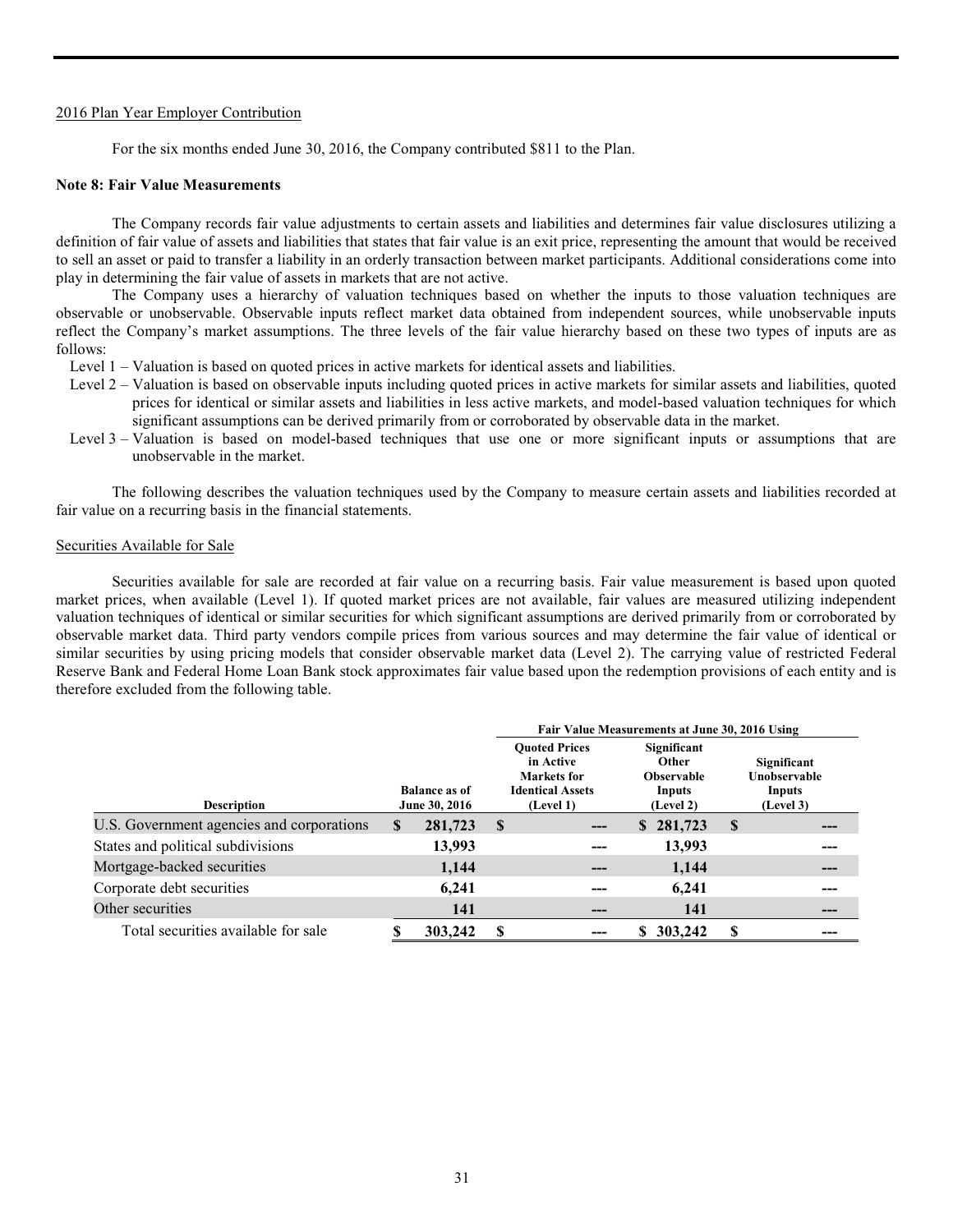|                                           |                                              | Fair Value Measurements at December 31, 2015 Using |                                                                                          |  |                                                                  |              |                                                    |
|-------------------------------------------|----------------------------------------------|----------------------------------------------------|------------------------------------------------------------------------------------------|--|------------------------------------------------------------------|--------------|----------------------------------------------------|
| <b>Description</b>                        | <b>Balance as of</b><br>December 31,<br>2015 |                                                    | <b>Ouoted Prices</b><br>in Active<br>Markets for<br><b>Identical Assets</b><br>(Level 1) |  | Significant<br>Other<br><b>Observable</b><br>Inputs<br>(Level 2) |              | Significant<br>Unobservable<br>Inputs<br>(Level 3) |
| U.S. Government agencies and corporations | \$<br>212,464                                | S                                                  | ---                                                                                      |  | \$212,464                                                        | -S           |                                                    |
| States and political subdivisions         | 16,475                                       |                                                    | ---                                                                                      |  | 16,475                                                           |              | ---                                                |
| Mortgage-backed securities                | 1,319                                        |                                                    | ---                                                                                      |  | 1,319                                                            |              |                                                    |
| Corporate debt securities                 | 5,746                                        |                                                    | $- - -$                                                                                  |  | 5,746                                                            |              | ---                                                |
| Other securities                          | 127                                          |                                                    | $- - -$                                                                                  |  | 127                                                              |              | ---                                                |
| Total securities available for sale       | 236,131                                      | S                                                  | ---                                                                                      |  | \$236,131                                                        | <sup>S</sup> | ---                                                |

Certain assets are measured at fair value on a nonrecurring basis in accordance with GAAP. Adjustments to the fair value of these assets usually result from the application of lower-of-cost-or-market accounting or write-downs of individual assets.

The following describes the valuation techniques used by the Company to measure certain assets recorded at fair value on a nonrecurring basis in the financial statements.

#### Loans Held for Sale

Loans held for sale are carried at the lower of cost or fair value. These loans currently consist of one-to-four family residential loans originated for sale in the secondary market. Fair value is based on the price secondary markets offer at the report date for similar loans using observable market data which is not materially different than cost due to the short duration between origination and sale (Level 2). As such, the Company records any fair value adjustments on a nonrecurring basis. No nonrecurring fair value adjustments were recorded on loans held for sale at June 30, 2016 or December 31, 2015.

# Impaired Loans

Loans are designated as impaired when, in the judgment of management based on current information and events, it is probable that all amounts due will not be collected when due according to the contractual terms of the loan agreement. Troubled debt restructurings are impaired loans. Impaired loans are measured at fair value on a nonrecurring basis. If an individually-evaluated impaired loan's balance exceeds fair value, the amount is allocated to the allowance for loan losses. Any fair value adjustments are recorded in the period incurred as provision for loan losses on the Consolidated Statements of Income.

The fair value of an impaired loan and measurement of associated loss is based on one of three methods: the observable market price of the loan, the present value of projected cash flows, or the fair value of the collateral. The observable market price of a loan is categorized as a Level 1 input. The present value of projected cash flows method results in a Level 3 categorization because the calculation relies on the Company's judgment to determine projected cash flows, which are then discounted at the current rate of the loan, or the rate prior to modification if the loan is a troubled debt restructure.

Loans measured using the fair value of collateral method may be categorized in Level 2 or Level 3. Collateral may be in the form of real estate or business assets including equipment, inventory, and accounts receivable. Most collateral is real estate. The Company bases collateral method fair valuation upon the "as-is" value of independent appraisals or evaluations. Valuations for impaired loans with outstanding principal balances of \$250 or more are based on a current appraisal. Appraisals are also used to value impaired loans with principal balances of \$100 or greater and secured by one piece of collateral. Collateral-method impaired loans with principal balances below \$100, or if secured by multiple pieces of collateral, below \$250, are valued using an internal evaluation.

The value of real estate collateral is determined by a current (less than 12 months of age) appraisal or internal evaluation utilizing an income or market valuation approach. Appraisals conducted by an independent, licensed appraiser outside of the Company using observable market data are categorized as Level 2. If a current appraisal cannot be obtained prior to a reporting date and an existing appraisal is discounted to obtain an estimated value, or if declines in value are identified after the date of the appraisal, or if an appraisal is discounted for estimated selling costs, the valuation of real estate collateral is categorized as Level 3. Valuations derived from internal evaluations are categorized as Level 3. The value of business equipment is based upon an outside appraisal (Level 2) if deemed significant, or the net book value on the applicable business' financial statements (Level 3) if not considered significant. Likewise, values for inventory and accounts receivables collateral are based on financial statement balances or aging reports (Level 3).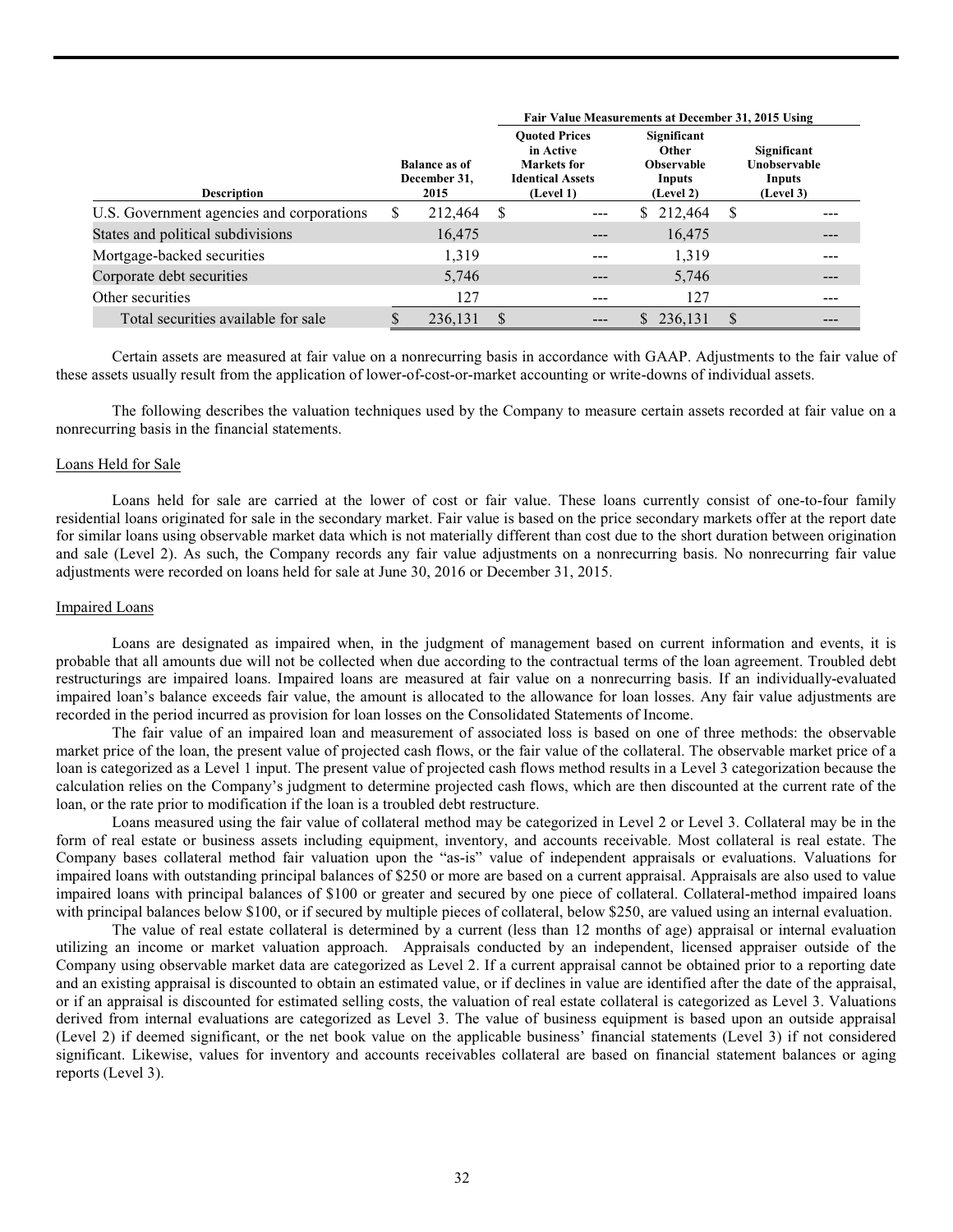Impaired loans are measured quarterly for impairment. The Company employs the most applicable valuation method for each loan based on current information at the time of valuation. Valuations of loans using the collateral method may include a discount for selling costs if collection of the loan is expected to come from sale of the collateral. Fair value measurement using the collateral method for a loan that is dependent on the operation, but not the sale, of collateral for collection is not discounted for selling costs.

The following table summarizes the Company's impaired loans that were measured at fair value on a nonrecurring basis at June 30, 2016 and at December 31, 2015.

|                   |                                              |                |       |                                                                                          | <b>Carrying Value</b>                                            |   |                                                    |
|-------------------|----------------------------------------------|----------------|-------|------------------------------------------------------------------------------------------|------------------------------------------------------------------|---|----------------------------------------------------|
| Date              | <b>Description</b>                           | <b>Balance</b> |       | <b>Ouoted Prices</b><br>in Active<br>Markets for<br><b>Identical Assets</b><br>(Level 1) | Significant<br>Other<br><b>Observable</b><br>Inputs<br>(Level 2) |   | Significant<br>Unobservable<br>Inputs<br>(Level 3) |
|                   | Assets:                                      |                |       |                                                                                          |                                                                  |   |                                                    |
| June 30, 2016     | Impaired loans net of<br>valuation allowance |                | 1,727 | S                                                                                        | \$                                                               | S | 1,727                                              |
| December 31, 2015 | Impaired loans net of<br>valuation allowance |                | 2,328 |                                                                                          |                                                                  |   | 2,328                                              |

The following tables present information about Level 3 Fair Value Measurements for June 30, 2016 and December 31, 2015.

|                       |                             |                                          | Range                       |
|-----------------------|-----------------------------|------------------------------------------|-----------------------------|
| June 30, 2016         | Valuation Technique         | Unobservable Input                       | (Weighted Average)          |
| <b>Impaired</b> loans | Present value of cash flows | Market rate for borrower (discount rate) | $5.50\% - 8.00\% (6.45\%)$  |
|                       |                             |                                          |                             |
|                       |                             |                                          | Range                       |
| December 31, 2015     | Valuation Technique         | Unobservable Input                       | (Weighted Average)          |
| <b>Impaired</b> loans | Present value of cash flows | Discount rate                            | $6.00\%$ - 7.38% $(6.56\%)$ |

#### Other Real Estate Owned

Other real estate owned are real estate assets acquired in full or partial satisfaction of a loan. At acquisition, other real estate owned assets are measured at fair value. If the assets are marketed for sale by an outside party, the acquisition-date fair value is discounted by selling costs; if the assets are marketed for sale by the Company, no reduction to fair value for selling costs is made. Subsequent to acquisition, the assets are measured at the lower of initial measurement or current fair value, discounted for selling costs as appropriate.

The fair value of an other real estate owned asset is determined by an income or market valuation approach based on an appraisal conducted by an independent, licensed appraiser outside of the Company using observable market data (Level 2). If the appraisal is discounted either for age or because management considers the real estate market to be experiencing volatility, then the fair value is considered Level 3. Discounts for selling costs also result in measurement based on Level 3 inputs. Fair value adjustments are measured on a nonrecurring basis and are recorded in the period incurred as valuation allowances to other real estate owned, and expensed through noninterest expense.

The following table summarizes the Company's other real estate owned that was measured at fair value on a nonrecurring basis.

|                   |                                                       |                |       |                                                                                          | <b>Carrying Value</b>                                            |   |                                                    |
|-------------------|-------------------------------------------------------|----------------|-------|------------------------------------------------------------------------------------------|------------------------------------------------------------------|---|----------------------------------------------------|
| Date              | <b>Description</b>                                    | <b>Balance</b> |       | <b>Ouoted Prices</b><br>in Active<br>Markets for<br><b>Identical Assets</b><br>(Level 1) | Significant<br>Other<br><b>Observable</b><br>Inputs<br>(Level 2) |   | Significant<br>Unobservable<br>Inputs<br>(Level 3) |
|                   | Assets:                                               |                |       |                                                                                          |                                                                  |   |                                                    |
| June 30, 2016     | Other real estate owned net<br>of valuation allowance | S              | 3,425 | - \$                                                                                     | S                                                                | S | 3,425                                              |
| December 31, 2015 | Other real estate owned net<br>of valuation allowance |                | 4,165 |                                                                                          |                                                                  |   | 4,165                                              |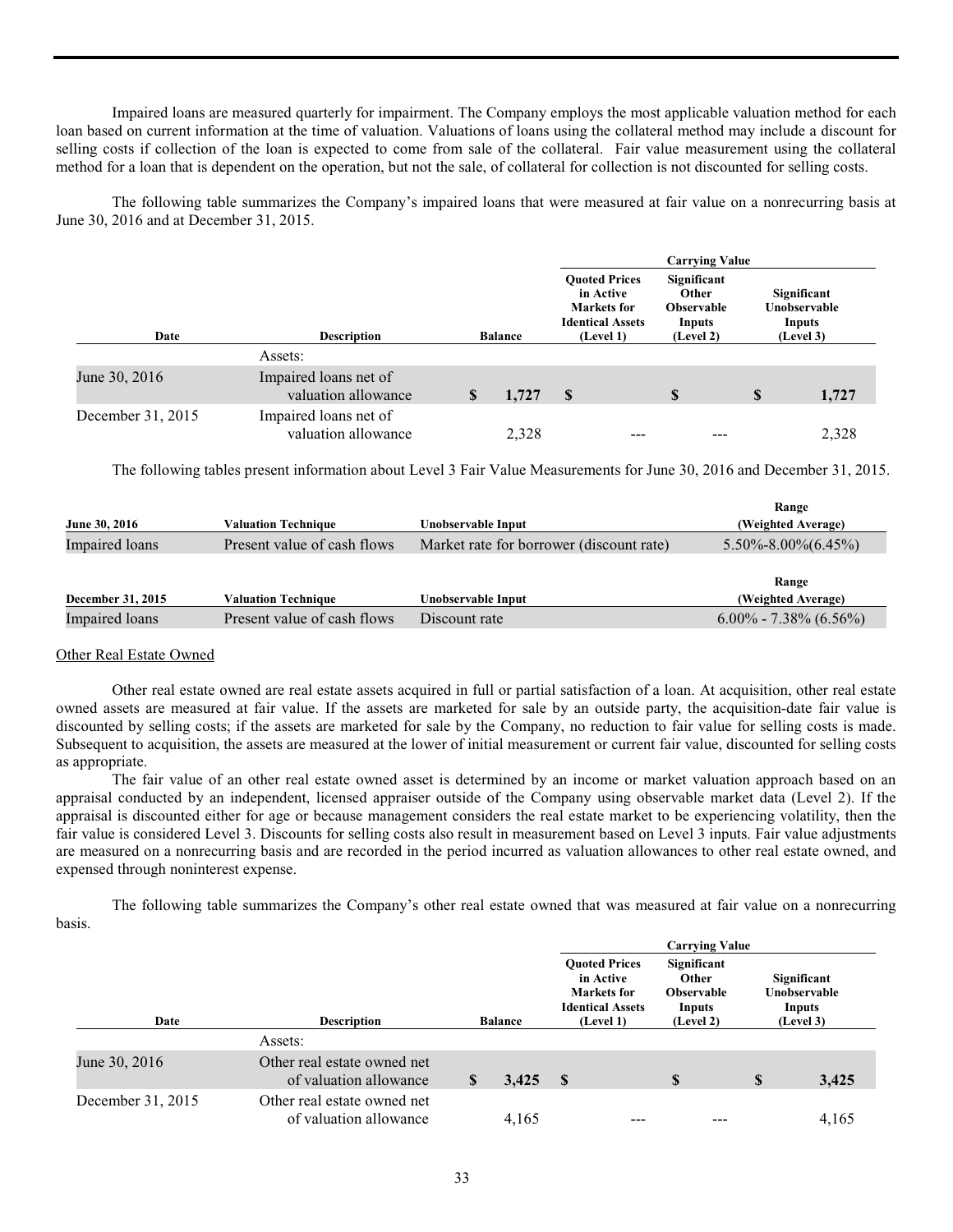The following tables present information about Level 3 Fair Value Measurements for June 30, 2016 and December 31, 2015.

|                         |                            |                                                            | Range                         |
|-------------------------|----------------------------|------------------------------------------------------------|-------------------------------|
| June 30, 2016           | <b>Valuation Technique</b> | Unobservable Input                                         | (Weighted Average)            |
|                         |                            |                                                            |                               |
| Other real estate owned | Discounted appraised value | Selling cost                                               | $0\%^{(1)} - 10.00\%$ (5.95%) |
| Other real estate owned | Discounted appraised value | Discount for lack of marketability<br>and age of appraisal | $0\% - 53.46\%$ (10.14%)      |
|                         |                            |                                                            |                               |
| December 31, 2015       | <b>Valuation Technique</b> | Unobservable Input                                         | Range<br>(Weighted Average)   |
|                         |                            |                                                            |                               |
| Other real estate owned | Discounted appraised value | Selling cost                                               | $0\%^{(1)} - 10.00\%$ (5.89%) |

<sup>(1)</sup> The Company markets other real estate owned both independently and with local realtors. Properties marketed by realtors are discounted by selling costs. Properties that the Company markets independently are not discounted by selling costs.

The following methods and assumptions were used by the Company in estimating fair value disclosures for financial instruments.

#### Cash and Due from Banks and Interest-Bearing Deposits

The carrying amounts approximate fair value.

#### Securities

The fair value of securities, excluding restricted stock, is determined by quoted market prices or dealer quotes. The fair value of certain state and municipal securities is not readily available through market sources other than dealer quotations, so fair value estimates are based on quoted market prices of similar instruments adjusted for differences between the quoted instruments and the instruments being valued. The carrying value of restricted securities approximates fair value based upon the redemption provisions of the applicable entities.

#### Loans Held for Sale

The fair value of loans held for sale is based on commitments on hand from investors or prevailing market prices.

#### Loans

Fair value for the loan portfolio is estimated on an account-level basis by discounting scheduled cash flows through the projected maturity for each loan. The calculation applies estimated market discount rates that reflect the credit and interest rate risk inherent in the loan. The estimate of maturity is based on the Company's historical experience with repayments for loan classification, modified by an estimate of the effect of economic conditions on lending.

Impaired loans are individually evaluated for fair value. Fair value for the Company's impaired loans is estimated by using either discounted cash flows or the appraised value of collateral. Any amount of principal balance that exceeds fair value is accrued in the allowance for loan losses. Assumptions regarding credit risk, cash flows and discount rates are determined within management's judgment, using available market information and specific borrower information. Discount rates for cash flow analysis are based on the loan's interest rate, and cash flows are estimated based upon the loan's historical payment performance and the borrower's current financial condition. Appraisals may be discounted for age, reasonableness, and selling costs.

# Deposits

The fair value of demand and savings deposits is the amount payable on demand. The fair value of fixed maturity term deposits and certificates of deposit is estimated using the rates currently offered for deposits with similar remaining maturities.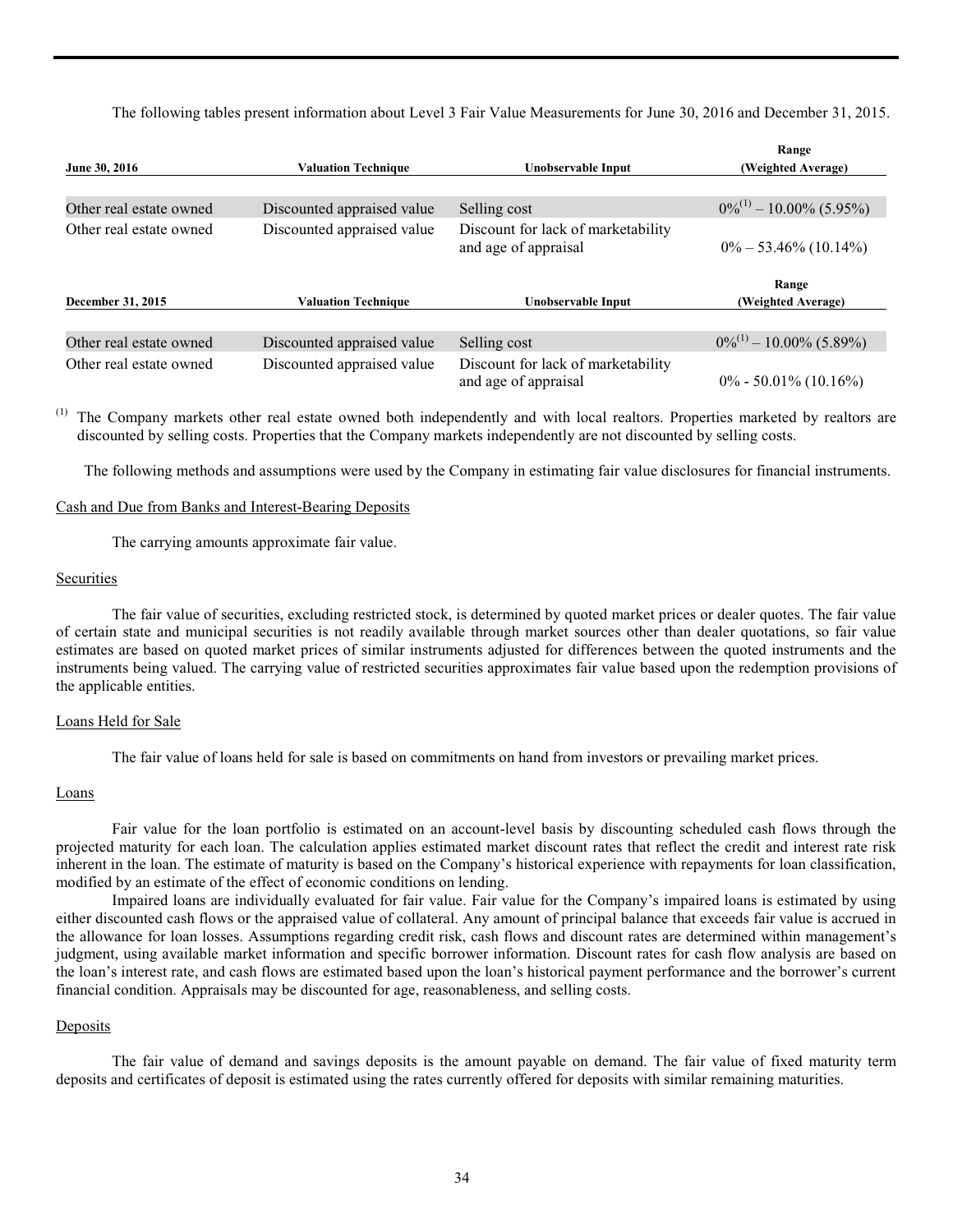#### Accrued Interest

The carrying amounts of accrued interest approximate fair value.

#### Bank-Owned Life Insurance

Bank owned life insurance represents insurance policies on officers of the Company and certain officers who are no longer employed by the Company. The cash values of the policies are estimates using information provided by insurance carriers. These policies are carried at their cash surrender value, which approximates the fair value.

# Commitments to Extend Credit and Standby Letters of Credit

The only amounts recorded for commitments to extend credit, standby letters of credit and financial guarantees written are the deferred fees arising from these unrecognized financial instruments. These deferred fees are not deemed significant at June 30, 2016 and December 31, 2015, and, as such, the related fair values have not been estimated.

The estimated fair values and related carrying amounts of the Company's financial instruments follow.

|                               | June 30, 2016 |                    |  |                                                                                            |  |                                                                 |               |                                                  |
|-------------------------------|---------------|--------------------|--|--------------------------------------------------------------------------------------------|--|-----------------------------------------------------------------|---------------|--------------------------------------------------|
|                               |               | Carrying<br>Amount |  | <b>Quoted Prices in</b><br><b>Active Markets for</b><br><b>Identical Assets</b><br>Level 1 |  | <b>Significant Other</b><br><b>Observable Inputs</b><br>Level 2 |               | Significant<br>Unobservable<br>Inputs<br>Level 3 |
| Financial Assets:             |               |                    |  |                                                                                            |  |                                                                 |               |                                                  |
| Cash and due from banks       | \$            | 14,320 \$          |  | 14,320 \$                                                                                  |  |                                                                 | S             |                                                  |
| Interest-bearing deposits     |               | 75,892             |  | 75,892                                                                                     |  | ---                                                             |               | ---                                              |
| <b>Securities</b>             |               | 441,666            |  |                                                                                            |  | 449,483                                                         |               |                                                  |
| Restricted securities         |               | 1,170              |  | ---                                                                                        |  | 1,170                                                           |               | ---                                              |
| Loans held for sale           |               | 663                |  |                                                                                            |  | 663                                                             |               | ---                                              |
| Loans, net                    |               | 622,721            |  | ---                                                                                        |  |                                                                 |               | 638,760                                          |
| Accrued interest receivable   |               | 5,259              |  | ---                                                                                        |  | 5,259                                                           |               | ---                                              |
| Bank-owned life insurance     |               | 22,699             |  | ---                                                                                        |  | 22,699                                                          |               | ---                                              |
| <b>Financial Liabilities:</b> |               |                    |  |                                                                                            |  |                                                                 |               |                                                  |
| Deposits                      | $\mathbf{s}$  | 1,021,738 \$       |  | $--$ S                                                                                     |  | 842,198                                                         | $\mathbf{\$}$ | 178,399                                          |
| Accrued interest payable      |               | 56                 |  |                                                                                            |  | 56                                                              |               |                                                  |

|                              | December 31, 2015 |                    |  |                                                                                            |  |                                                                 |               |                                                  |
|------------------------------|-------------------|--------------------|--|--------------------------------------------------------------------------------------------|--|-----------------------------------------------------------------|---------------|--------------------------------------------------|
|                              |                   | Carrying<br>Amount |  | <b>Ouoted Prices in</b><br><b>Active Markets for</b><br><b>Identical Assets</b><br>Level 1 |  | <b>Significant Other</b><br><b>Observable Inputs</b><br>Level 2 |               | Significant<br>Unobservable<br>Inputs<br>Level 3 |
| <b>Financial Assets:</b>     |                   |                    |  |                                                                                            |  |                                                                 |               |                                                  |
| Cash and due from banks      | \$                | 12,152 \$          |  | 12,152 \$                                                                                  |  |                                                                 | \$            |                                                  |
| Interest-bearing deposits    |                   | 130,811            |  | 130,811                                                                                    |  |                                                                 |               |                                                  |
| Securities                   |                   | 388,159            |  |                                                                                            |  | 394,163                                                         |               |                                                  |
| Restricted securities        |                   | 1,129              |  | ---                                                                                        |  | 1,129                                                           |               | ---                                              |
| Mortgage loans held for sale |                   | 634                |  |                                                                                            |  | 634                                                             |               |                                                  |
| Loans, net                   |                   | 610,711            |  | ---                                                                                        |  |                                                                 |               | 621,590                                          |
| Accrued interest receivable  |                   | 5,769              |  |                                                                                            |  | 5,769                                                           |               |                                                  |
| Bank-owned life insurance    |                   | 22,401             |  |                                                                                            |  | 22,401                                                          |               |                                                  |
| Financial Liabilities:       |                   |                    |  |                                                                                            |  |                                                                 |               |                                                  |
| Deposits                     | \$                | 1,018,859 \$       |  | --- \$                                                                                     |  | 826,476                                                         | <sup>\$</sup> | 193,912                                          |
| Accrued interest payable     |                   | 56                 |  |                                                                                            |  | 56                                                              |               |                                                  |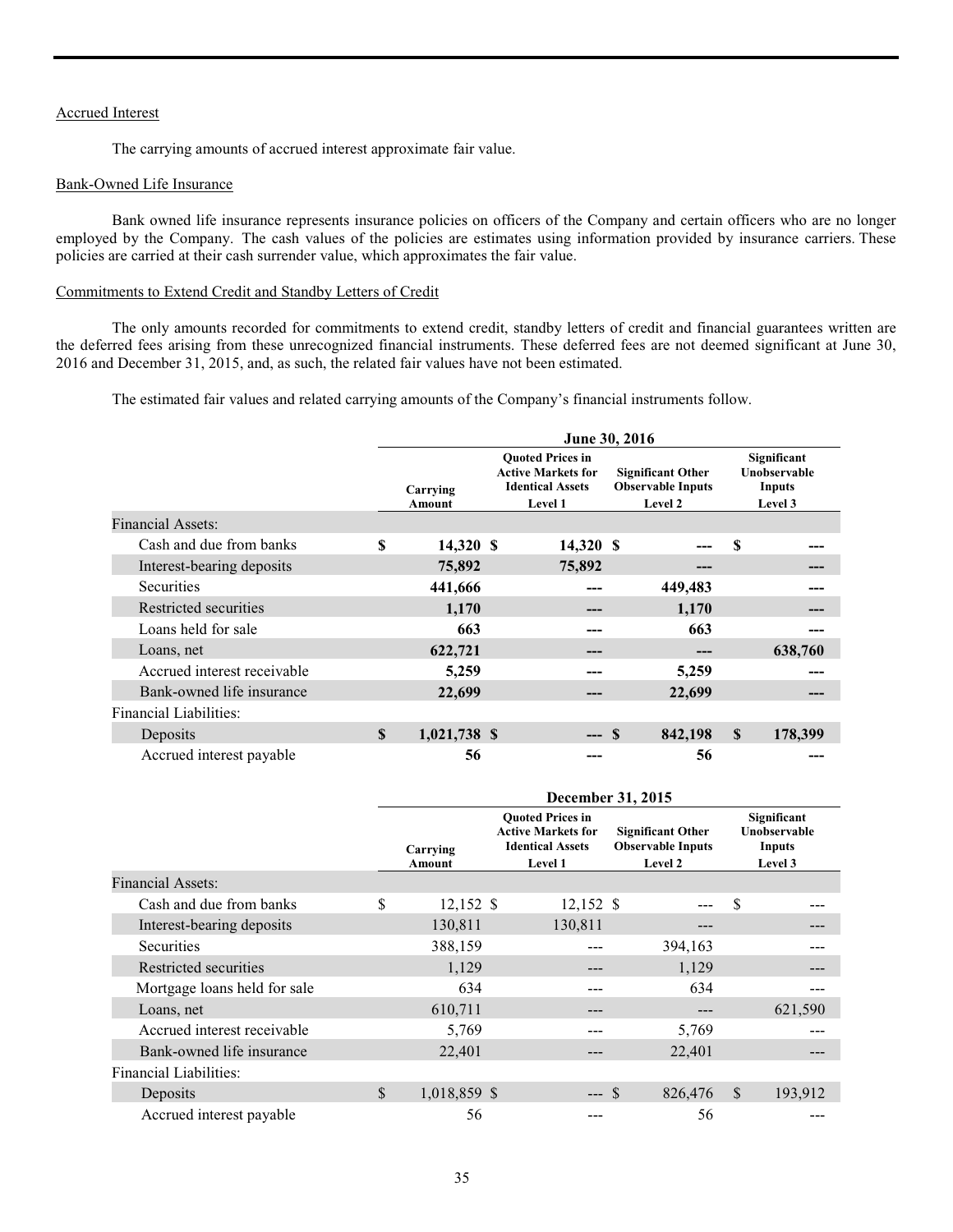#### **Note 9: Components of Accumulated Other Comprehensive Loss**

|                                                                                        |    | <b>Net Unrealized</b><br>Gain (Loss) on<br><b>Securities</b> |    | <b>Adjustments Related</b><br>to Pension Benefits |    | <b>Accumulated Other</b><br>Comprehensive<br>Loss |
|----------------------------------------------------------------------------------------|----|--------------------------------------------------------------|----|---------------------------------------------------|----|---------------------------------------------------|
| <b>Balance at December 31, 2014</b>                                                    | S  | (1,582)                                                      | \$ | (4,090)                                           | \$ | (5,672)                                           |
| Unrealized holding loss on available for sale<br>securities, net of tax of $(\$1,728)$ |    | (3,213)                                                      |    |                                                   |    | (3,213)                                           |
| Reclassification adjustment, net of tax of (\$1)                                       |    | (2)                                                          |    | ---                                               |    | (2)                                               |
| <b>Balance at June 30, 2015</b>                                                        | \$ | (4,797)                                                      | \$ | (4,090)                                           | \$ | (8,887)                                           |
|                                                                                        |    |                                                              |    |                                                   |    |                                                   |
| <b>Balance at December 31, 2015</b>                                                    | \$ | (2,666)                                                      | S  | (5,270)                                           | S  | (7,936)                                           |
| Unrealized holding gain on available for sale securities<br>net of tax of $$2,171$     |    | 4,031                                                        |    |                                                   |    | 4,031                                             |
| Reclassification adjustment, net of tax of (\$18)                                      |    | (34)                                                         |    | ---                                               |    | (34)                                              |
| Balance at June 30, 2016                                                               | \$ | 1.331                                                        | S  | (5,270)                                           | S  | (3,939)                                           |

The following provides information regarding reclassifications out of accumulated comprehensive loss for the six month periods ended June 30, 2016 and June 30, 2015.

|                                                                                                                              | <b>3 Months Ended</b> |                      |  | <b>6 Months Ended</b> |  |                      |  |               |
|------------------------------------------------------------------------------------------------------------------------------|-----------------------|----------------------|--|-----------------------|--|----------------------|--|---------------|
|                                                                                                                              |                       | <b>June 30, 2016</b> |  | June 30, 2015         |  | <b>June 30, 2016</b> |  | June 30, 2015 |
| Reclassifications out of unrealized gains and<br>losses on available-for-sale securities:                                    |                       |                      |  |                       |  |                      |  |               |
| Realized securities gain, net                                                                                                |                       | $(46)$ \$            |  | $\circ$               |  | $(52)$ \$            |  | $\mathbf{3}$  |
| Income taxes                                                                                                                 |                       | (16)                 |  | (2)                   |  | (18)                 |  |               |
| Realized gain on available-for-sale securities, net of<br>tax, reclassified out of accumulated other<br>comprehensive income |                       | (30)                 |  |                       |  | $(34)$ S             |  |               |

# <span id="page-35-0"></span>**Item 2. Management's Discussion and Analysis of Financial Condition and Results of Operations**

\$ in thousands, except per share data

The purpose of this discussion and analysis is to provide information about the financial condition and results of operations of National Bankshares, Inc. and its wholly-owned subsidiaries (the "Company"), which are not otherwise apparent from the consolidated financial statements and other information included in this report. Please refer to the financial statements and other information included in this report as well as the 2015 Annual Report on Form 10-K for an understanding of the following discussion and analysis.

# **Cautionary Statement Regarding Forward-Looking Statements**

We make forward-looking statements in this Form 10-K that are subject to significant risks and uncertainties. These forward-looking statements include statements regarding our profitability, liquidity, allowance for loan losses, interest rate sensitivity, market risk, growth strategy, and financial and other goals, and are based upon management's views and assumptions as of the date of this report. The words "believes," "expects," "may," "will," "should," "projects," "contemplates," "anticipates," "forecasts," "intends," or other similar words or terms are intended to identify forward-looking statements.

These forward-looking statements are based upon or are affected by factors that could cause our actual results to differ materially from historical results or from any results expressed or implied by such forward-looking statements. These factors include, but are not limited to, changes in:

- interest rates.
- general economic conditions,
- the legislative/regulatory climate,
- monetary and fiscal policies of the U.S. Government, including policies of the U.S. Treasury, the Office of the Comptroller of the Currency, the Federal Reserve Board and the Federal Deposit Insurance Corporation, and the impact of any policies or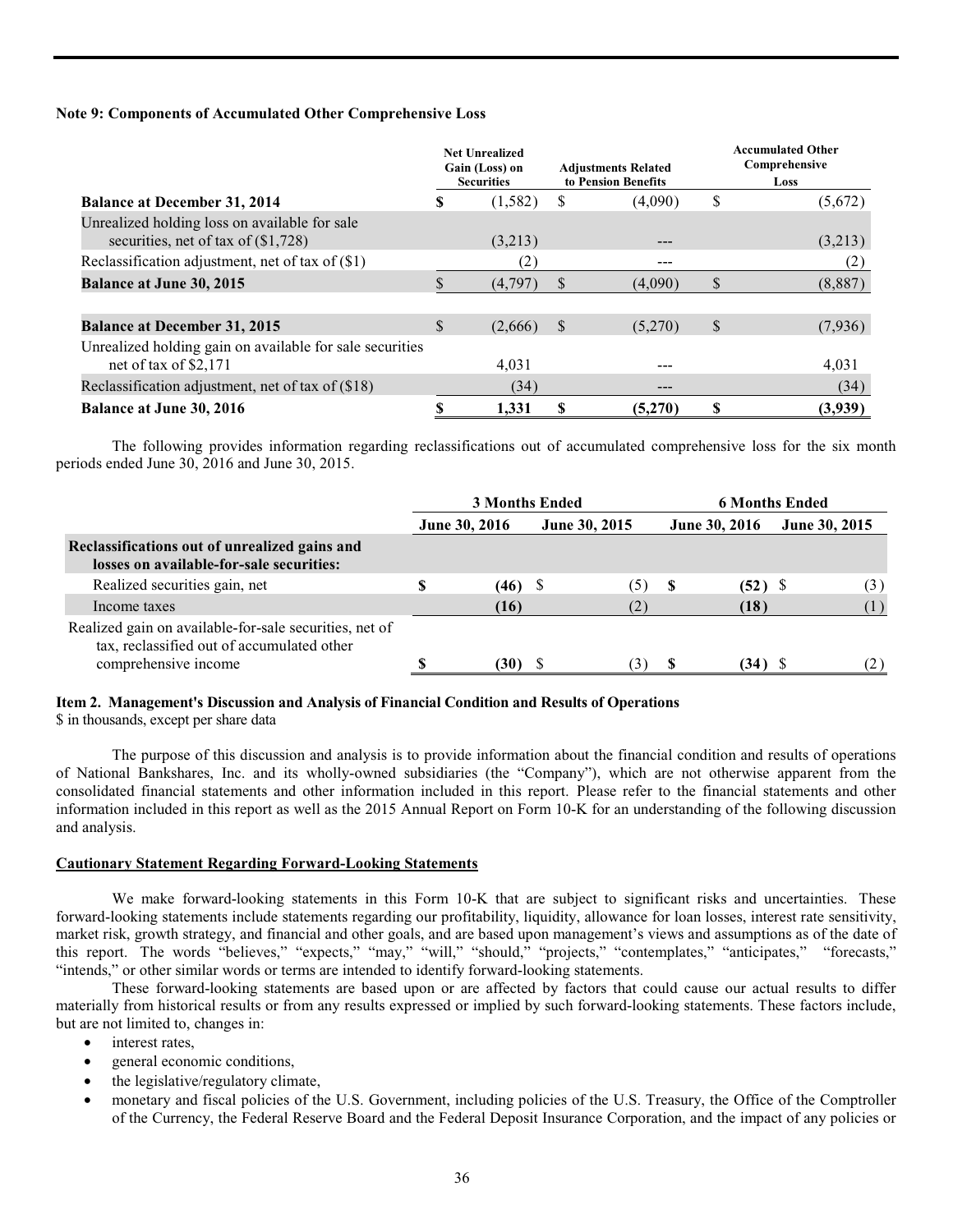programs implemented pursuant to the Emergency Economic Stabilization Act of 2008 ("EESA") the Dodd-Frank Wall Street Reform and Consumer Protection Act of 2010 (the "Dodd-Frank Act") and other financial reform legislation,

- unanticipated increases in the level of unemployment in the Company's trade area,
- the quality or composition of the loan and/or investment portfolios,
- demand for loan products,
- deposit flows,
- competition.
- demand for financial services in the Company's trade area,
- the real estate market in the Company's trade area,
- the Company's technology initiatives, and
- applicable accounting principles, policies and guidelines.

These risks and uncertainties should be considered in evaluating the forward-looking statements contained in this report. We caution readers not to place undue reliance on those statements, which speak only as of the date of this report. This discussion and analysis should be read in conjunction with the description of our "Risk Factors" in Item 1A. of this Form 10-K.

The national economy and the Company's market area have experienced a slow recovery since the economic recession of 2008 and 2009. Unemployment rates have slowly improved since the peak of the recession. If the economic recovery wavers or reverses, it is likely that unemployment will rise and that other economic indicators will negatively impact the Company's trade area. Because of the importance to the Company's markets of state-funded universities, cutbacks in the funding provided by the State as a result of the recession could also negatively impact employment. This could lead to a higher rate of delinquent loans and a greater number of real estate foreclosures. Higher unemployment and the fear of layoffs causes reduced consumer demand for goods and services, which negatively impacts the Company's business and professional customers. A reversal in the economic recovery could have an adverse effect on all financial institutions, including the Company.

#### **Critical Accounting Policies**

#### **General**

The Company's financial statements are prepared in accordance with accounting principles generally accepted in the United States (GAAP). The financial information contained within our statements is, to a significant extent, financial information that is based on measures of the financial effects of transactions and events that have already occurred. A variety of factors could affect the ultimate value that is obtained when earning income, recognizing an expense, recovering an asset or relieving a liability. The Company uses historical loss rates as one factor in determining the inherent loss that may be present in the loan portfolio. Actual losses could differ significantly from one previously acceptable method to another method. Although the economics of the Company's transactions would be the same, the timing of events that would impact the transactions could change.

#### **Allowance for Loan Losses**

The allowance for loan losses is an estimate of probable losses inherent in our loan portfolio. The allowance is funded by the provision for loan losses, reduced by charge-offs of loans and increased by recoveries of previously charged-off loans. The determination of the allowance is based on two accounting principles, Accounting Standards Codification ("ASC") Topic 450-20 (Contingencies) which requires that losses be accrued when occurrence is probable and the amount of the loss is reasonably estimable, and ASC Topic 310-10 (Receivables) which requires accrual of losses on impaired loans if the recorded investment exceeds fair value.

Probable losses are accrued through two calculations, individual evaluation of impaired loans and collective evaluation of the remainder of the portfolio. Impaired loans are larger non-homogeneous loans for which there is a probability that collection will not occur according to the loan terms, as well as loans whose terms have been modified in a troubled debt restructuring. Impaired loans that are not TDR's with an estimated impairment loss are placed on nonaccrual status. TDR's with an impairment loss may accrue interest if they have demonstrated six months of timely payment performance.

#### *Impaired loans*

Impaired loans are identified through the Company's credit risk rating process. Estimated loss for an impaired loan is the amount of recorded investment that exceeds the loan's fair value. Fair value of an impaired loan is measured by one of three methods: the fair value of collateral ("collateral method"), the present value of future cash flows ("cash flow method"), or observable market price. The Company applies the collateral method to collateral-dependent loans, loans for which foreclosure is eminent and to loans for which the fair value of collateral is a more reliable estimate of fair value. The cash flow method is applied to loans that are not collateral dependent and for which cash flows may be estimated.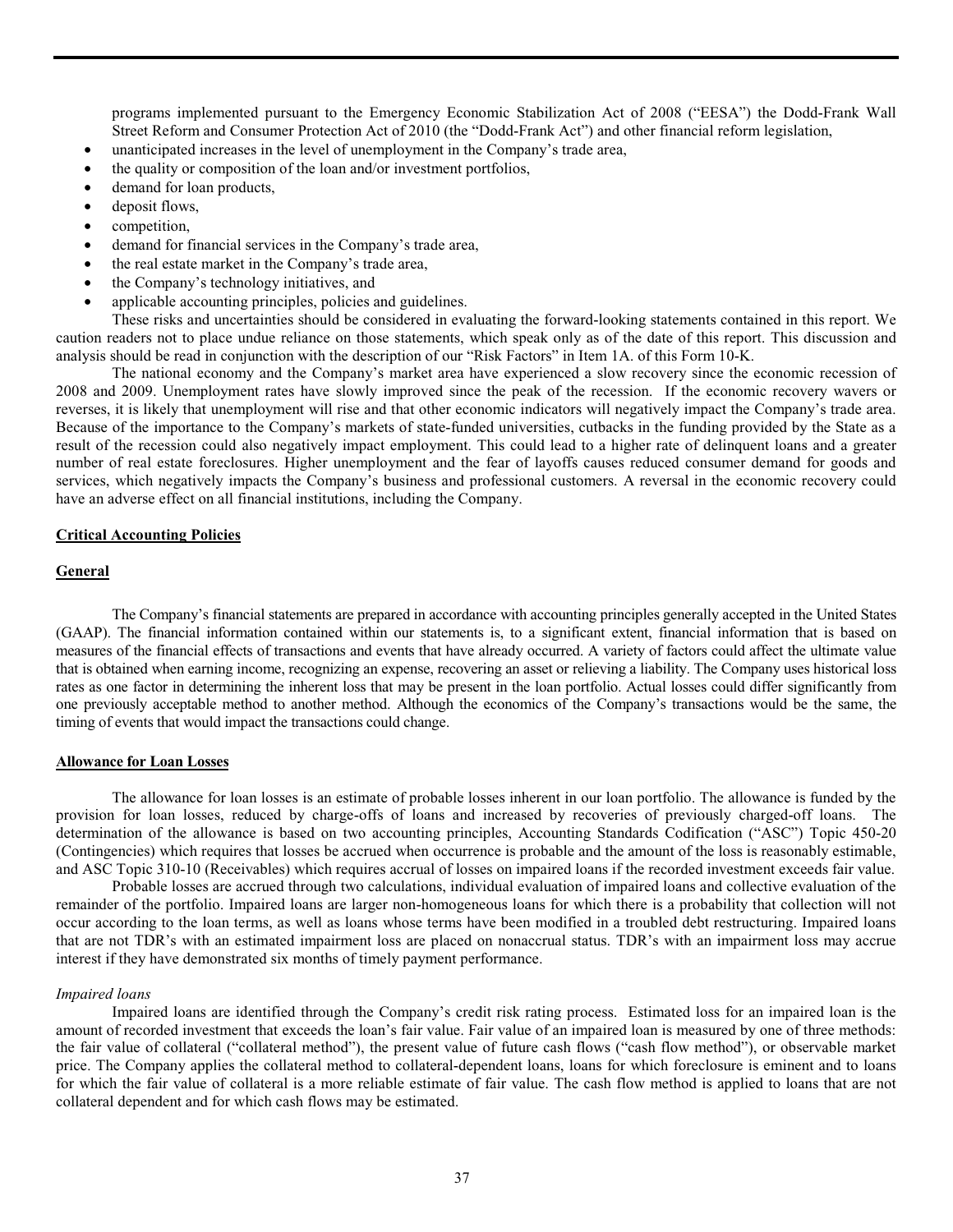The Company bases collateral method fair valuation upon the "as-is" value of independent appraisals or evaluations. Valuations for impaired loans with outstanding principal balances of \$250 or more are based on a current appraisal. Appraisals are also used to value impaired loans with principal balances of \$100 or greater and secured by one piece of collateral. Collateral-method impaired loans with principal balances below \$100, or if secured by multiple pieces of collateral, below \$250, are valued using an internal evaluation.

Appraisals and internal valuations provide an estimate of market value. Appraisals must conform to the Uniform Standards of Professional Appraisal Practice ("USPAP") and are prepared by an independent third-party appraiser who is certified and licensed and who is approved by the Company. Appraisals incorporate market analysis, comparable sales analysis, cash flow analysis and market data pertinent to the property to determine market value. Internal evaluations are prepared and reviewed by employees of the Company who are independent of the loan origination, operation, management and collection functions. Evaluations provide a property's market value based on the property's current physical condition and characteristics and the economic market conditions that affect the collateral's market value. Evaluations incorporate multiple sources of data to arrive at a property's market value, including physical inspection, tax values, independent third-party automated tools, comparable sales analysis and local market information.

Updated appraisals or evaluations are ordered when the loan becomes impaired if the appraisal or evaluation on file is more than twelve months old. Appraisals and evaluations are reviewed for propriety and reasonableness and may be discounted if the Company determines that the value exceeds reasonable levels. If an updated appraisal or evaluation has been ordered but has not been received by a reporting date, the fair value may be based on the most recent available appraisal or evaluation, discounted for age.

The appraisal or evaluation value for a collateral-dependent loan for which recovery is expected solely from the sale of collateral is reduced by estimated selling costs. Estimated losses on collateral-dependent loans, as well as any other impairment loss considered uncollectible, are charged against the allowance for loan losses. For loans that are not collateral dependent, the impairment loss is accrued in the allowance. Impaired loans with partial charge-offs are maintained as impaired until the remaining balance is satisfied. Smaller homogeneous impaired loans that are not troubled debt restructurings or part of a larger impaired relationship are collectively evaluated.

Troubled debt restructurings are impaired loans and are measured for impairment under the same valuation methods as other impaired loans. Troubled debt restructurings are maintained in nonaccrual status until the loan has demonstrated reasonable assurance of repayment with at least six months of consecutive timely payment performance.

#### *Collectively-evaluated loans*

Non-impaired loans and smaller homogeneous impaired loans that are not troubled debt restructurings and not part of a larger impaired relationship are grouped by portfolio segments that are made up of smaller loan classes. Loans within a segment or class have similar risk characteristics.

Probable loss is determined by applying historical net charge-off rates as well as additional percentages for trends and current levels of quantitative and qualitative factors. Loss rates are calculated for and applied to individual classes by averaging loss rates over the most recent 8 quarters. The look-back period of 8 quarters is applied consistently among all classes.

Two loss rates for each class are calculated: total net charge-offs for the class as a percentage of average class loan balance ("class loss rate"), and total net charge-offs for the class as a percentage of average classified loans in the class ("classified loss rate"). Classified loans are those with risk ratings of "substandard" or higher. Net charge-offs in both calculations include charge-offs and recoveries of classified and non-classified loans as well as those associated with impaired loans. Class historical loss rates are applied to non-classified loan balances at the reporting date, and classified historical loss rates are applied to classified loan balances and not individually evaluated at the reporting date.

Qualitative factors are evaluated and allocations are applied to each class. Qualitative factors include delinquency rates, loan quality and concentrations, loan officers' experience, changes in lending policies and changes in the loan review process. Economic factors such as unemployment rates, bankruptcy rates and others are also evaluated, with standard allocations applied consistently to relevant classes.

The Company accrues additional estimated loss for criticized loans within each class and for loans designated high risk. High risk loans are defined as junior lien mortgages, loans with high loan-to-value ratios and loans with terms that require interest only payments. Both criticized loans and high risk loans are included in the base risk analysis for each class and are allocated additional reserves.

#### *Estimation of the allowance for loan losses*

The estimation of the allowance involves analysis of internal and external variables, methodologies, assumptions and our judgment and experience. Key judgments used in determining the allowance for loan losses include internal risk rating determinations, market and collateral values, discount rates, loss rates, and our view of current economic conditions. These judgments are inherently subjective and our actual losses could be greater or less than the estimate. Future estimates of the allowance could increase or decrease based on changes in the financial condition of individual borrowers, concentrations of various types of loans, economic conditions or the markets in which collateral may be sold. The estimate of the allowance accrual determines the amount of provision expense and directly affects our financial results.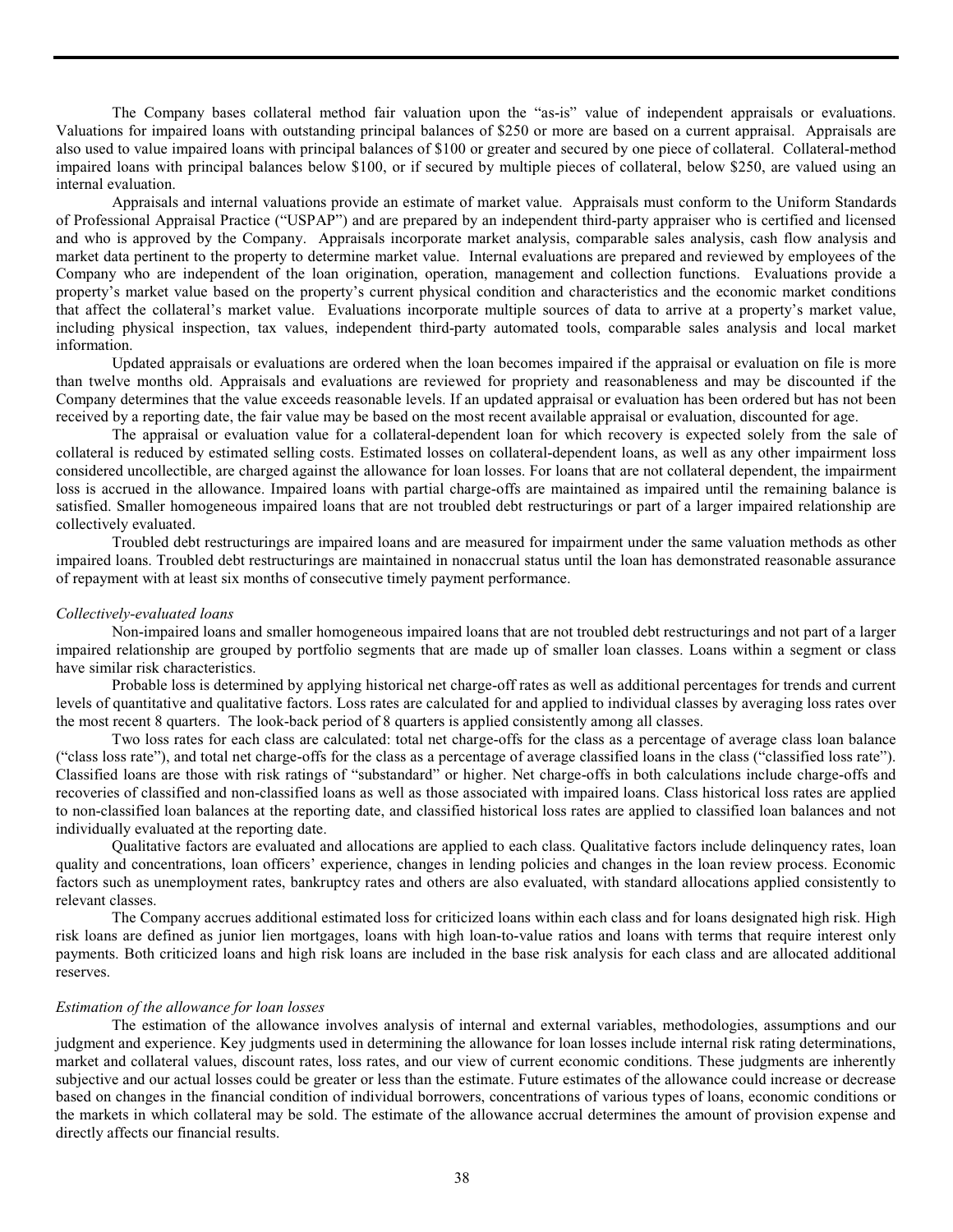The estimate of the allowance for June 30, 2016 considered market and portfolio conditions during the first six months of 2016 as well as the levels of delinquencies and net charge-offs in the eight quarters prior to the quarter ended June 30, 2016. Given the continued economic difficulties, the ultimate amount of loss could vary from that estimate. For additional discussion of the allowance, see Note 4 to the consolidated financial statements and "Asset Quality," and "Provision and Allowance for Loan Losses."

#### **Goodwill and Core Deposit Intangibles**

Goodwill is subject to at least an annual assessment for impairment by applying a fair value based test. The Company performs impairment testing in the fourth quarter of each year. The Company's most recent impairment test was performed in the fourth quarter of 2015. Accounting guidance provides the option of performing preliminary assessment of qualitative factors before performing more substantial testing for impairment. The Company opted not to perform the preliminary assessment. The Company's goodwill impairment analysis considered three valuation techniques appropriate to the measurement. The first technique uses the Company's market capitalization as an estimate of fair value; the second technique estimates fair value using current market pricing multiples for companies comparable to the Company; while the third technique uses current market pricing multiples for change-ofcontrol transactions involving companies comparable to the Company. Each measure indicated that the Company's fair value exceeded its book value, validating that goodwill is not impaired.

Certain key judgments were used in the valuation measurement. Goodwill is held by the Company's bank subsidiary. The bank subsidiary is 100% owned by the Company, and no market capitalization is available. Because most of the Company's assets are comprised of the subsidiary bank's equity, the Company's market capitalization was used to estimate the Bank's market capitalization. Other judgments include the assumption that the companies and transactions used as comparables for the second and third technique were appropriate to the estimate of the Company's fair value, and that the comparable multiples are appropriate indicators of fair value, and compliant with accounting guidance.

Acquired intangible assets (such as core deposit intangibles) are recognized separately from goodwill if the benefit of the asset can be sold, transferred, licensed, rented, or exchanged, and amortized over its useful life. The Company amortizes intangible assets arising from branch transactions over their useful life. Core deposit intangibles are subject to a recoverability test based on undiscounted cash flows, and to the impairment recognition and measurement provisions required for other long-lived assets held and used. The impairment testing showed that the expected cash flows of the intangible assets exceeded the carrying value.

#### **Overview**

National Bankshares, Inc. ("NBI") is a financial holding company incorporated under the laws of Virginia. Located in southwest Virginia, NBI has two wholly-owned subsidiaries, the National Bank of Blacksburg ("NBB" or "the Bank") and National Bankshares Financial Services, Inc. ("NBFS"). NBB, which does business as National Bank from twenty-six full-service locations and one loan production office, is a community bank. NBB is the source of nearly all of the Company's revenue. NBFS does business as National Bankshares Investment Services and National Bankshares Insurance Services. Income from NBFS is not significant at this time, nor is it expected to be so in the near future.

NBI common stock is listed on the NASDAQ Capital Market and is traded under the symbol "NKSH." National Bankshares, Inc. has been included in the Russell Investments Russell 3000 and Russell 2000 Indexes since June 29, 2009.

#### **Lending**

NBB is community-oriented and offers a full range of retail and commercial banking services to individuals, small and midsized businesses, non-profits and local governments. Loan types include commercial and agricultural, commercial real estate, construction for commercial and residential properties, residential real estate, home equity and various consumer loan products. Of primary consideration in the Bank's decision to extend credit is the repayment ability of the borrowers and (if secured) the collateral value in relation to the principal balance. Collateral value lowers risk and may be used as a secondary source of repayment. The credit decision is supported by documentation appropriate to the type of loan, including current financial information, income verification or cash flow analysis, tax returns, credit reports, collateral information, guarantor verification, title reports, appraisals (where appropriate), and other documents. A discussion of underwriting policies and procedures specific to the major loan products follows.

Commercial and agricultural loans primarily finance equipment acquisition, expansion, working capital, and other general business purposes. Because these loans have a higher degree of risk, the Bank generally obtains collateral such as inventories, accounts receivable or equipment, and personal guarantees from the borrowing entity's principal owners. The Bank's policy limits lending to 60% of the appraised value for inventory and equipment and up to 70% for accounts receivables less than 90 days old. Credit decisions are based upon an assessment of the financial capacity of the applicant, including the primary borrower's ability to repay within proposed terms, a risk assessment, financial strength of guarantors and adequacy of collateral. Credit agency reports of individual owners' credit history supplement the analysis.

Commercial mortgages and construction loans are offered to investors, developers and builders, primarily within the Bank's market area in southwest Virginia. These loans are secured by first mortgages on real estate. The loan amount is generally limited to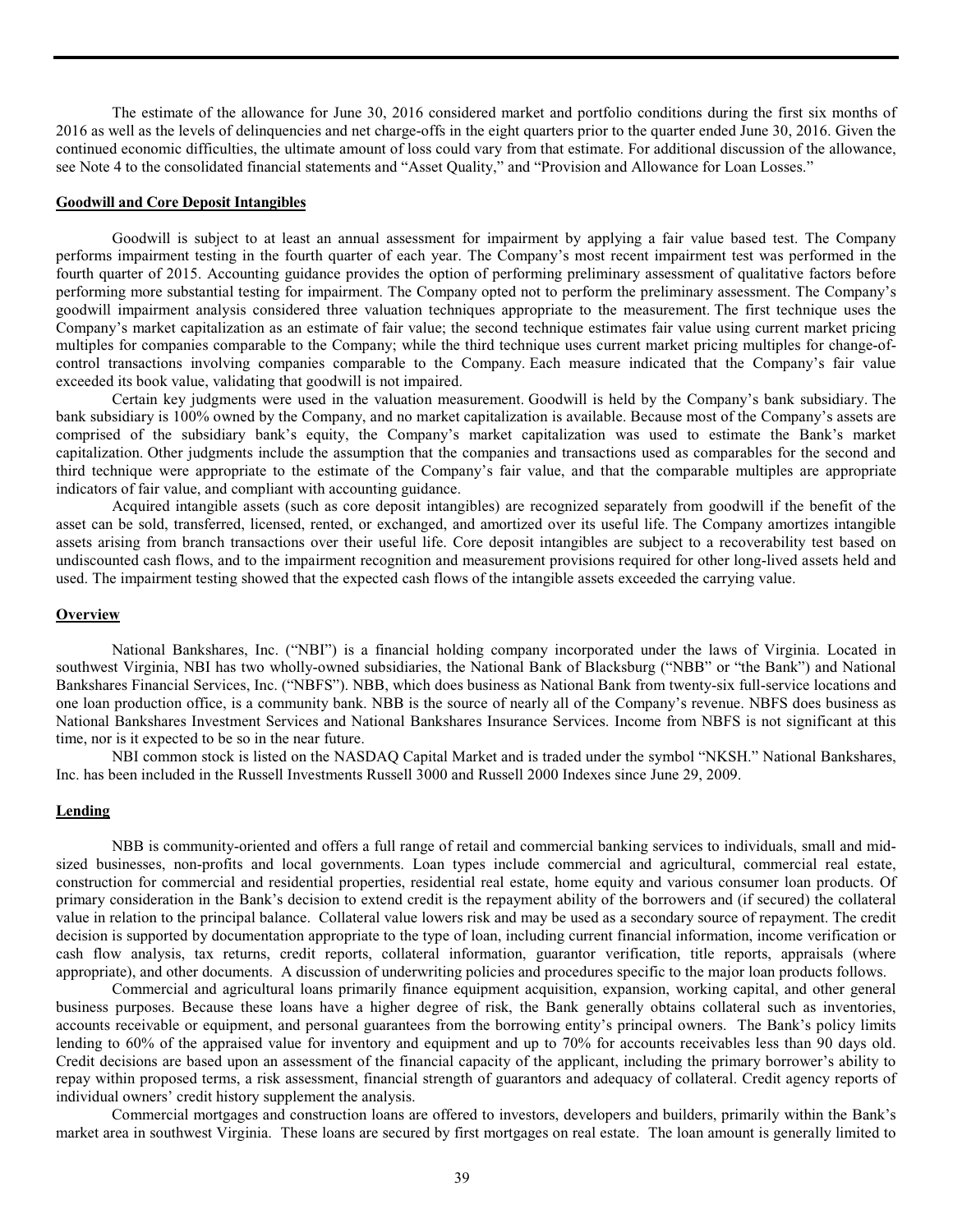80% of the collateral value, and is individually determined based on the property type, quality, location and sponsorship. Commercial properties include retail centers, apartments, and industrial properties.

Underwriting decisions are based upon an analysis of the economic viability of the collateral and creditworthiness of the borrower. The Bank obtains appraisals from qualified certified independent appraisers to establish the value of collateral properties. The property's projected net cash flows compared to the debt service requirement (the "debt service coverage ratio" or "DSC" ratio) is required to be 110% or greater, and is computed after deduction for a vacancy factor and property expenses, as appropriate. Borrower cash flow may be supplemented by a personal guarantee from the principal(s) of the borrower, and guarantees from other parties. The Bank requires title insurance, fire, and extended coverage casualty insurance, and flood insurance, if appropriate, in order to protect the security interest in the underlying property. In addition, the Bank may employ stress testing techniques to determine repayment ability in a changing rate environment before granting loan approval.

Construction loans are underwritten against projected cash flows from rental income, business and/or personal income from an owner-occupant or the sale of the property to an end-user. Associated risks may be mitigated by requiring fixed-price construction contracts, performance and payment bonding, controlled disbursements, and pre-sale contracts or pre-lease agreements.

The Bank offers a variety of first mortgage and junior lien loans secured by 1-4 family residences to individuals within our markets. Credit decisions are primarily based on loan-to-value ("LTV") ratios, debt-to-income ("DTI") ratios, liquidity, and net worth. Income and financial information is obtained from personal tax returns, personal financial statements, credit reports and employment documentation. The Bank generally requires an LTV ratio of 80% or lower, although higher levels are permitted with mortgage insurance. The debt-to-income ratio is limited to 43% of gross income.

Consumer real estate mortgages may have fixed interest rates for the entire term of the loan or variable interest rates subject to change after the first, third, or fifth year. Variable rates are based on the weekly average yield of United States Treasury Securities and are underwritten at fully-indexed rates. We do not offer consumer real estate interest-only loans, sub-prime loans, or any variation on sub-prime lending including hybrid loans and payment option ARMs, or any product with negative amortization. Sub-prime loans involve extending credit to borrowers who exhibit characteristics indicating a significantly higher risk of default than traditional bank lending customers. Hybrid loans are loans that start out as a fixed rate mortgage but after a set number of years automatically adjust to an adjustable rate mortgage. Payment option ARMs usually have adjustable rates, for which borrowers choose their monthly payment of either a full payment, interest only, or a minimum payment which may be lower than the payment required to reduce the balance of the loan in accordance with the originally underwritten amortization.

Home equity loans are secured primarily by second mortgages on residential property. The underwriting policy for home equity loans generally permits aggregate (the total of all liens secured by the collateral property) borrowing availability up to 80% of the appraised value of the collateral. We offer both fixed rate and variable rate home equity loans, with variable rate loans underwritten at fully-indexed rates. Lending decisions are primarily based on LTV ratios, DTI ratios, liquidity and credit history. We do not offer home equity loan products with reduced documentation.

Automobile loans include loans secured by new or used automobiles. Automobile loans are originated either on a direct basis or on an indirect basis through selected dealerships. We require borrowers to maintain collision insurance on automobiles securing consumer loans. Our procedures for underwriting automobile loans include an assessment of an applicant's overall financial capacity, including credit history and the ability to meet existing obligations and payments on the proposed loan. Although an applicant's creditworthiness is the primary consideration, the underwriting process also includes a comparison of the value of the collateral security to the proposed loan amount.

#### **Performance Summary**

The following table presents the Company's key performance ratios for the three months ended June 30, 2016 and June 30, 2015. The measures for June 30, 2016 and June 30, 2015 are annualized, except for basic earnings per share and fully diluted earnings per share.

|                                   | <b>Three Months Ended</b> |          |   |               |  |  |
|-----------------------------------|---------------------------|----------|---|---------------|--|--|
|                                   | <b>June 30, 2016</b>      |          |   | June 30, 2015 |  |  |
| Return on average assets          |                           | $1.28\%$ |   | 1.43%         |  |  |
| Return on average equity          |                           | 8.66%    |   | $9.61\%$      |  |  |
| Basic earnings per share          | \$                        | 0.56     |   | 0.59          |  |  |
| Fully diluted earnings per share  | S                         | 0.56     | S | 0.59          |  |  |
| Net interest margin $(1)$         |                           | $3.52\%$ |   | 3.87%         |  |  |
| Noninterest margin <sup>(2)</sup> |                           | $1.23\%$ |   | $1.35\%$      |  |  |

<sup>(1)</sup> Net interest margin: Quarter-to-date tax-equivalent net interest income, annualized, divided by quarter-to-date average earning assets.<br><sup>(2)</sup> Noninterest margin: Noninterest expense (excluding the provision for bad securities gains and losses) divided by average year-to-date assets.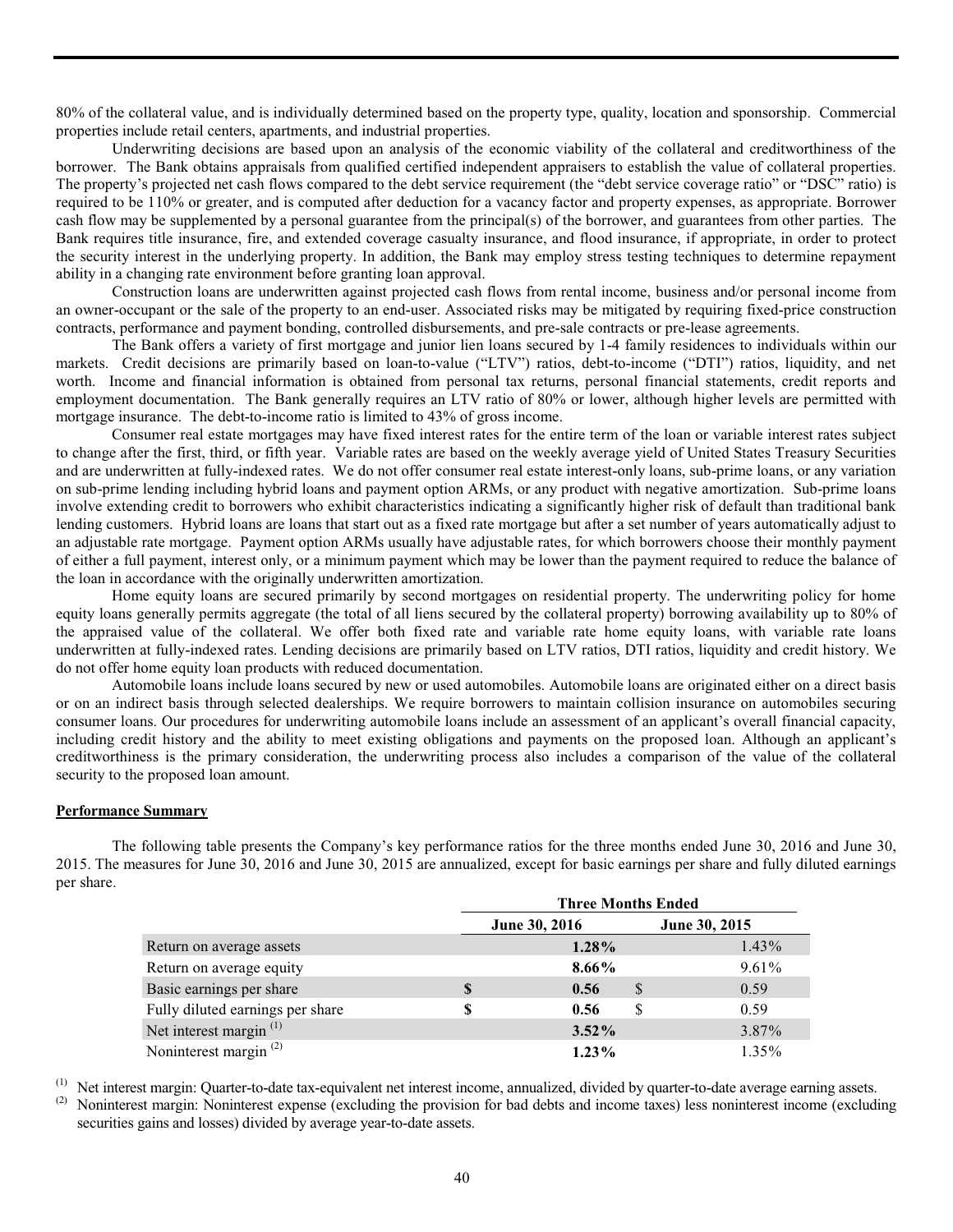The annualized return on average assets declined 15 basis points for the three months ended June 30, 2016, compared with the three months ended June 30, 2015. The annualized return on average equity decreased 95 basis points for the same period.

The annualized net interest margin was 3.52% for the three months ended June 30, 2016, down 35 basis points from the 3.87% reported for the three months ended June 30, 2015. The primary factor driving the decrease in the net interest margin was the declining yield on earning assets offset by a smaller decline in the cost to fund earning assets.

The annualized noninterest margin decreased 12 basis points from the three months ended June 30, 2015. Please refer to the discussion under noninterest expense for further information.

The following table presents the Company's key performance ratios for the six months ended June 30, 2016 and June 30, 2015 and the year ended December 31, 2015. The measures for June 30, 2016 and June 30, 2015 are annualized, except for basic earnings per share and fully diluted earnings per share.

|                                  |   | <b>Six Months Ended</b><br>June 30, 2016 |              | <b>Six Months Ended</b><br>June 30, 2015 | <b>Twelve Months Ended</b><br>December 31, 2015 |          |
|----------------------------------|---|------------------------------------------|--------------|------------------------------------------|-------------------------------------------------|----------|
| Return on average assets         |   | $1.28\%$                                 |              | $1.41\%$                                 |                                                 | 1.37%    |
| Return on average equity         |   | $8.65\%$                                 |              | $9.55\%$                                 |                                                 | $9.22\%$ |
| Basic earnings per share         | Э | 1.10                                     | <sup>S</sup> | 1.16                                     | \$                                              | 2.28     |
| Fully diluted earnings per share |   | 1.10                                     | <b>S</b>     | 1.16                                     | S                                               | 2.28     |
| Net interest margin $^{(1)}$     |   | $3.59\%$                                 |              | $3.90\%$                                 |                                                 | 3.86%    |
| Noninterest margin $^{(2)}$      |   | $1.35\%$                                 |              | $1.46\%$                                 |                                                 | $1.40\%$ |

(1) Net interest margin: Year-to-date tax-equivalent net interest income divided by year-to-date average earning assets.<br>(2) Noninterest margin: Noninterest expense (excluding the provision for bad debts and income taxes) securities gains and losses) divided by average year-to-date assets.

The annualized return on average assets for the six months ended June 30, 2016 was 1.28%, a decline of 13 basis points compared with the six months ended June 30, 2015 and a decline of 9 basis points compared with the twelve months ended December 31, 2015.

The annualized return on average equity was 8.65% for the six months ended June 30, 2016, a decline from 9.55% for the six month period ended June 30, 2015 and 9.22% for the twelve month period ended December 31, 2015.

The annualized net interest margin was 3.59% for the six months ended June 30, 2016, down 31 basis points from the 3.90% reported for the six months ended June 30, 2015, and down 27 basis points from the 3.86% reported for the twelve months ended December 31, 2015. The primary factor driving the decrease in the net interest margin was the declining yield on earning assets offset by a smaller decline in the cost to fund earning assets. Please refer to the discussion under Net Interest Income for further information.

The annualized noninterest margin decreased 11 basis points from the six months ended June 30, 2015 and 5 basis points from the twelve months ended December 31, 2015. Please refer to the discussion under noninterest expense for further information.

# **Growth**

NBI's key growth indicators are shown in the following table.

|                               | <b>June 30, 2016</b> | December 31, 2015 | <b>Percent Change</b> |
|-------------------------------|----------------------|-------------------|-----------------------|
| Interest-bearing deposits     | 75,892               | 130,811           | $(41.98)\%$           |
| Securities, at carrying value | 442,836              | 389,288           | 13.76 %               |
| Loans, net                    | 622,721              | 610,711           | $1.97\%$              |
| Deposits                      | 1,021,738            | 1,018,859         | $0.28 \%$             |
| Total assets                  | 1,210,299            | 1,199,739         | $0.88\%$              |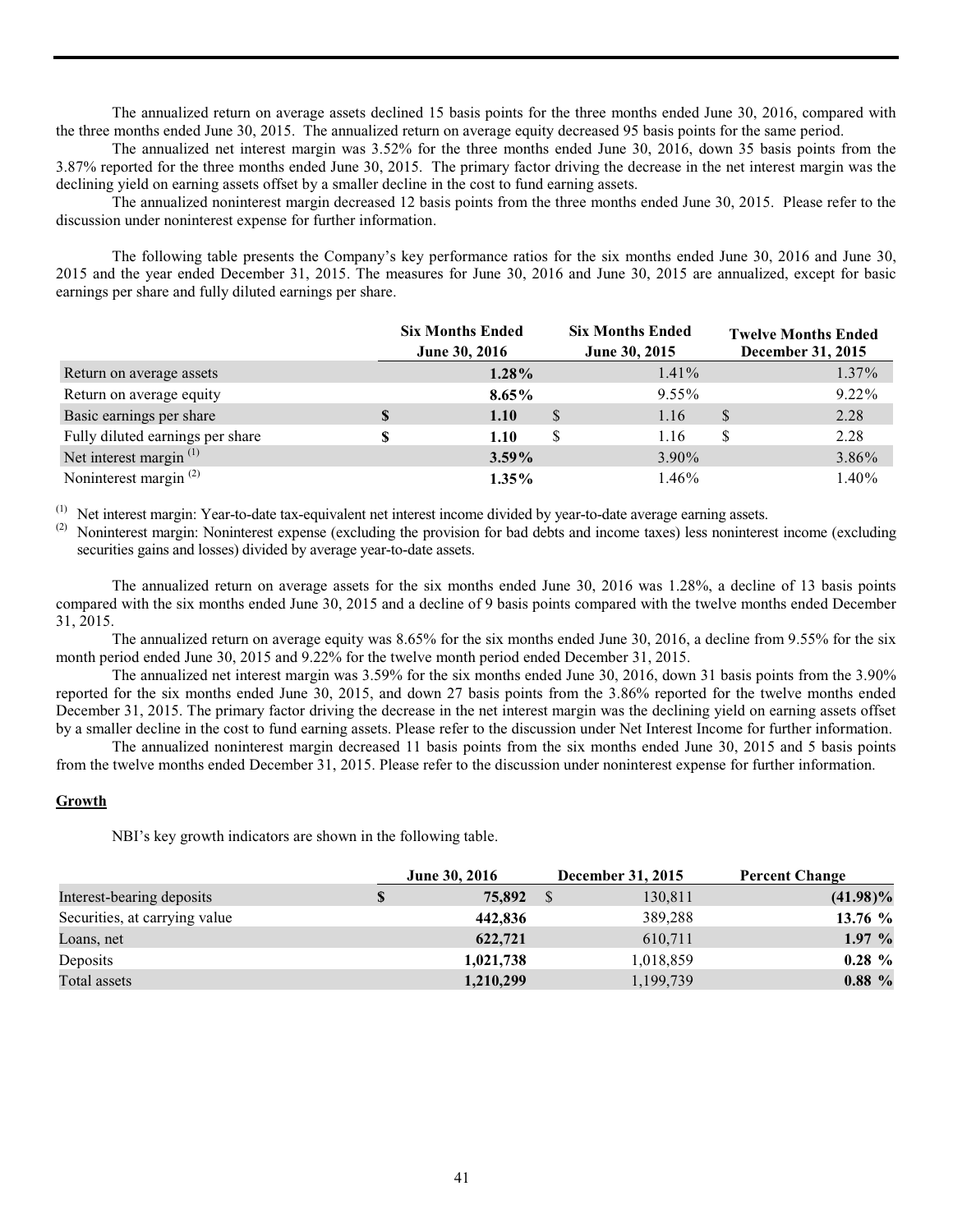#### **Asset Quality**

Key indicators of the Company's asset quality are presented in the following table.

|                                                                                                 | <b>June 30, 2016</b> | June 30, 2015 | December 31, 2015 |
|-------------------------------------------------------------------------------------------------|----------------------|---------------|-------------------|
| Nonperforming loans<br>S                                                                        | $6,205$ \$           | $8,905$ \$    | 6,682             |
| Loans past due 90 days or more, and still accruing                                              | 316                  | 80            | 156               |
| Other real estate owned                                                                         | 3,425                | 4,441         | 4,165             |
| Allowance for loan losses to loans                                                              | $1.30\%$             | 1.30%         | 1.34 %            |
| Net charge-off ratio                                                                            | $0.31\%$             | $0.22\%$      | $0.32 \%$         |
| Ratio of nonperforming assets to loans, net of<br>unearned income and deferred fees, plus other |                      |               |                   |
| real estate owned                                                                               | $1.52\%$             | $2.11\%$      | $1.74\%$          |
| Ratio of allowance for loan losses to<br>nonperforming loans                                    | 132.07%              | 91.31%        | 124.17 %          |

The Company's risk analysis determined an allowance for loan losses of \$8,195 or 1.30% of loans net of unearned income and deferred fees at June 30, 2016, a decrease from \$8,297 or 1.34% of loans net of unearned income and deferred fees at December 31, 2015 and an increase from \$8,131 or 1.30% of loans net of unearned income and deferred fees at June 30, 2015. The determination of the appropriate level for the allowance for loan losses resulted in a provision for loan loss of \$857 for the six months ended June 30, 2016 and \$556 for the six months ended June 30, 2015. To determine the appropriate level of the allowance for loan losses, the Company considers credit risk for certain loans designated as impaired and for non-impaired ("collectively evaluated") loans.

Individually evaluated impaired loans totaled \$10,700 with specific allocation to the allowance for loan losses of \$71 at June 30, 2016, compared with individually evaluated impaired loans of \$15,346 with specific allocations of \$45 at December 31, 2015, and individually evaluated impaired loans of \$14,685 and specific allocation of \$151 for June 30, 2015. The specific allocation is determined based on criteria particular to each impaired loan.

For collectively evaluated loans, the Company applies to each loan class a historical net charge-off rate, averaged over the most recent 8 quarters, and adjusted for factors that influence credit risk. Collectively evaluated loans totaled \$621,065 with an allowance of \$8,124 or 1.31% at June 30, 2016. At December 31, 2015, collectively evaluated loans totaled \$604,538 with an allowance of \$8,252 or 1.37% of the collectively-evaluated portfolio. Collectively evaluated loans at June 30, 2015 totaled \$613,100 with an allowance of \$7,980 or 1.30%.

Net charge-offs for the six months ended June 30, 2016 were \$959 or 0.31% of average loans, an increase when compared with \$688 or 0.22% of average loans for the six months ended June 30, 2015. Charge off rates for the six month periods ended June 30, 2016 and 2015 are annualized. When compared with the charge-off rate of 0.32% for the year ended December 31, 2015, charge offs for the six months ended June 30, 2016 improved. Increases in the net charge-off rate increase the required allowance for collectively-evaluated loans, while decreases in the net charge-off rate decrease the required allowance for collectively-evaluated loans.

Asset quality indicators affect the level of the allowance for loan losses. Accruing loans past due 30-89 days decreased to 0.35% of total loans at June 30, 2016, from 0.48% at December 31, 2015 and 0.58% of total loans at June 30, 2015. Nonaccrual loans decreased to 0.98% of total loans at June 30, 2016, from 1.08% at December 31, 2015 and 1.42% at June 30, 2015. The decrease in past due and nonaccrual loans reduced the required level of the allowance for loan losses. The decrease was partially offset by an increase in the percentage of loans past due 90 days or more and accruing to 0.05% at June 30, 2016, from 0.03% at December 31, 2015 and 0.01% at June 30, 2015.

Loans rated "special mention" and "classified" (together, "criticized assets") indicate heightened credit risk. Higher levels of criticized assets increase the required level of the allowance for collectively-evaluated loans, while lower levels of criticized assets decrease the required level of the allowance for collectively-evaluated loans. Collectively evaluated loans rated "special mention" were \$7,208 at June 30, 2016, an increase from \$6,144 at December 31, 2015 but lower than \$11,621 at June 30, 2015. Collectively evaluated loans rated classified were \$4,850 at June 30, 2016, a decrease from \$6,071 at December 31, 2015 and \$8,598 at June 30, 2015.

Levels of high risk loans are considered in the determination of the level of the allowance for loan loss. High risk loans are defined by the Company as loans secured by junior liens, interest-only loans and loans with a high loan-to-value ratio. Higher levels of high risk loans increase the requirement for the allowance for loan losses, while lower levels decrease the requirement for the allowance for loan losses. Total high risk loans declined slightly from December 31, 2015 to June 30, 2016, but the allocation to the allowance for loan losses increased slightly from December 31, 2015 to June 30, 2016. As with all qualitative factors, high risk loans are evaluated on a class basis. Both the dollar amount of change and the percentage amount of change in high risk loans are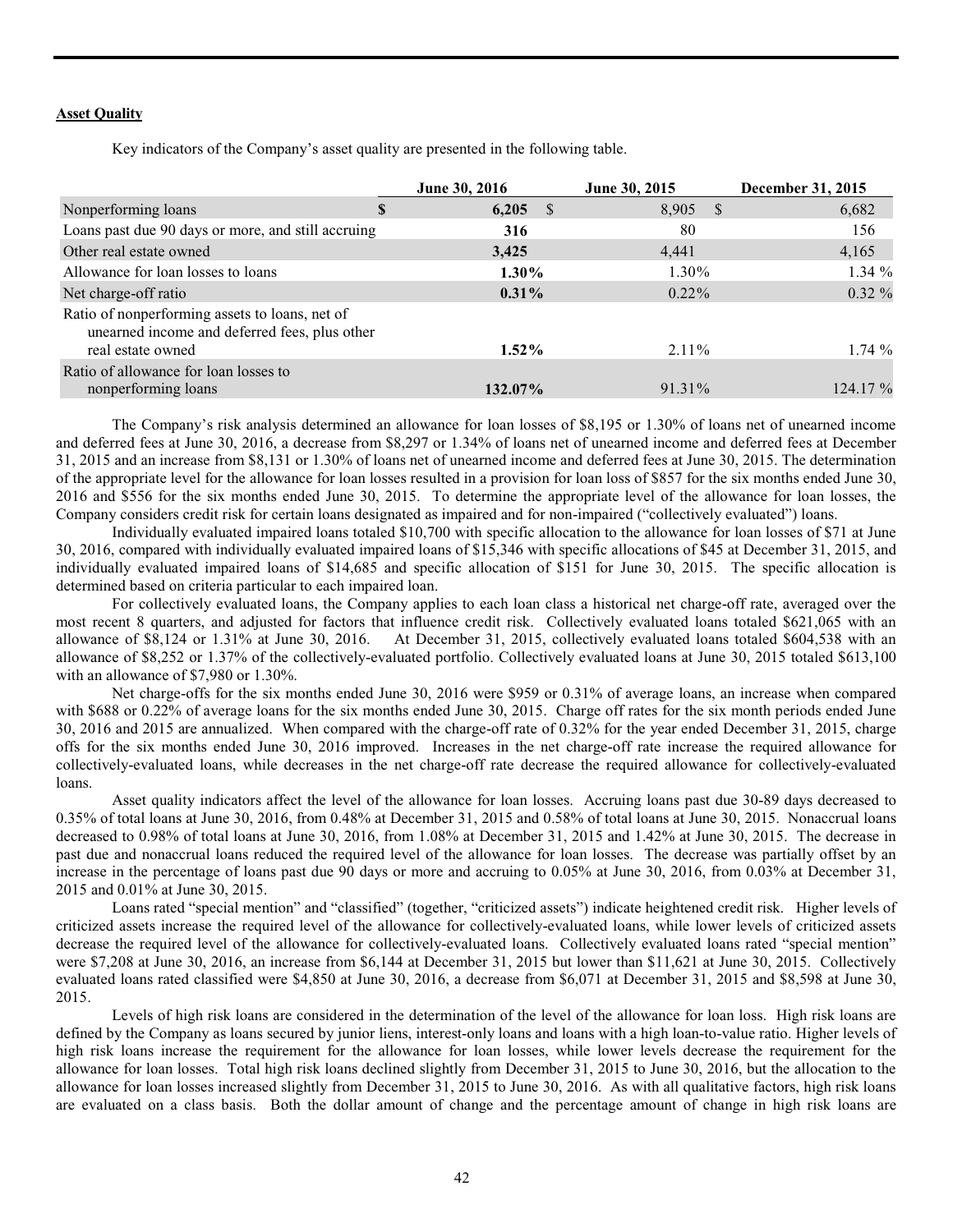considered. Certain classes experienced an increase in high risk loans that resulted in an increase to the allowance for loan losses that exceeded the decreased requirement from classes that experienced a decline in high risk loans.

Economic factors contribute to the calculation of the allowance for loan loss. Within the Company's market area, business bankruptcy rates and residential vacancy improved, while the change in inventory of new and existing homes, unemployment rate, and personal bankruptcy rate negatively impacted credit risk. The competitive, legal and regulatory environments, and the interest rate environment remained at similar levels to December 31, 2015.

The calculation of the appropriate level for the allowance for loan losses incorporates analysis of multiple factors and requires management's prudent and informed judgment. The ratio of the allowance for loan losses to the total loan portfolio declined four basis points from December 31, 2015. Based on analysis of historical indicators, asset quality and economic factors, management believes the level of allowance for loan losses is reasonable for the credit risk in the loan portfolio.

The following table discloses the other real estate owned in physical possession and in process at each reporting date:

| Other Real Estate Owned <sup>(1)</sup><br><b>June 30, 2016</b> |  | June 30, 2015 | <b>December 31, 2015</b> |  |       |
|----------------------------------------------------------------|--|---------------|--------------------------|--|-------|
| Real estate construction                                       |  | 2,683         | 3,214                    |  | 3,180 |
| Consumer real estate                                           |  | 125           | 357                      |  | 353   |
| Commercial real estate                                         |  | 617           | 870                      |  | 632   |
| Total other real estate owned                                  |  | 3.425         | 4.441                    |  | 4,165 |
| Other real estate owned in process                             |  |               |                          |  | 228   |

 $(1)$  Net of valuation allowance.

Other real estate owned decreased \$740 from December 31, 2015 and \$1,016 from June 30, 2015. As of June 30, 2016, total residential properties approximating \$735 are in various stages of foreclosure and may impact other real estate owned in future quarters. It is not possible to accurately predict the future total of other real estate owned because property sold at foreclosure may be acquired by third parties and NBB's other real estate owned properties are regularly marketed and sold.

The Company continues to monitor risk levels within the loan portfolio. Please refer to Note 4: Allowance for Loan Losses, Nonperforming Assets and Impaired Loans for further information on collectively-evaluated loans, individually-evaluated impaired loans and the unallocated portion of the allowance for loan losses.

#### **Modifications and Troubled Debt Restructurings ("TDRs")**

In the ordinary course of business, the Company modifies loan terms on a case-by-case basis, including both consumer and commercial loans, for a variety of reasons. Modifications to consumer loans generally involve short-term deferrals to accommodate specific, temporary circumstances. The Company may grant extensions to borrowers who have demonstrated a willingness and ability to repay their loan but who are dealing with the consequences of a specific unforeseen temporary hardship.

An extension defers monthly payments and requires a balloon payment at the original contractual maturity. Where the temporary event is not expected to impact a borrower's ability to repay the debt, and where the Company expects to collect all amounts due including interest accrued at the contractual interest rate for the period of delay at contractual maturity, the modification is not designated a TDR.

Modifications to commercial loans may include, but are not limited to, changes in interest rate, maturity, amortization and financial covenants. In the original underwriting, loan terms are established that represent the then-current and projected financial condition of the borrower. If the modified terms are consistent with competitive market conditions and are representative of terms the borrower could otherwise obtain in the open market, the modified loan is not categorized as a TDR.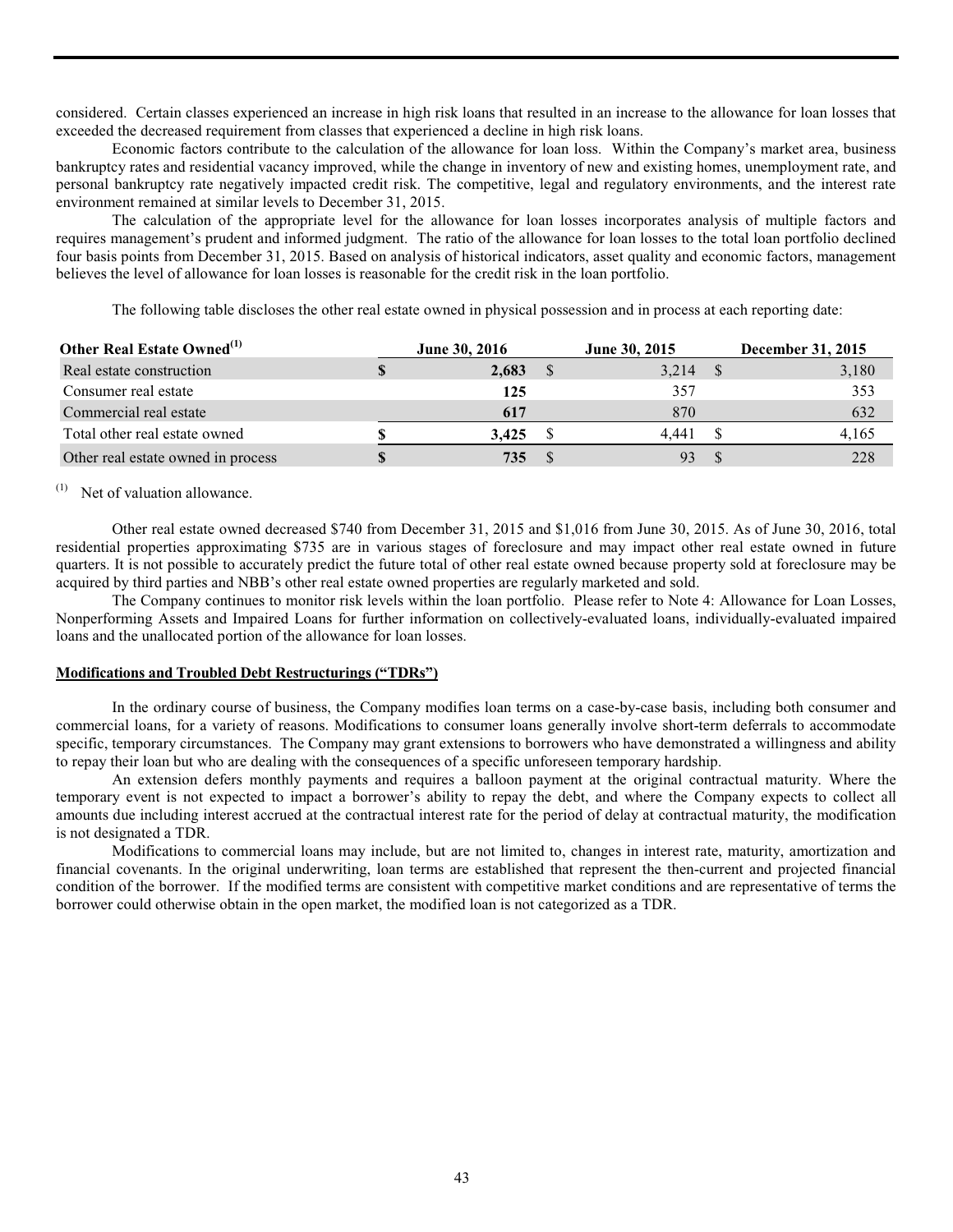The Company tracks modifications to assist in identifying troubled debt restructurings. The majority of modifications granted during the first six months of 2016 and 2015 were granted for competitive reasons and did not constitute troubled debt restructurings. A description of modifications that did not result in troubled debt restructurings for the first six months of 2016 and 2015 follows:

| Six Months Ended June 30, 2016                                                    |                                           |    |                                                |  |  |  |  |  |
|-----------------------------------------------------------------------------------|-------------------------------------------|----|------------------------------------------------|--|--|--|--|--|
| <b>Modifications To Borrowers Not Experiencing</b><br><b>Financial Difficulty</b> | <b>Number of Loans</b><br><b>Modified</b> |    | <b>Total Amount Modified</b><br>(in thousands) |  |  |  |  |  |
| Rate reductions for competitive purposes                                          | 25                                        | S  | 16,680                                         |  |  |  |  |  |
| Payment extensions for less than 3 months                                         | 56                                        |    | 1,406                                          |  |  |  |  |  |
| Maturity date extensions of more than 3 months and<br>up to 6 months              | 122                                       |    | 8,986                                          |  |  |  |  |  |
| Maturity date extensions of more than 6 months and<br>up to 12 months             | 137                                       |    | 6,709                                          |  |  |  |  |  |
| Maturity date extensions of more than 12 months                                   | 6                                         |    | 2,503                                          |  |  |  |  |  |
| Change in amortization term or method                                             | 14                                        |    | 1,026                                          |  |  |  |  |  |
| Renewal of expired Home Equity Line of Credit<br>loans for additional 10 years    | $\overline{7}$                            |    | 275                                            |  |  |  |  |  |
| Renewal of single-payment notes                                                   | 119                                       |    | 2,057                                          |  |  |  |  |  |
| Total modifications that do not constitute TDRs                                   | 486                                       | \$ | 39,642                                         |  |  |  |  |  |

#### **Six Months Ended June 30, 2016**

#### **Six Months Ended June 30, 2015**

| <b>Modifications To Borrowers Not Experiencing</b>                             | <b>Number of Loans</b> | <b>Total Amount Modified</b> |                |  |  |
|--------------------------------------------------------------------------------|------------------------|------------------------------|----------------|--|--|
| <b>Financial Difficulty</b>                                                    | <b>Modified</b>        |                              | (in thousands) |  |  |
| Rate reductions for competitive purposes                                       | 49                     | <sup>\$</sup>                | 24,434         |  |  |
| Payment extensions for less than 3 months                                      | 50                     |                              | 1,811          |  |  |
| Maturity date extensions of more than 3 months and<br>up to 6 months           | 114                    |                              | 13,060         |  |  |
| Maturity date extensions of more than 6 months and<br>up to 12 months          | 130                    |                              | 6,428          |  |  |
| Maturity date extensions of more than 12 months                                | 3                      |                              | 285            |  |  |
| Advances on non-revolving loans or capitalization                              |                        |                              | 538            |  |  |
| Change in amortization term or method                                          | 4                      |                              | 573            |  |  |
| Renewal of expired Home Equity Line of Credit<br>loans for additional 10 years | 15                     |                              | 445            |  |  |
| Renewal of single-payment notes                                                | 119                    |                              | 2,302          |  |  |
| Total modifications that do not constitute TDRs                                | 485                    | \$                           | 49.876         |  |  |

Modifications in which the borrower is experiencing financial difficulty and in which the Company makes a concession to the original contractual loan terms are designated troubled debt restructurings.

Modifications of loan terms to borrowers experiencing financial difficulty are made in an attempt to protect as much of the Company's investment in the loan as possible. The determination of whether a modification should be accounted for as a TDR requires significant judgment after consideration of all facts and circumstances surrounding the transaction.

The Company recognizes that the current economy, elevated levels of unemployment and depressed real estate values have resulted in financial difficulties for some customers. The Company has restructured loan terms for certain qualified financially distressed borrowers who have agreed to work in good faith and have demonstrated the ability to make the restructured payments in order to avoid a foreclosure. All TDR loans are individually evaluated for impairment for purposes of determining the allowance for loan losses. TDR loans that do not demonstrate current payments for at least six months are maintained as nonaccrual until the borrower demonstrates sustained repayment history under the restructured terms and continued repayment is not in doubt. Otherwise, interest income is recognized using a cost recovery method.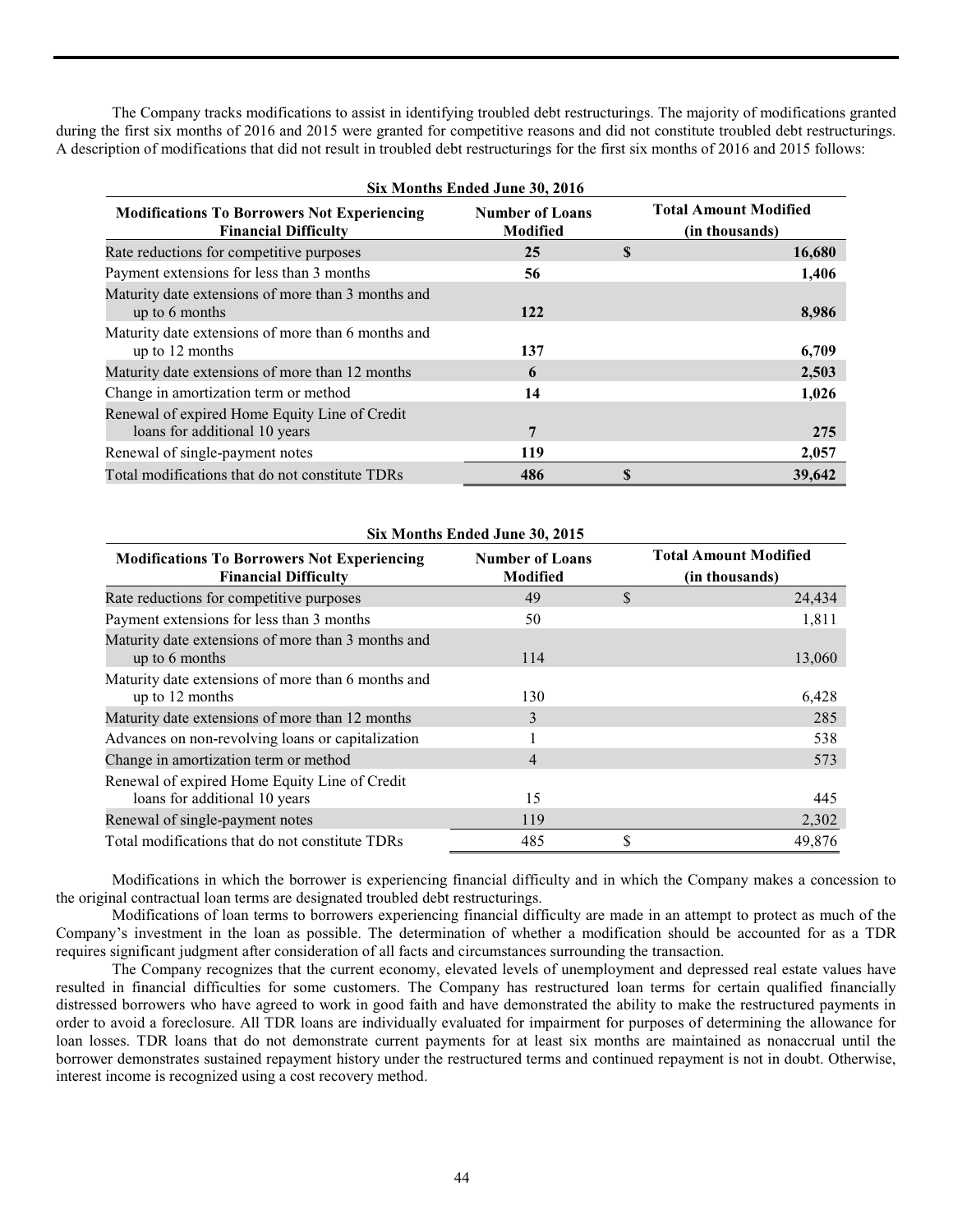The Company's TDRs were \$9,183 at June 30, 2016, a decrease from \$13,453 at December 31, 2015. Accruing TDR loans amounted to \$4,729 at June 30, 2016 and \$8,814 at December 31, 2015. TDRs with at least six months of current payment history may accrue interest.

|                          |    | TDR Status as of June 30, 2016 |             |                               |          |                                |     |                   |       |  |  |
|--------------------------|----|--------------------------------|-------------|-------------------------------|----------|--------------------------------|-----|-------------------|-------|--|--|
|                          |    |                                |             |                               | Accruing |                                |     |                   |       |  |  |
|                          |    | <b>Total TDR</b><br>Loans      |             | 30-89 Days<br><b>Past Due</b> |          | $90 +$ Days<br><b>Past Due</b> |     | <b>Nonaccrual</b> |       |  |  |
| Real estate construction | S  | 678                            | S<br>$--$ S |                               | $--$ \$  |                                | --- |                   | 678   |  |  |
| Consumer real estate     |    | 933                            | 901         |                               | 32       |                                |     |                   |       |  |  |
| Commercial real estate   |    | 7,572                          | 3,796       |                               | ---      |                                |     |                   | 3,776 |  |  |
| Total TDR Loans          | \$ | 9.183                          | \$4.697     |                               | 32       | - S                            |     |                   | 4.454 |  |  |

|                            |   |                  |   |                     |      | TDR Status as of December 31, 2015 |                 |    |                   |
|----------------------------|---|------------------|---|---------------------|------|------------------------------------|-----------------|----|-------------------|
|                            |   |                  |   |                     |      |                                    |                 |    |                   |
|                            |   | <b>Total TDR</b> |   |                     |      | 30-89 Days                         | $90 +$ Days     |    |                   |
|                            |   | Loans            |   | Current             |      | <b>Past Due</b>                    | <b>Past Due</b> |    | <b>Nonaccrual</b> |
| Real estate construction   | S | 718              | S | $\qquad \qquad - -$ | - \$ | $--$ \$                            | $---$           | -S | 718               |
| Consumer real estate       |   | 962              |   | 784                 |      | 178                                |                 |    |                   |
| Commercial real estate     |   | 11,566           |   | 7,645               |      | ---                                |                 |    | 3,921             |
| Commercial non real estate |   | 207              |   | 207                 |      |                                    |                 |    |                   |
| <b>Total TDR Loans</b>     |   | 13.453           |   | \$ 8.636            |      | 178 S                              |                 |    | 4,639             |

Restructuring generally results in a loan with either lower payments or a maturity extended beyond that originally required, and is expected to result in a lower risk of loss associated with nonperformance than the pre-modified loan. During the six month period ended June 30, 2016, the Company modified two loans in trouble debt restructurings. During the first six months of 2015, the Company modified one loan in troubled debt restructure. Please refer to Note 4 for information on troubled debt restructurings.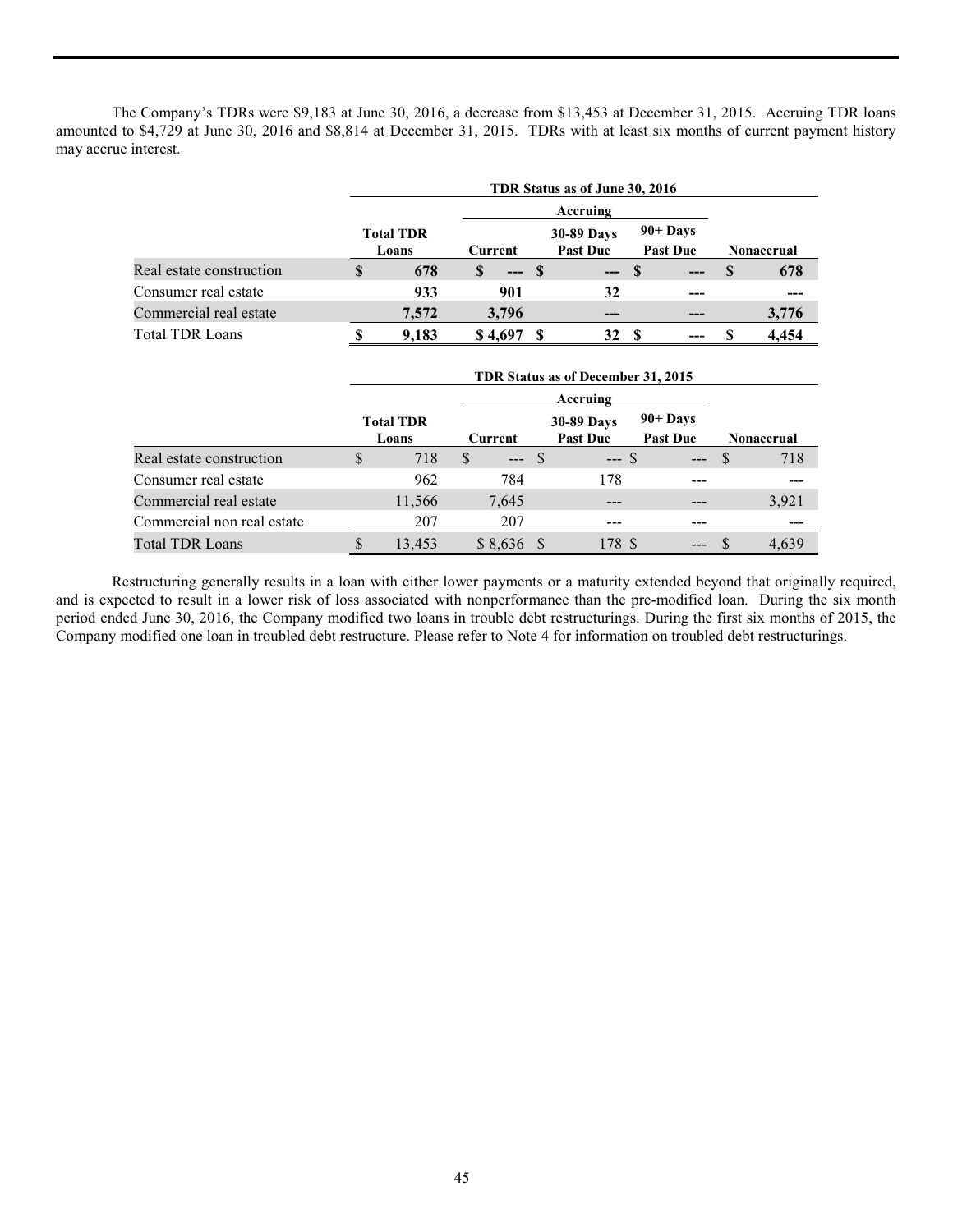# **Net Interest Income**

The net interest income analysis for the three and six months ended June 30, 2016 and 2015 follows:

|                                                 | <b>Three Months Ended</b> |          |                 |                           |               |                           |               |                 |                           |  |  |
|-------------------------------------------------|---------------------------|----------|-----------------|---------------------------|---------------|---------------------------|---------------|-----------------|---------------------------|--|--|
|                                                 |                           |          | June 30, 2016   |                           | June 30, 2015 |                           |               |                 |                           |  |  |
|                                                 | Average<br><b>Balance</b> |          | <b>Interest</b> | Average<br>Yield/<br>Rate |               | Average<br><b>Balance</b> |               | <b>Interest</b> | Average<br>Yield/<br>Rate |  |  |
| Interest-earning assets:                        |                           |          |                 |                           |               |                           |               |                 |                           |  |  |
| Loans, net $(1)(2)(3)(4)$                       | \$<br>610,413             | <b>S</b> | 7,444           | 4.90 %                    | \$            | 624,653                   | <sup>\$</sup> | 7,780           | 5.00%                     |  |  |
| Taxable securities (5)                          | 283,699                   |          | 1,567           | 2.22%                     |               | 239,865                   |               | 1,712           | 2.86%                     |  |  |
| Nontaxable securities $(1)(5)(6)$               | 140,107                   |          | 1,991           | 5.72 %                    |               | 147,731                   |               | 2,103           | 5.71%                     |  |  |
| Interest-bearing deposits                       | 118,395                   |          | 150             | 0.51%                     |               | 86,617                    |               | 55              | $0.25\%$                  |  |  |
| Total interest-earning assets                   | \$1,152,614 \$11,152      |          |                 | 3.89 %                    | \$            | 1,098,866                 | <sup>\$</sup> | 11,650          | 4.25%                     |  |  |
| Interest-bearing liabilities:                   |                           |          |                 |                           |               |                           |               |                 |                           |  |  |
| Interest-bearing demand<br>deposits             | \$<br>574,553 \$          |          | 801             | 0.56%                     | \$            | 524,694                   | \$            | 727             | $0.56\%$                  |  |  |
| Savings deposits                                | 94,202                    |          | 9               | 0.04%                     |               | 86,327                    |               | 9               | $0.04\%$                  |  |  |
| Time deposits                                   | 182,767                   |          | 253             | 0.56%                     |               | 206,653                   |               | 315             | 0.61%                     |  |  |
| Total interest-bearing liabilities \$           | 851,522 \$                |          | 1,063           | 0.50%                     | $\mathbb{S}$  | 817,674                   | $\mathbb{S}$  | 1,051           | $0.52\%$                  |  |  |
| Net interest income and<br>interest rate spread |                           |          | 10,089          | 3.39 %                    |               |                           | \$            | 10,599          | 3.73%                     |  |  |
| Net yield on average<br>interest-earning assets |                           |          |                 | 3.52%                     |               |                           |               |                 | 3.87%                     |  |  |

(1) Interest on nontaxable loans and securities is computed on a fully taxable equivalent basis using a Federal income tax rate of 35% in the three-month periods presented.

<sup>(2)</sup> Included in interest income are loan fees of \$110 and \$120 for the three months ended June 30, 2016 and 2015, respectively.

 $(3)$  Nonaccrual loans are included in average balances for yield computations.

(4) Includes mortgage loans held for sale.

(5) Daily averages are shown at amortized cost.

(6) Includes restricted stock.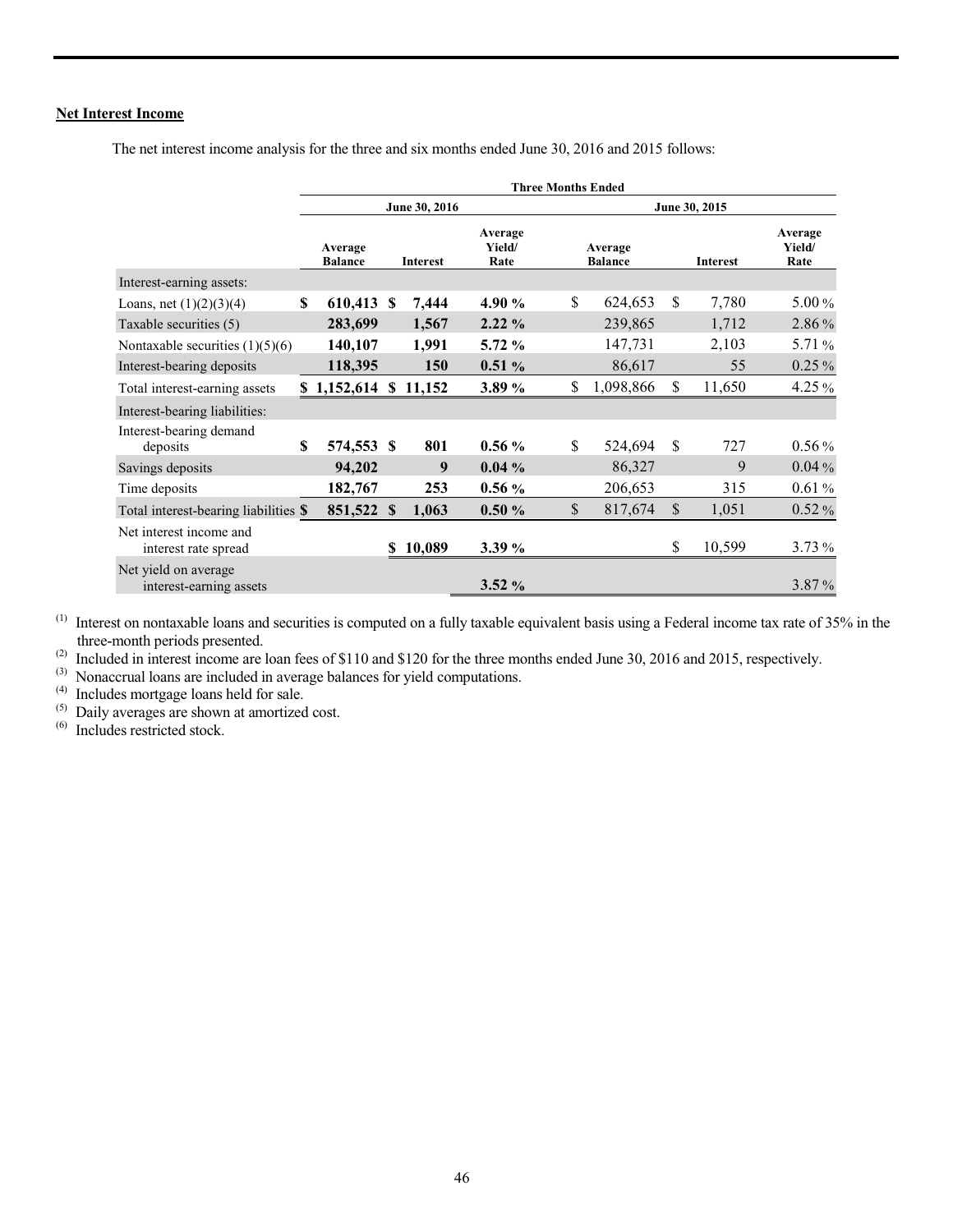|                                                 | <b>Six Months Ended</b>   |          |                 |                           |    |                           |               |                 |                           |  |  |  |
|-------------------------------------------------|---------------------------|----------|-----------------|---------------------------|----|---------------------------|---------------|-----------------|---------------------------|--|--|--|
|                                                 |                           |          | June 30, 2016   |                           |    | June 30, 2015             |               |                 |                           |  |  |  |
|                                                 | Average<br><b>Balance</b> |          | <b>Interest</b> | Average<br>Yield/<br>Rate |    | Average<br><b>Balance</b> |               | <b>Interest</b> | Average<br>Yield/<br>Rate |  |  |  |
| Interest-earning assets:                        |                           |          |                 |                           |    |                           |               |                 |                           |  |  |  |
| Loans, net $(1)(2)(3)(4)$                       | \$<br>610,471             | S.       | 14,949          | 4.92 %                    | \$ | 614,757                   | <sup>\$</sup> | 15,531          | 5.09%                     |  |  |  |
| Taxable securities (5)                          | 268,689                   |          | 3,244           | 2.43 %                    |    | 236,565                   |               | 3,446           | 2.94 %                    |  |  |  |
| Nontaxable securities $(1)(5)(6)$               | 141,487                   |          | 4,023           | 5.72 %                    |    | 149,058                   |               | 4,249           | 5.75%                     |  |  |  |
| Interest-bearing deposits                       | 122,122                   |          | 312             | 0.51%                     |    | 95,314                    |               | 119             | 0.25%                     |  |  |  |
| Total interest-earning assets                   | \$1,142,769               |          | \$22,528        | 3.96 %                    | \$ | 1,095,694                 | S.            | 23,345          | 4.30%                     |  |  |  |
| Interest-bearing liabilities:                   |                           |          |                 |                           |    |                           |               |                 |                           |  |  |  |
| Interest-bearing demand<br>deposits             | \$<br>566,324             | S        | 1,586           | 0.56%                     | \$ | 524,055                   | <sup>\$</sup> | 1,479           | $0.57\%$                  |  |  |  |
| Savings deposits                                | 92,731                    |          | 18              | 0.04%                     |    | 84,684                    |               | 17              | $0.04\%$                  |  |  |  |
| Time deposits                                   | 186,177                   |          | 527             | 0.57%                     |    | 210,742                   |               | 642             | 0.61%                     |  |  |  |
| Total interest-bearing liabilities \$           | 845,232                   | <b>S</b> | 2,131           | 0.51%                     | \$ | 819,481                   | $\mathbb{S}$  | 2,138           | $0.53\%$                  |  |  |  |
| Net interest income and<br>interest rate spread |                           | S        | 20,397          | 3.45%                     |    |                           | <sup>\$</sup> | 21,207          | 3.77%                     |  |  |  |
| Net yield on average<br>interest-earning assets |                           |          |                 | 3.59 %                    |    |                           |               |                 | 3.90%                     |  |  |  |

 $(1)$  Interest on nontaxable loans and securities is computed on a fully taxable equivalent basis using a Federal income tax rate of 35% in the six-month periods presented.

(2) Included in interest income are loan fees of \$213 and \$237 for the six months ended June 30, 2016 and 2015, respectively.

(3) Nonaccrual loans are included in average balances for yield computations.

 $(4)$  Includes mortgage loans held for sale.<br> $(5)$  Daily averages are shown at amortized

 $^{(5)}$  Daily averages are shown at amortized cost.<br> $^{(6)}$  Includes restricted stock

Includes restricted stock.

The following tables reconcile net interest income on a fully-taxable equivalent basis to net interest income on a GAAP basis.

|                                                     | Three Months Ended June 30, |        |    |        |  |  |
|-----------------------------------------------------|-----------------------------|--------|----|--------|--|--|
|                                                     |                             | 2016   |    | 2015   |  |  |
| Net interest income, fully taxable equivalent basis | -8                          | 10.089 | -S | 10.599 |  |  |
| Less: taxable equivalent adjustment                 |                             | (860)  |    | (926)  |  |  |
| Net interest income                                 |                             | 9.229  |    | 9.673  |  |  |

|                                                     | Six Months Ended June 30, |         |              |        |  |  |
|-----------------------------------------------------|---------------------------|---------|--------------|--------|--|--|
|                                                     |                           | 2016    |              | 2015   |  |  |
| Net interest income, fully taxable equivalent basis |                           | 20.397  | <sup>S</sup> | 21,207 |  |  |
| Less: taxable equivalent adjustment                 |                           | (1,752) |              | (1,827 |  |  |
| Net interest income                                 |                           | 18,645  |              | 19,380 |  |  |

The net interest margin decreased 35 basis points for the three-month period and 31 basis points for the six-month period ended June 30, 2016, when compared with the three and six month periods ended June 30, 2015, respectively. The decrease in interest rate spread was driven by a decline in the yield on earning assets of 36 basis points for the three-month period and 34 basis points for the six-month period, offset by a decline in the cost of interest-bearing liabilities of 2 basis points for the three-month period and the six-month period. The decline in the yield on earning assets resulted from lower rates on loans and securities, and from a slight change in asset mix, with a greater percentage of earning assets invested in securities during the three and six month periods ended June 30, 2016 when compared with the same periods ended June 30, 2015. Securities typically provide a lower yield than loans provide.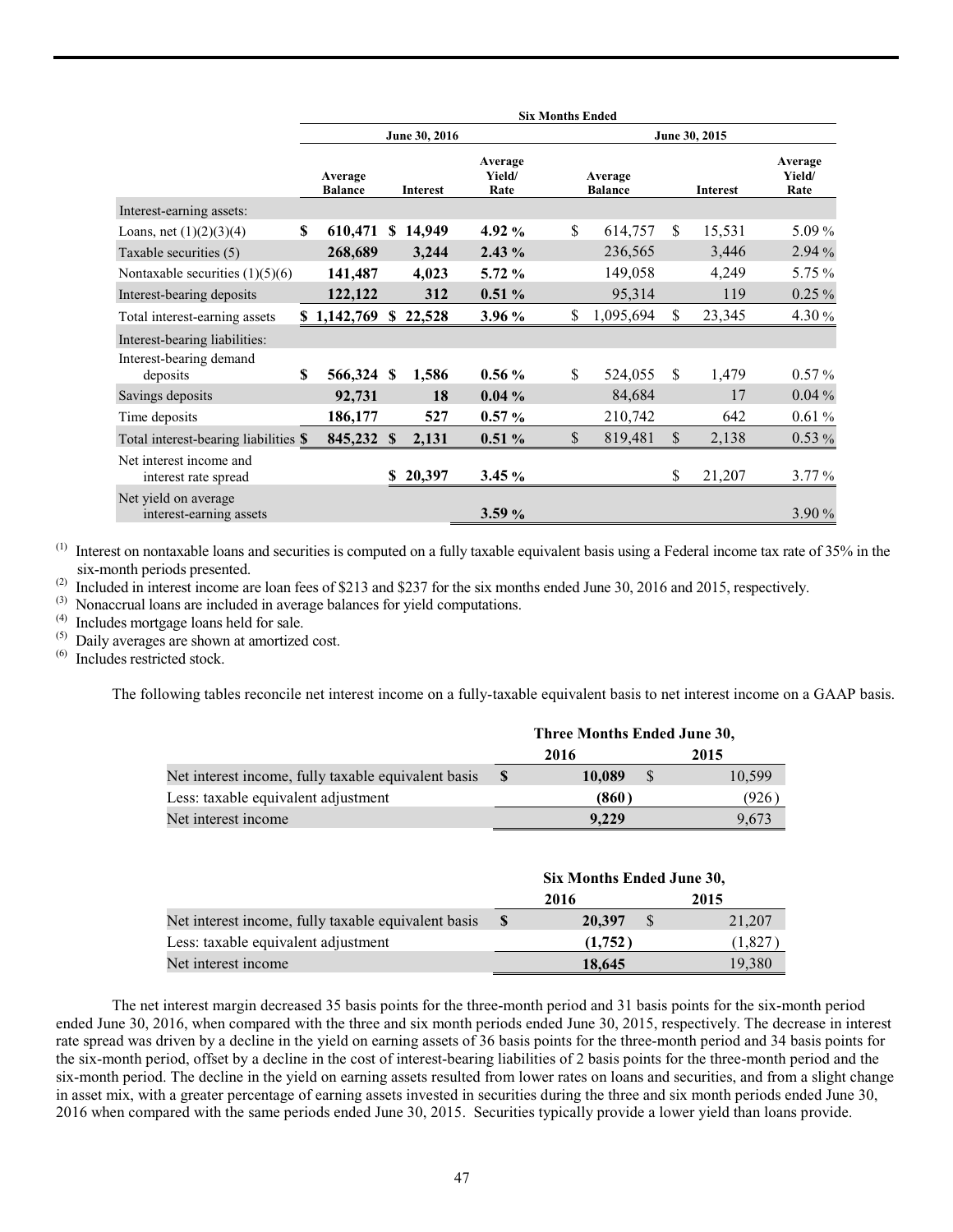The 10 basis point decline on loans for the three-month period and 17 basis point decline for the six-month period stemmed from contractual repricing terms and the renegotiation of loan interest rates in response to competition. The yield on taxable securities was 64 basis points lower for the three months ended June 30, 2016 and 51 basis points lower for the six months ended June 30, 2016, when compared with the same periods in 2015. The yield on nontaxable securities increased 1 basis point over the three-month period and declined 3 basis points over the 6 month period ended June 30, 2016. The market yield for securities of a comparable term has declined over the past year, causing matured and called bonds to be replaced with lower yielding investments.

For the three-month and six-month periods ended June 30, 2016, the decline in the cost of interest-bearing liabilities came mainly from a 5 and 4 basis point, respectively, reduction in the cost of time deposits when compared with the three-month and sixmonth periods ended June 30, 2015. The Company's yield on earning assets and cost of funds are largely dependent on the interest rate environment.

#### **Provision and Allowance for Loan Losses**

The provision for loan losses for the three-month and six-month periods ended June 30, 2016 was \$654 and \$857, respectively, compared with \$355 and \$556 for the same periods ended June 30, 2015. The provision for loan losses is the result of a detailed analysis to estimate an adequate allowance for loan losses. The ratio of the allowance for loan losses to total loans at June 30, 2016 was 1.30%, which compares to 1.34% at December 31, 2015. The net charge-off ratio was 0.31% for the six months ended June 30, 2016 and 0.32% for the year ended December 31, 2015. See "Asset Quality" for additional information.

#### **Noninterest Income**

|                                | <b>Three Months Ended</b> |   |               |                       |
|--------------------------------|---------------------------|---|---------------|-----------------------|
|                                | <b>June 30, 2106</b>      |   | June 30, 2015 | <b>Percent Change</b> |
| Service charges on deposits    | 569                       | S | 570           | $(0.18) \%$           |
| Other service charges and fees | 46                        |   | 48            | (4.17) %              |
| Credit card fees               | 969                       |   | 976           | $(0.72) \%$           |
| Trust fees                     | 354                       |   | 299           | 18.39 %               |
| <b>BOLI</b> income             | 151                       |   | 150           | $0.67\%$              |
| Other income                   | 455                       |   | 419           | 8.59%                 |
| Realized securities gain, net  | 74                        |   |               | $NM^{(1)}$            |

|                                |   | <b>Six Months Ended</b> |               |       |                       |
|--------------------------------|---|-------------------------|---------------|-------|-----------------------|
|                                |   | <b>June 30, 2016</b>    | June 30, 2015 |       | <b>Percent Change</b> |
| Service charges on deposits    | S | 1,129                   | <sup>\$</sup> | 1,105 | $2.17\%$              |
| Other service charges and fees |   | 118                     |               | 119   | $(0.84) \%$           |
| Credit card fees               |   | 1,839                   |               | 1,871 | $(1.71) \%$           |
| Trust fees                     |   | 677                     |               | 588   | 15.14 %               |
| <b>BOLI</b> income             |   | 298                     |               | 299   | $(0.33) \%$           |
| Other income                   |   | 800                     |               | 733   | 9.14%                 |
| Realized securities gain, net  |   | 98                      |               |       | $NM^{(1)}$            |

 $(1)$  Change is not meaningful due to the small levels at June 30, 2016 and June 30, 2015.

Service charges on deposit accounts were similar for the three-month periods ended June 30, 2016 and June 30, 2015. For the six month periods ended June 30, 2016 and 2015, service charges on deposits increased 2.17%.

Other service charges and fees declined slightly when the three-month and six-month periods ended June 30, 2016 and June 30, 2015 are compared. Other service charges include charges for official checks, income from the sale of checks to customers, safe deposit box rent, fees for letters of credit and the income earned from commissions on the sale of credit life, accident and health insurance. Service charges on deposits and other service charges and fees are subject to normal business fluctuation and are not due to changes in fee structure.

Credit card fees for the three-month and six-month periods ended June 30, 2016 declined 0.72% and 1.71%, respectively, when compared with the same periods last year. The decline is the result of normal fluctuations.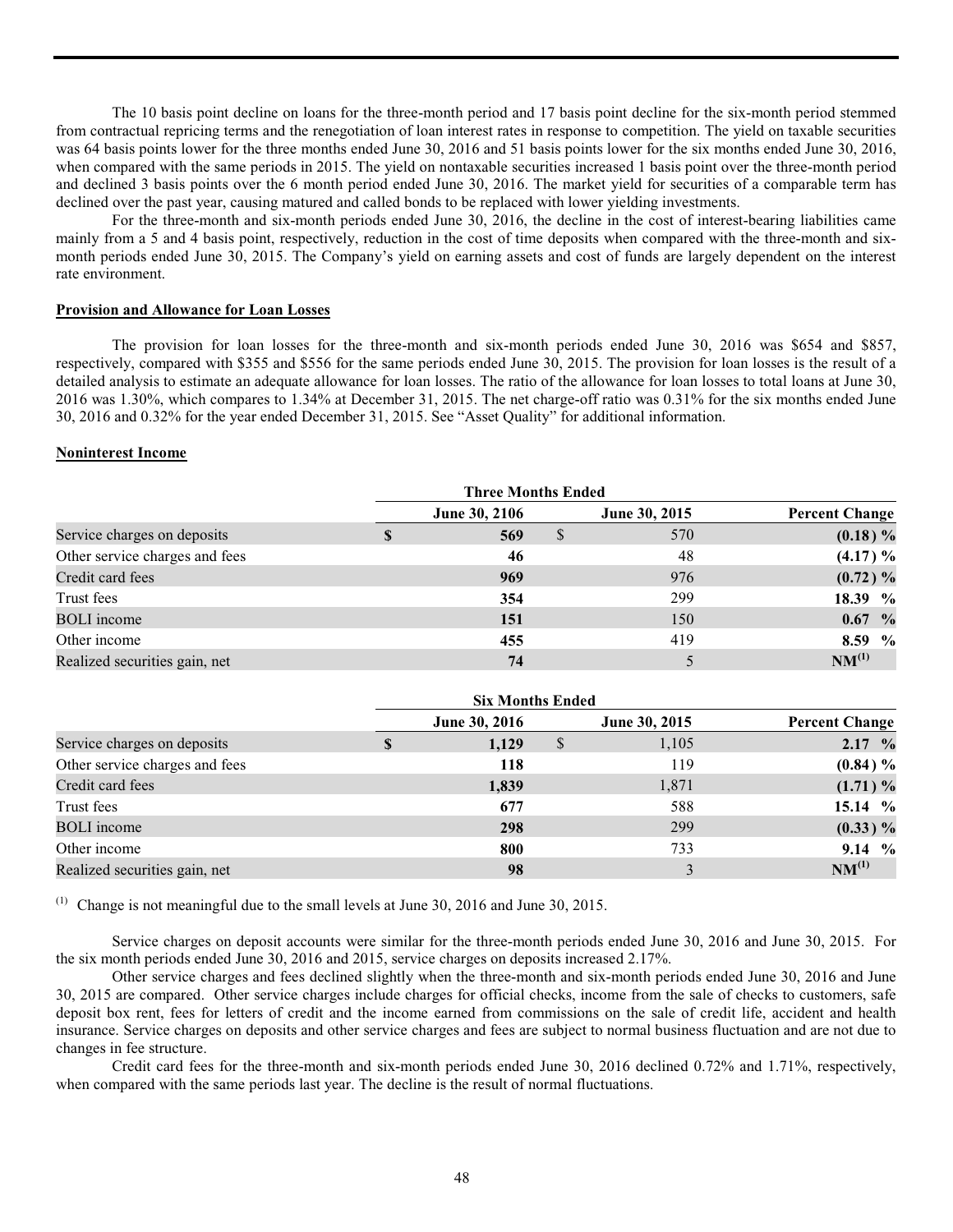Income from trust fees increased \$55 or 18.39% for the three months ended June 30, 2016, compared with the three months ended June 30, 2015. For the six-month periods ended June 30, 2016 and 2015, trust income increased \$89 or 15.14%. Trust income varies depending on the total assets held in trust accounts, the type of accounts under management and financial market conditions.

BOLI income remained at similar levels for both the three-month and six-month periods ended June 30, 2016, when compared to the same periods in 2015.

Other income includes fees on the sale of secondary-market mortgages, net gains from the sales of fixed assets, revenue from investment and insurance sales and other smaller miscellaneous components. These areas fluctuate with market conditions and because of competitive factors. Other income for the three-month and six-month periods ended June 30, 2016 increased \$36 and \$67, respectively, when compared with the same periods ended June 30, 2015. Other income in 2016 benefitted from vendor signing incentives.

Net realized securities gains for the three and six months ended June 30, 2016 were \$74 and \$98, respectively, compared with a gains of \$5 and \$3 for the same periods in 2015. Net realized securities gains and losses are market driven and have resulted from calls and sales of securities.

#### **Noninterest Expense**

|                                      | <b>Three Months Ended</b> |                      |    |               |                       |  |  |  |
|--------------------------------------|---------------------------|----------------------|----|---------------|-----------------------|--|--|--|
|                                      |                           | <b>June 30, 2016</b> |    | June 30, 2015 | <b>Percent Change</b> |  |  |  |
| Salaries and employee benefits       | S                         | 2,907                | \$ | 3,232         | $(10.06)\%$           |  |  |  |
| Occupancy, furniture and fixtures    |                           | 448                  |    | 420           | 6.67 $%$              |  |  |  |
| Data processing and ATM              |                           | 595                  |    | 408           | 45.83 $\%$            |  |  |  |
| FDIC assessment                      |                           | 145                  |    | 135           | $7.41\%$              |  |  |  |
| Credit card processing               |                           | 712                  |    | 675           | 5.48 $%$              |  |  |  |
| Intangibles amortization             |                           | 68                   |    | 269           | $(74.72)\%$           |  |  |  |
| Net costs of other real estate owned |                           | 39                   |    | 43            | $(9.30)\%$            |  |  |  |
| Franchise taxes                      |                           | 322                  |    | 322           | ---                   |  |  |  |
| Other operating expenses             |                           | 1,002                |    | 861           | $16.38 \%$            |  |  |  |

|                                      |   | <b>June 30, 2016</b> |   |       | <b>Percent Change</b> |
|--------------------------------------|---|----------------------|---|-------|-----------------------|
| Salaries and employee benefits       | S | 6,475                | S | 6,283 | 3.06 $%$              |
| Occupancy, furniture and fixtures    |   | 925                  |   | 869   | 6.44 $%$              |
| Data processing and ATM              |   | 1,006                |   | 843   | 19.34 %               |
| FDIC assessment                      |   | 286                  |   | 270   | 5.93 $%$              |
| Credit card processing               |   | 1,334                |   | 1,285 | 3.81 $%$              |
| Intangibles amortization             |   | 178                  |   | 538   | $(66.91)\%$           |
| Net costs of other real estate owned |   | 108                  |   | 507   | $(78.70)\%$           |
| Franchise taxes                      |   | 653                  |   | 630   | 3.65 $%$              |
| Other operating expenses             |   | 1,957                |   | 1,820 | $7.53~\%$             |

Total noninterest expense decreased \$127 or 2.00% when the three months ended June 30, 2016 are compared to the same period of 2015, and decreased \$123 or 0.94% when the six month periods ended June 30, 2016 and June 30, 2015 are compared. Noninterest expense benefited from declines in amortization of intangible assets and from declines in net costs of other real estate owned.

Core deposit intangibles are the result of prior merger and acquisition activity and are amortized over a period of years. Some of the Company's intangible assets became fully amortized during the fourth quarter of 2015 and the first six months of 2016. This accounted for the decline in intangibles amortization expense of \$201 when the three month periods ended June 30, 2016 and 2015 are compared, and \$360 when the six month periods ended June 30, 2016 and 2015 are compared.

Net costs of other real estate owned declined \$4 and \$399 when the three-month and six-month periods ended June 30, 2016 and 2015 are compared. The cost of other real estate owned includes maintenance costs as well as valuation write-downs and gains and losses on the sale of properties. The expense varies with the number of properties, the maintenance required and changes in the real estate market. The decline for the six month period stemmed from a one-time write-down in 2015. OREO properties are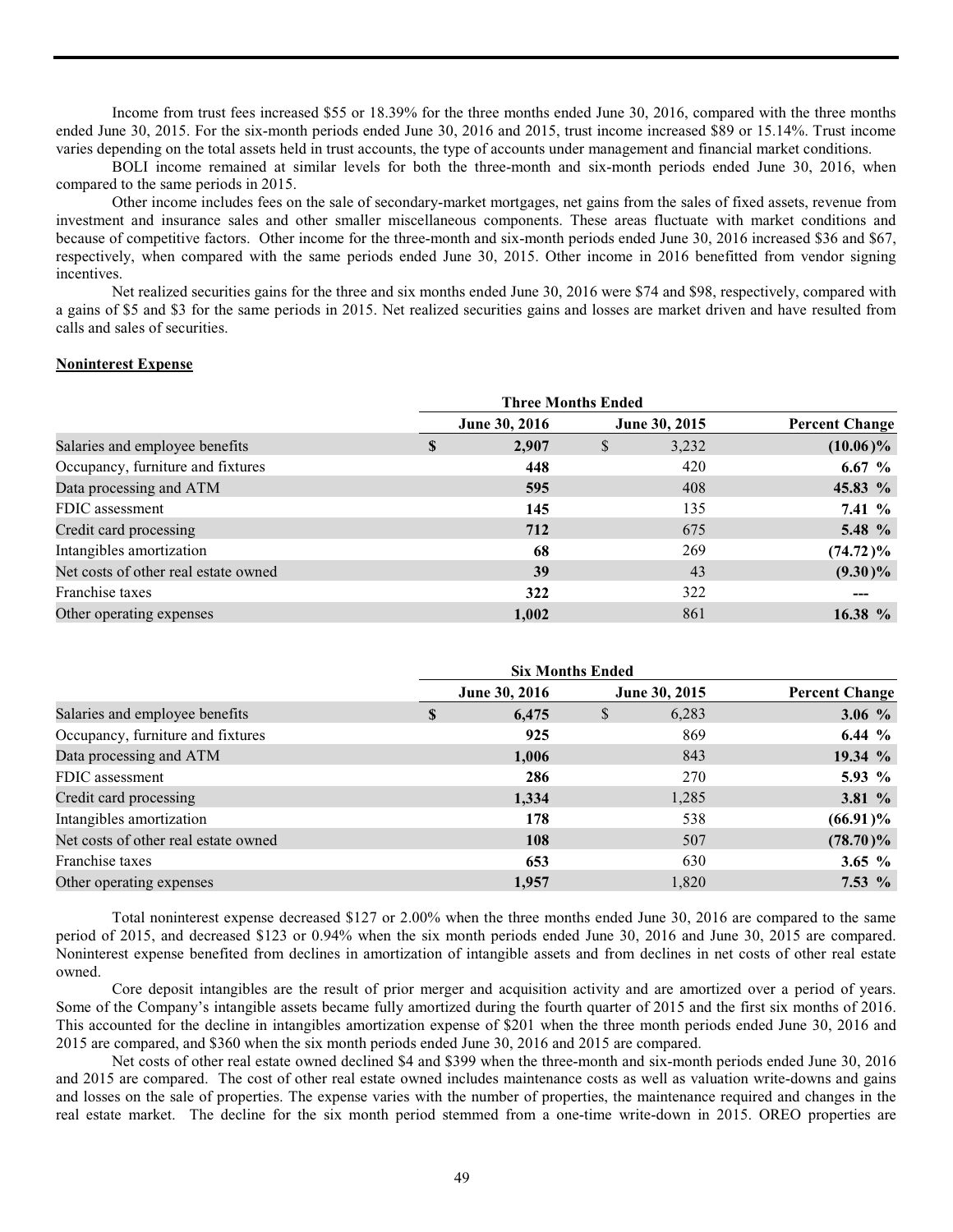accounted for at fair value less cost to sell upon foreclosure and are thereafter periodically appraised to determine market value. Declines in market value are recognized through valuation expense.

For the three-month period ended June 30, 2016, salaries and employee benefits declined \$325 or 10.06% when compared with the same period in 2015, due primarily to a decreased requirement for health insurance reserve and BOLI accrual expense. When the six month periods are compared, salaries and employee benefits increased \$192 or 3.06% due to greater pension expense and staffing decisions.

Occupancy, furniture and fixtures expense for the three and six months ended June 30, 2016 increased \$28 and \$56, respectively, as the result of normal business expenditures.

Data processing and ATM expense increased \$187 and \$163 for the three and six months ended June 30, 2016 when compared with the same periods of 2015, due to investments in new technology and infrastructure.

FDIC assessment expense for the three months ended June 30, 2016 increased \$10 when compared with the same period of 2015. When the six month periods ended June 30, 2016 and 2015 are compared, the expense increased \$16 or 5.93%. The calculation is based on total assets and incorporates risk-based factors to determine the amount of the assessment.

Credit card processing expense increased \$37 and \$49 for the three-month and six-month periods ended June 30, 2016, compared with the same periods of 2015. This expense is driven by volume and other factors and is subject to a degree of variability.

Franchise tax expense remained at a similar level when the three months ended June 30, 2016 are compared with the three months ended June 30, 2015. Franchise tax expense increased \$23 or 3.65% for the six-month period ended June 31, 2016, compared with the same period of 2015. Franchise tax is based on capital levels of the subsidiary bank.

Other operating expense increased \$141 or 16.38% for the three month period ended June 30, 2016, compared with the same period of 2015. For the six months ended June 30, 2016, other operating expense increased \$137 or 7.53% when compared with the same period of 2015. The category of other operating expenses includes noninterest expense items such as professional services, stationery and supplies, telephone costs, postage, charitable donations, losses and other expenses.

#### **Balance Sheet**

Year-to-date daily averages for the major balance sheet categories are as follows:

| <b>Assets</b>                                      | <b>June 30, 2016</b> |               | <b>December 31, 2015</b> | <b>Percent Change</b> |
|----------------------------------------------------|----------------------|---------------|--------------------------|-----------------------|
| Interest-bearing deposits                          | \$<br>122,122        | $\mathcal{S}$ | 96,677                   | $26.32 \%$            |
| Securities available for sale and restricted stock | 265,368              |               | 224,058                  | 18.44 %               |
| Securities held to maturity                        | 144,809              |               | 155,747                  | $(7.02)\%$            |
| Loans, net                                         | 601,628              |               | 611,554                  | $(1.62)\%$            |
| Total assets                                       | 1,199,839            |               | 1,155,594                | 3.83 $%$              |
| Liabilities and stockholders' equity               |                      |               |                          |                       |
| Noninterest-bearing demand deposits                | \$<br>167,489        | $\mathcal{S}$ | 159,829                  | 4.79 $%$              |
| Interest-bearing demand deposits                   | 566,324              |               | 526,682                  | $7.53\,%$             |
| Savings deposits                                   | 92,731               |               | 85,940                   | $7.90\%$              |
| Time deposits                                      | 186,177              |               | 204,146                  | $(8.80)\%$            |
| Stockholders' equity                               | 177,722              |               | 171,732                  | 3.49 $\%$             |

#### **Securities**

Management regularly monitors the quality of the securities portfolio, and management closely follows the uncertainty in the economy and the volatility of financial markets. The value of individual securities will be written down if the decline in fair value is considered to be other than temporary based upon the totality of circumstances. See Note 5: Securities for additional information.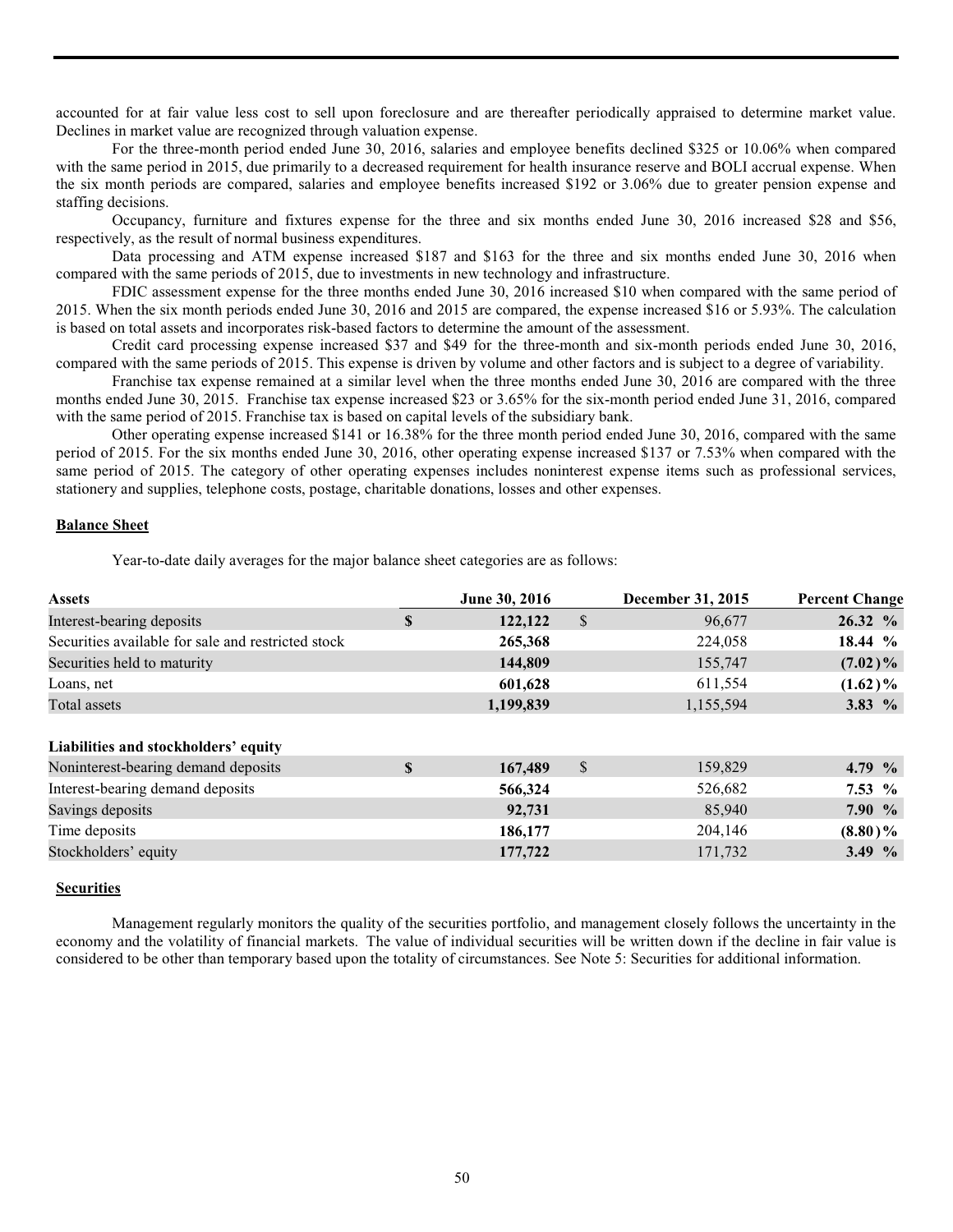#### **Loans**

|                                                    |   | June 30, 2106 |               | December 31, 2015 | <b>Percent Change</b> |
|----------------------------------------------------|---|---------------|---------------|-------------------|-----------------------|
| Real estate construction loans                     | S | 42,334        | $\mathcal{S}$ | 48,251            | $(12.26)\%$           |
| Consumer real estate loans                         |   | 147,588       |               | 143,504           | $2.85\,%$             |
| Commercial real estate loans                       |   | 321,043       |               | 309,378           | 3.77 $\%$             |
| Commercial non real estate loans                   |   | 41,727        |               | 37,571            | 11.06 $%$             |
| Public sector and IDA                              |   | 47,046        |               | 51,335            | $(8.35)\%$            |
| Consumer non real estate                           |   | 32,027        |               | 29,845            | $7.31~\%$             |
| Less: unearned income and<br>deferred fees         |   | (849)         |               | (876)             | 3.08 $%$              |
| Loans, net of unearned income and<br>deferred fees |   | 630,916       | S             | 619,008           | 1.92 $%$              |

The Company's loans net of unearned income and deferred fees increased \$11,908 or 1.92% from \$619,008 at December 31, 2015 to \$630,916 at June 30, 2016. The increase stemmed primarily from an increase in commercial real estate loans of \$11,665 or 3.77% and an increase in commercial non real estate loans of \$4,156 or 11.06%

The Company does not now, nor has it ever, offered certain types of higher-risk loans such as subprime loans, option ARM products, reverse mortgages or loans with initial teaser rates.

# **Deposits**

|                                     | <b>June 30, 2016</b> | December 31, 2015 | <b>Percent Change</b> |
|-------------------------------------|----------------------|-------------------|-----------------------|
| Noninterest-bearing demand deposits | 171,350              | 166,453           | $2.94\%$              |
| Interest-bearing demand deposits    | 575,364              | 569,787           | $0.98\,%$             |
| Saving deposits                     | 95,484               | 90,236            | 5.82 %                |
| Time deposits                       | 179,540              | 192.383           | $(6.68)\%$            |
| Total deposits                      | 1,021,738            | 1,018,859         | $0.28\,%$             |

Total deposits increased \$2,879 or 0.28% from \$1,018,859 at December 31, 2015 to \$1,021,738 at June 30, 2016. Increases in noninterest-bearing demand deposits, interest-bearing demand deposits, and savings deposits totaled \$15,722. These increases were offset by a decline in time deposits of \$12,843 when June 30, 2016 is compared with December 31, 2015. Historically low rates have caused a migration from time deposits to other types of deposits. As longer-term certificates of deposit mature, customers appear unwilling to commit their funds for extended periods at low interest rates. Time deposits do not include any brokered deposits.

# **Liquidity**

Liquidity measures the Company's ability to meet its financial commitments at a reasonable cost. Demands on the Company's liquidity include funding additional loan demand and accepting withdrawals of existing deposits. The Company has diverse sources of liquidity, including customer and purchased deposits, customer repayments of loan principal and interest, sales, calls and maturities of securities, Federal Reserve discount window borrowing, short-term borrowing, and Federal Home Loan Bank ("FHLB") advances. At June 30, 2016, the bank did not have purchased deposits, discount window borrowings, short-term borrowings, or FHLB advances. To assure that short-term borrowing is readily available, the Company tests accessibility annually.

Liquidity from securities is restricted by accounting and business considerations. The securities portfolio is segregated into available-for-sale and held-to-maturity. The Company considers only securities designated available-for-sale for typical liquidity needs. Further, portions of the securities portfolio are pledged to meet state requirements for public funds deposits. Discount window borrowings also require pledged securities. Increased or decreased liquidity from public funds deposits or discount window borrowings results in increased or decreased liquidity from pledging requirements. The Company monitors public funds pledging requirements and the amount of unpledged available-for-sale securities that are accessible for liquidity needs.

Regulatory capital levels determine the Company's ability to utilize purchased deposits and the Federal Reserve discount window for liquidity needs. At June 30, 2016, the Company is considered well capitalized and does not have any restrictions on purchased deposits or the Federal Reserve discount window.

The Company monitors factors that may increase its liquidity needs. Some of these factors include deposit trends, large depositor activity, maturing deposit promotions, interest rate sensitivity, maturity and repricing timing gaps between assets and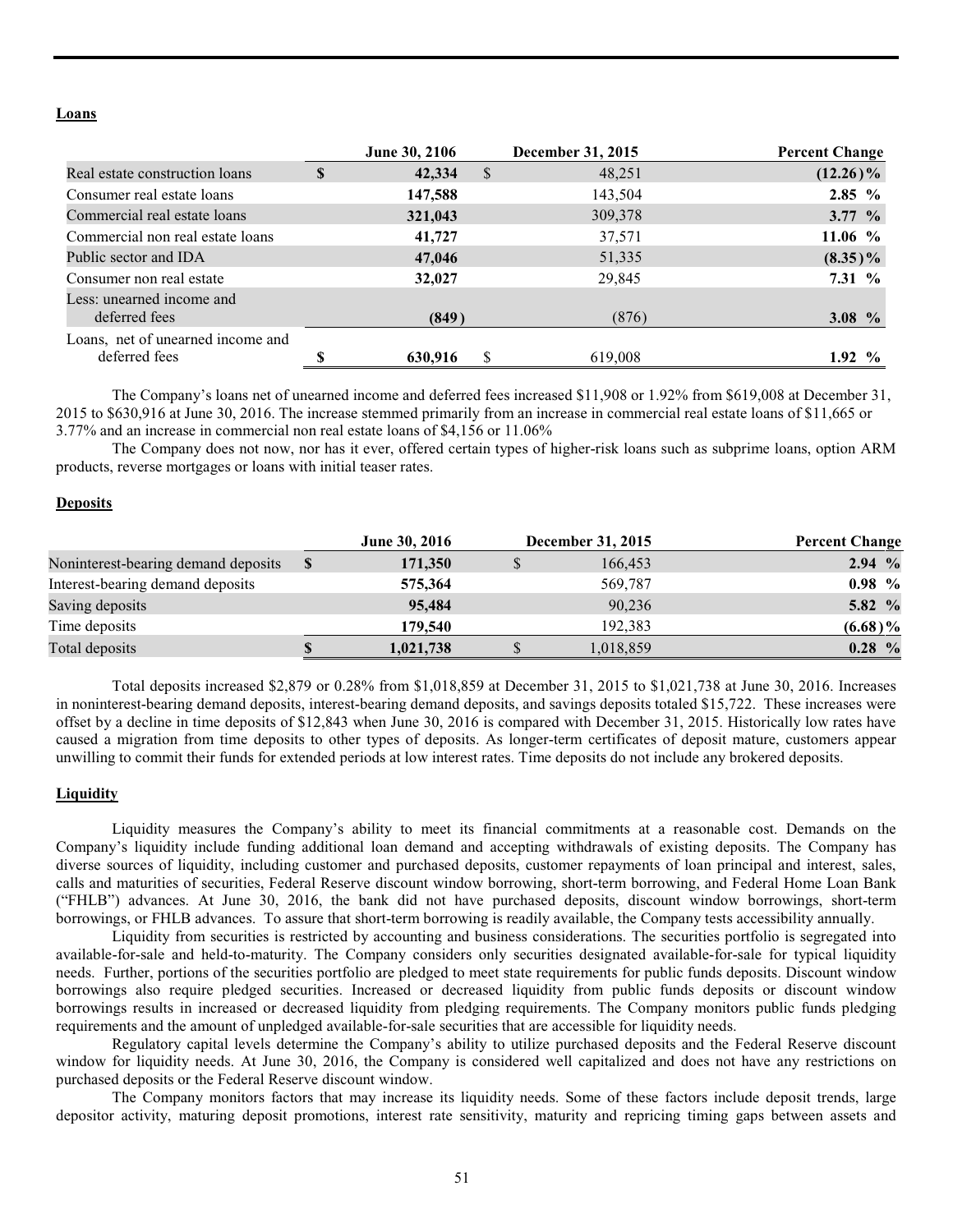liabilities, the level of unfunded loan commitments and loan growth. At June 30, 2016, the Company's liquidity is sufficient to meet projected trends in these areas.

To monitor and estimate liquidity levels, the Company performs stress testing under varying assumptions on credit sensitive liabilities. It also tests the sources and amounts of balance sheet and external liquidity available to replace outflows. The Company's Contingency Funding Plan sets forth avenues for rectifying liquidity shortfalls. At June 30, 2016, the analysis indicated adequate liquidity under the tested scenarios.

The Company utilizes several other strategies to maintain sufficient liquidity. Loan and deposit growth are managed to keep the loan to deposit ratio within the Company's own policy range of 65% to 75%. At June 30, 2016, the loan to deposit ratio was 61.75%, slightly below the Company's internal target. The investment strategy takes into consideration the term of the investment, and securities in the available for sale portfolio are laddered to account for projected funding needs.

#### **Capital Resources**

Total stockholders' equity at June 30, 2016 was \$179,928, an increase of \$7,814 or 4.54%, from the \$172,114 at December 31, 2015.

Risk based capital ratios are shown in the following table.

|                                    | Ratios at<br><b>June 30, 2016</b> | <b>Regulatory Capital</b><br><b>Minimum Ratios</b> | <b>Regulatory Capital Minimum</b><br><b>Ratios with Capital</b><br><b>Conservative Buffer</b> |
|------------------------------------|-----------------------------------|----------------------------------------------------|-----------------------------------------------------------------------------------------------|
| Common Equity Tier I Capital Ratio | <b>24.18%</b>                     | $4.50\%$                                           | $5.125\%$                                                                                     |
| Tier I Capital Ratio               | 24.18%                            | $6.00\%$                                           | $6.625\%$                                                                                     |
| Total Capital Ratio                | 25.28%                            | $8.00\%$                                           | $8.625\%$                                                                                     |
| Leverage Ratio                     | 14.91 %                           | $4.00\%$                                           | 4.00 $\%$                                                                                     |

Risk-based capital ratios are calculated in compliance with Federal Reserve rules based on Basel III capital requirements. The Company's ratios are well above the required minimums at June 30, 2016.

Beginning January 1, 2016, a capital conservation buffer of .625% became effective. The capital conservation buffer will be gradually increased through January 1, 2019 to 2.5%. Banks will be required to maintain capital levels that meet the required minimum plus the capital conservation buffer in order to make distributions or discretionary bonus payments.

#### **Off-Balance Sheet Arrangements**

In the normal course of business, NBB extends lines of credit and letters of credit to its customers. Depending on their needs, customers may draw upon lines of credit at any time in any amount up to a pre-approved limit. Standby letters of credit are issued for two purposes. Financial letters of credit guarantee payments to facilitate customer purchases. Performance letters of credit guarantee payment if the customer fails to complete a specific obligation.

Historically, the full approved amount of letters and lines of credit has not been drawn at any one time. The Company has developed plans to meet a sudden and substantial funding demand. These plans include accessing a line of credit with a correspondent bank, borrowing from the FHLB, selling available for sale investments or loans and raising additional deposits.

The Company sells mortgages on the secondary market for which there are recourse agreements should the borrower default. Mortgages must meet strict underwriting and documentation requirements for the sale to be completed. The Company has determined that its risk in this area is not significant because of a low volume of secondary market mortgage loans and high underwriting standards. The Company estimates a potential loss reserve for recourse provisions that is not material as of June 30, 2016. To date, no recourse provisions have been invoked. If funds were needed, the Company would access the same sources as noted above for funding lines and letters of credit.

There were no material changes in off-balance sheet arrangements during the three months ended June 30, 2016, except for normal seasonal fluctuations in the total of mortgage loan commitments.

#### **Contractual Obligations**

The Company had no capital lease or purchase obligations and no long-term debt at June 30, 2016. Operating lease obligations, which are for buildings used in the Company's day-to-day operations, were not material as of June 30, 2016 and have not changed materially from those which were disclosed in the Company's 2015 Form 10-K.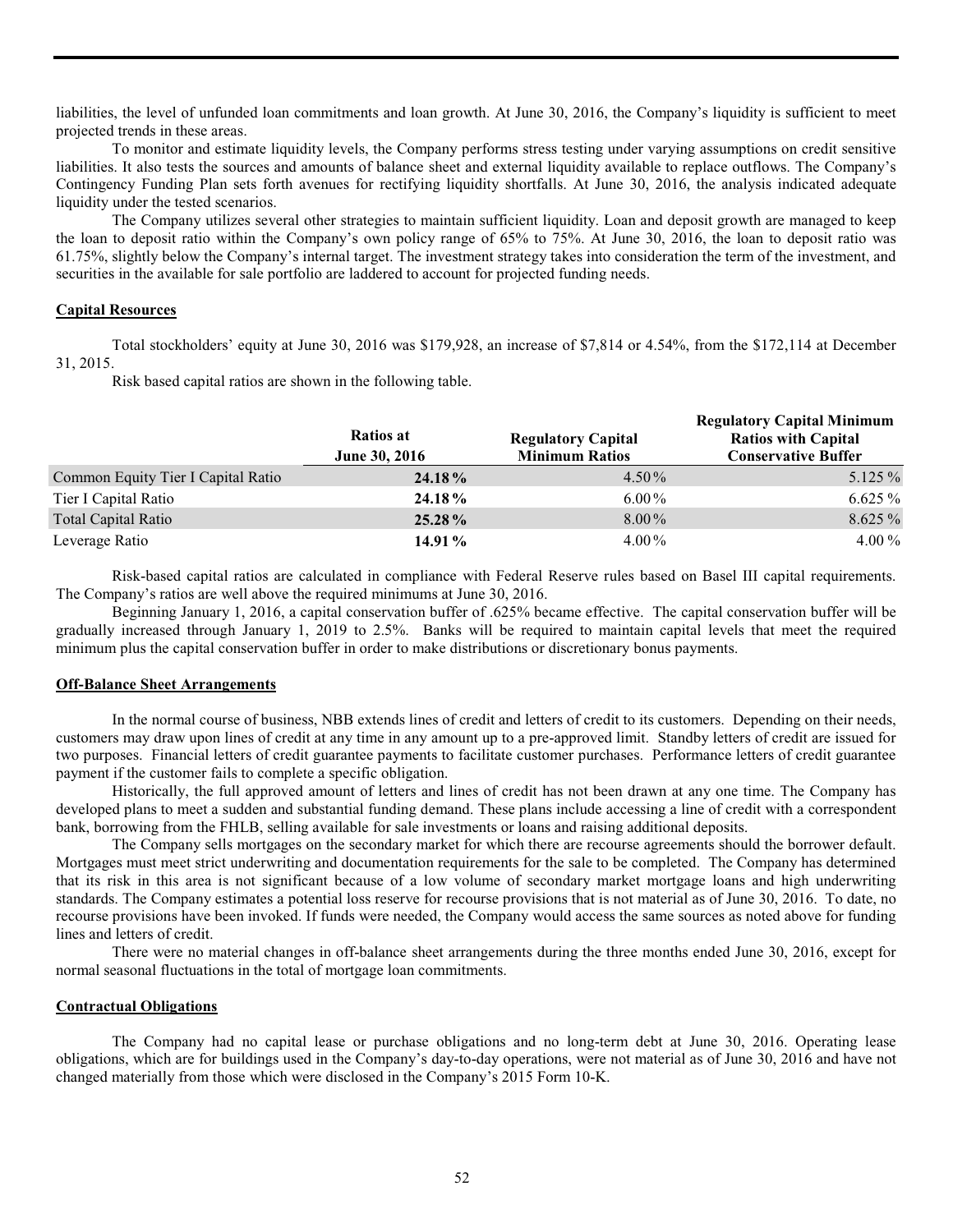#### <span id="page-52-0"></span>**Item 3. Quantitative and Qualitative Disclosures About Market Risk**

The Company considers interest rate risk to be a significant market risk and has systems in place to measure the exposure of net interest income to adverse movement in interest rates. Interest rate shock analyses provide management with an indication of potential economic loss due to future rate changes. There have not been any changes which would significantly alter the results disclosed as of December 31, 2015 in the Company's 2015 Form 10-K.

#### <span id="page-52-1"></span>**Item 4. Controls and Procedures**

The Company's management evaluated, with the participation of the Company's principal executive officer and principal financial officer, the effectiveness of the Company's disclosure controls and procedures (as defined in Rule 13a-15(e) under the Securities Exchange Act of 1934, as amended (the "Exchange Act")) as of the end of the period covered by this report. Based on that evaluation, the Company's principal executive officer and principal financial officer concluded that the Company's disclosure controls and procedures are effective as of June 30, 2016 to ensure that information required to be disclosed in the reports that the Company files or submits under the Exchange Act is recorded, processed, summarized and reported, within the time periods specified in the Securities and Exchange Commission's rules and forms, and that such information is accumulated and communicated to the Company's management, including the Company's principal executive officer and principal financial officer, as appropriate, to allow timely decisions regarding required disclosure.

There were no changes in the Company's internal control over financial reporting (as defined in Rule 13a-15(f) of the Exchange Act) during the three months ended June 30, 2016 that have materially affected, or are reasonably likely to materially affect, the Corporation's internal control over financial reporting.

Because of the inherent limitations in all control systems, the Company believes that no system of controls, no matter how well designed and operated, can provide absolute assurance that all control issues have been detected.

# <span id="page-52-2"></span>**Part II**

#### **Other Information**

#### <span id="page-52-3"></span>**Item 1. Legal Proceedings**

There are no pending or threatened legal proceedings to which the Company or any of its subsidiaries is a party or to which the property of the Company or any of its subsidiaries is subject that, in the opinion of management, may materially impact the financial condition of the Company.

#### <span id="page-52-4"></span>**Item 1A. Risk Factors**

Please refer to the "Risk Factors" previously disclosed in Item 1A of our 2015 Annual Report on Form 10-K and the factors discussed under "Cautionary Statement Regarding Forward-Looking Statements" in Part I. Item 2 of this Form 10-Q.

#### <span id="page-52-5"></span>**Item 2. Unregistered Sales of Equity Securities and Use of Proceeds**

None.

#### <span id="page-52-6"></span>**Item 3. Defaults Upon Senior Securities**

None.

#### <span id="page-52-7"></span>**Item 4. Mine Safety Disclosures**

Not applicable.

#### <span id="page-52-8"></span>**Item 5. Other Information**

None.

#### <span id="page-52-9"></span>**Item 6. Exhibits**

See Index of Exhibits.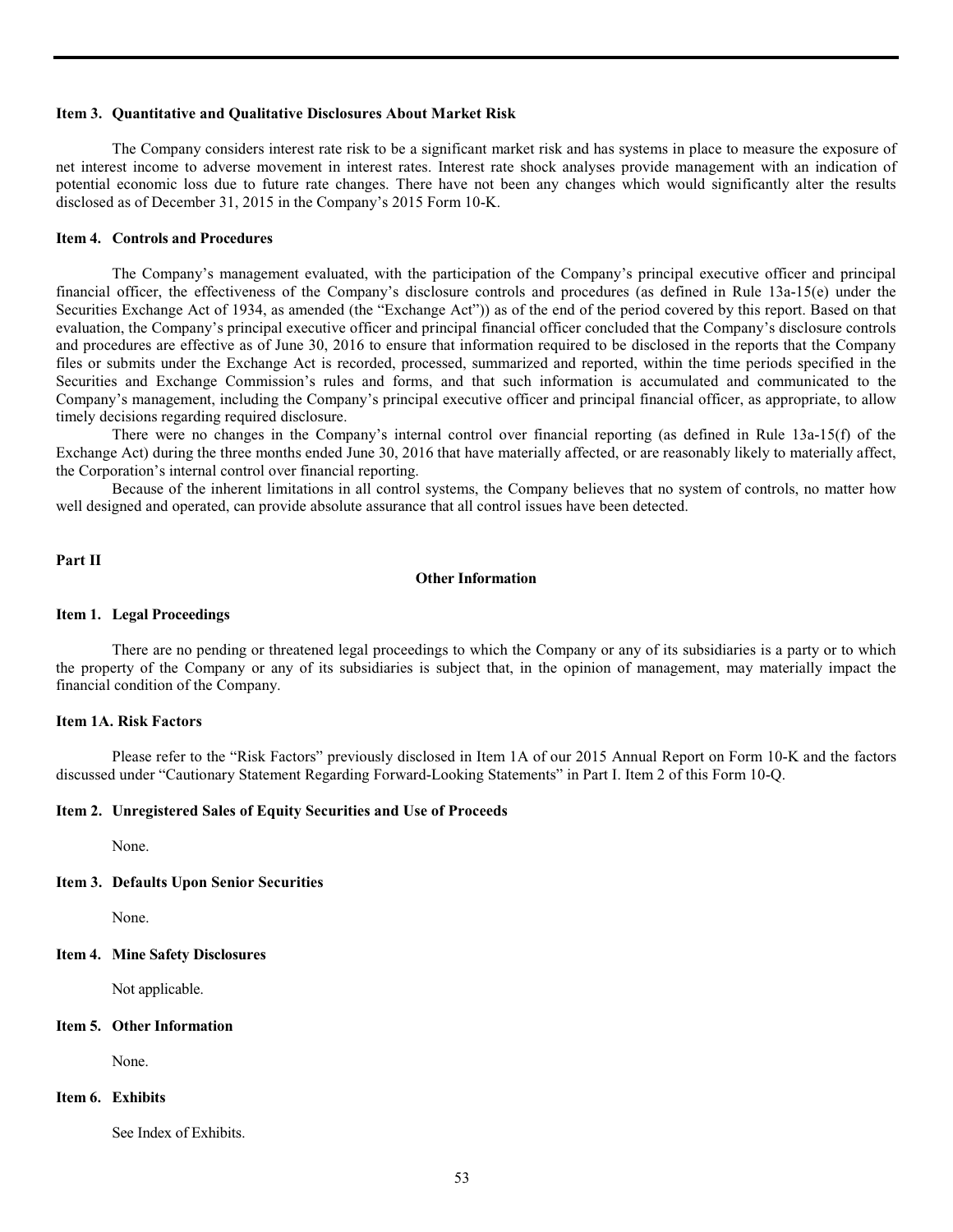#### **Signatures**

<span id="page-53-0"></span>Pursuant to the requirements of the Securities Exchange Act of 1934, the registrant has duly caused this report to be signed on its behalf by the undersigned thereunto duly authorized.

NATIONAL BANKSHARES, INC.

Date: August 5, 2016 /s/ James G. Rakes

James G. Rakes Chairman, President and Chief Executive Officer (Principal Executive Officer)

Date: August 5, 2016 /s/ David K. Skeens

David K. Skeens Treasurer and Chief Financial Officer (Principal Financial Officer) (Principal Accounting Officer)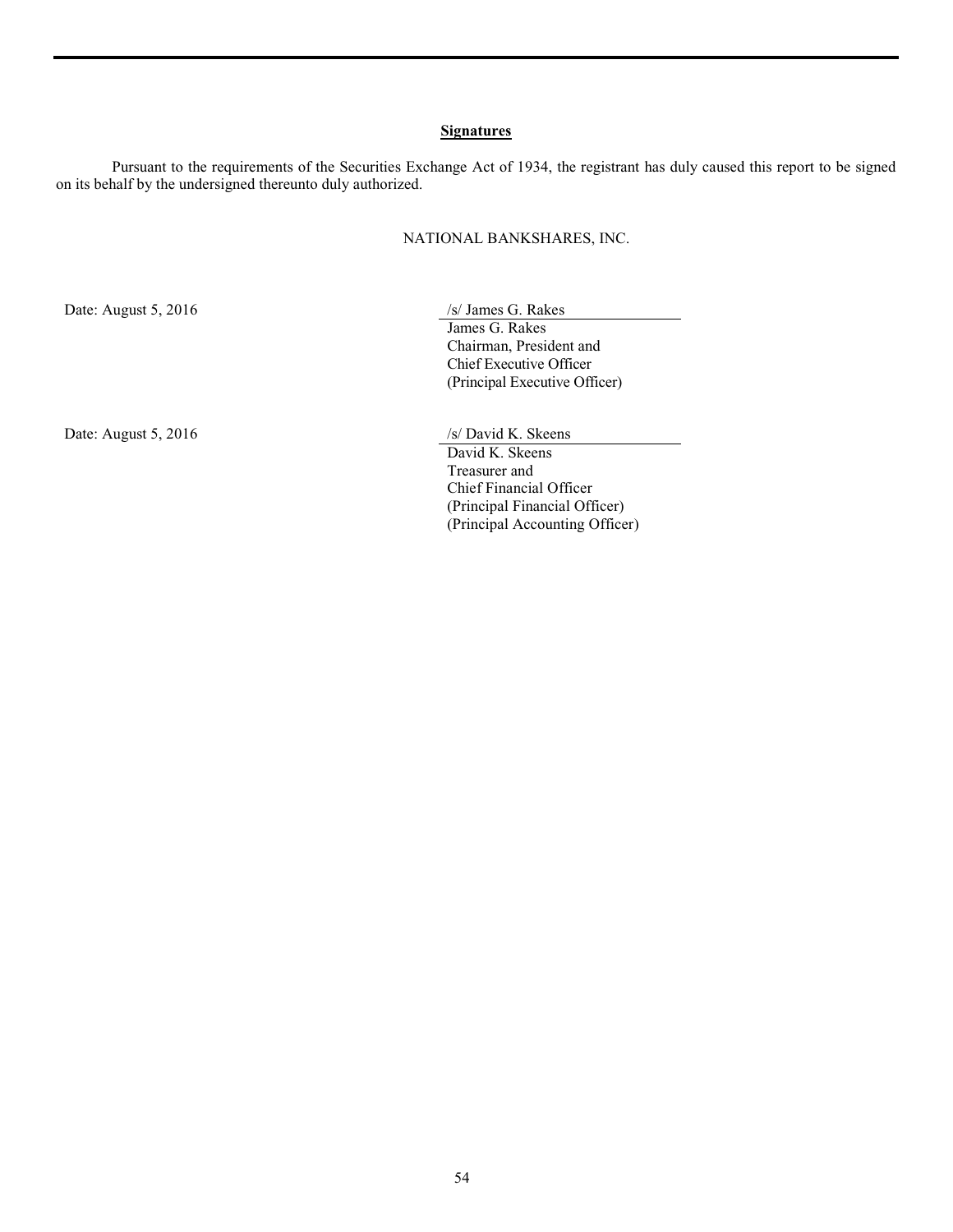# <span id="page-54-0"></span>**Index of Exhibits**

| Exhibit No. | Description                                                                                                                                                                                                                   | Page No. in<br><b>Sequential System</b>                                                                                                                  |
|-------------|-------------------------------------------------------------------------------------------------------------------------------------------------------------------------------------------------------------------------------|----------------------------------------------------------------------------------------------------------------------------------------------------------|
| 3(i)        | Amended and Restated Articles of Incorporation of National (incorporated herein by reference to Exhibit<br>Bankshares, Inc.                                                                                                   | 3.1 of the Form 8K for filed on March 16,<br>2006)                                                                                                       |
| 3(ii)       | Amended By-laws of National Bankshares, Inc.                                                                                                                                                                                  | (incorporated herein by reference to the<br>Form 8-K filed on July 9, 2014)                                                                              |
| 4(i)        | Specimen copy of certificate for National Bankshares, Inc. (incorporated herein by reference to Exhibit<br>common stock                                                                                                       | 4(a) of the Annual Report on Form 10K for<br>fiscal year ended December 31, 1993)                                                                        |
| $*10(i)$    | National Bankshares, Inc. 1999 Stock Option Plan                                                                                                                                                                              | (incorporated herein by reference to Exhibit<br>4.3 of the Form S-8, filed as Registration<br>No. 333-79979 with the Commission on<br>September 4, 1999) |
| $*10(ii)$   | Executive Employment Agreement dated March 11, 2015,<br>between National Bankshares, Inc. and James G. Rakes                                                                                                                  | (incorporated herein by reference to Exhibit<br>10.1 of the Form 8K filed on March 11,<br>2015)                                                          |
| $*10(iii)$  | Employee Lease Agreement dated August 14, 2002, between<br>National Bankshares, Inc. and The National Bank of Blacksburg                                                                                                      | (incorporated herein by reference to Exhibit<br>10 of Form 10Q for the period ended<br>September 30, 2002)                                               |
| $*10(iv)$   | Executive Employment Agreement dated March 11, 2015,<br>between National Bankshares, Inc. and F. Brad Denardo                                                                                                                 | (incorporated herein by reference to Exhibit<br>10.2 of the Form 8K filed on March 11,<br>2015)                                                          |
| $*10(v)$    | Salary Continuation Agreement dated February 8, 2006, between<br>The National Bank of Blacksburg and James G. Rakes                                                                                                           | (incorporated herein by reference to Exhibit<br>99 of the Form 8K filed on February 8,<br>2006)                                                          |
| $*10(vi)$   | Salary Continuation Agreement dated February 8, 2006, between (incorporated herein by reference to Exhibit<br>The National Bank of Blacksburg and F. Brad Denardo                                                             | $10(iii)(A)$ of the Form 8K filed on February<br>8, 2006)                                                                                                |
| $*10(vii)$  | Salary Continuation Agreement dated February 8, 2006, between<br>The National Bank of Blacksburg and David K. Skeens                                                                                                          | (incorporated herein by reference to Exhibit<br>$10(iii)(A)$ of the Form 8K filed on January<br>25, 2012)                                                |
| $*10(viii)$ | First Amendment, dated December 19, 2007, to The National (incorporated herein by reference to Exhibit<br>Bank of Blacksburg Salary Continuation Agreement for James G. 10(iii)(A) of the Form 8K filed on December<br>Rakes  | 19, 2007)                                                                                                                                                |
| $*10(ix)$   | First Amendment, dated December 19, 2007, to The National (incorporated herein by reference to Exhibit<br>Bank of Blacksburg Salary Continuation Agreement for F. Brad 10(iii)(A) of the Form 8K filed on December<br>Denardo | 19, 2007)                                                                                                                                                |
| $*10(x)$    | First Amendment, dated December 19, 2007, to The National (incorporated herein by reference to Exhibit<br>Bank of Blacksburg Salary Continuation Agreement for David 10(iii)(A) of the Form 8K filed on January<br>K. Skeens  | 25, 2012)                                                                                                                                                |
| $*10(xi)$   | Second Amendment, dated June 12, 2008, to The National Bank<br>of Blacksburg Salary Continuation Agreement for F. Brad<br>Denardo                                                                                             | (incorporated herein by reference to Exhibit<br>10 of the Form 8K filed on June 12, 2008)                                                                |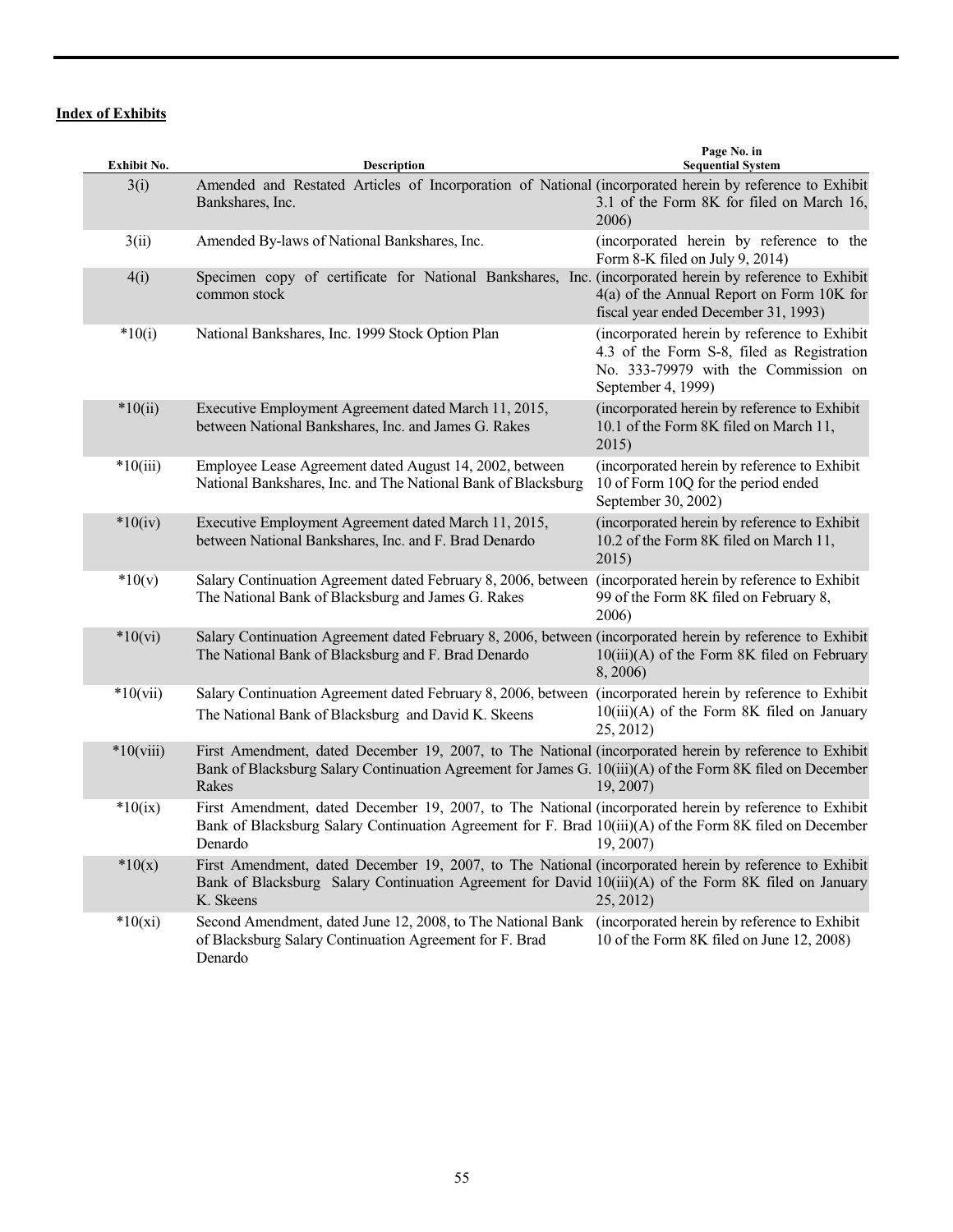| $*10(xiii)$ | Second Amendment, dated June 12, 2008, to The National Bank<br>of Blacksburg Salary Continuation Agreement for David K.<br><b>Skeens</b>                                                                                                                                                                                                                                                                                                                                                                                                                                                                                                                                                                                                                                                                                                     | (incorporated herein by reference to Exhibit)<br>10.2 of the Form 8K filed on January 25,<br>2012)      |
|-------------|----------------------------------------------------------------------------------------------------------------------------------------------------------------------------------------------------------------------------------------------------------------------------------------------------------------------------------------------------------------------------------------------------------------------------------------------------------------------------------------------------------------------------------------------------------------------------------------------------------------------------------------------------------------------------------------------------------------------------------------------------------------------------------------------------------------------------------------------|---------------------------------------------------------------------------------------------------------|
| $*10(xii)$  | Second Amendment, dated December 17, 2008, to The National (incorporated herein by reference to Exhibit<br>Bank of Blacksburg Salary Continuation Agreement for James G. 10(iii)(A) of the Annual Report on Form<br>Rakes                                                                                                                                                                                                                                                                                                                                                                                                                                                                                                                                                                                                                    | 10K for the fiscal year ended December 31,<br>2008)                                                     |
| $*10(xiv)$  | Third Amendment, dated December 17, 2008, to The National (incorporated herein by reference to Exhibit<br>Bank of Blacksburg Salary Continuation Agreement for F. Brad 10(iii)(A) of the Annual Report on Form<br>Denardo                                                                                                                                                                                                                                                                                                                                                                                                                                                                                                                                                                                                                    | 10K for the fiscal year ended December 31,<br>2008)                                                     |
| $*10(xv)$   | Third Amendment, dated January 20, 2012, to The National (incorporated herein by reference to Exhibit<br>Bank of Blacksburg Salary Continuation Agreement for David 10(iii)(A) of the Form 8K filed on January<br>K. Skeens                                                                                                                                                                                                                                                                                                                                                                                                                                                                                                                                                                                                                  | 25, 2012)                                                                                               |
| $*10(xvi)$  | Salary Continuation Agreement dated January 20, 2012 between<br>The National Bank of Blacksburg and Bryson J. Hunter                                                                                                                                                                                                                                                                                                                                                                                                                                                                                                                                                                                                                                                                                                                         | (incorporated herein by reference to Exhibit<br>10(iii)(A) of the Form 8K filed on January<br>25, 2012) |
| 31(i)       | Section 906 Certification of Chief Executive Officer                                                                                                                                                                                                                                                                                                                                                                                                                                                                                                                                                                                                                                                                                                                                                                                         | (included herewith)                                                                                     |
| 31(ii)      | Section 906 Certification of Chief Financial Officer                                                                                                                                                                                                                                                                                                                                                                                                                                                                                                                                                                                                                                                                                                                                                                                         | (included herewith)                                                                                     |
| 32(i)       | 18 U.S.C. Section 1350 Certification of Chief Executive Officer                                                                                                                                                                                                                                                                                                                                                                                                                                                                                                                                                                                                                                                                                                                                                                              | (included herewith)                                                                                     |
| 32(ii)      | 18 U.S.C. Section 1350 Certification of Chief Financial Officer                                                                                                                                                                                                                                                                                                                                                                                                                                                                                                                                                                                                                                                                                                                                                                              | (included herewith)                                                                                     |
| 101         | The following materials from National Bankshares, Inc.'s<br>Quarterly Report on Form 10-Q for the period ended June 30,<br>2016 are formatted in XBRL (Extensible Business Reporting<br>Language), furnished herewith: (i) Consolidated Statements of<br>Income for the three-month and six-month periods ended June<br>and 2015; (ii) Consolidated Statements of<br>30, 2016<br>Comprehensive Income for the three-month and six-month<br>periods ended June 30, 2016 and 2015; (iii)Consolidated<br>Balance Sheets at June 30, 2016 and December 31, 2015;<br>(iv) Consolidated Statements of Changes in Stockholders'<br>Equity for the six months ended June 30, 2016 and 2015;<br>(v) Consolidated Statements of Cash Flows for the six months<br>ended June 30, 2016 and 2015; and (vi) Notes to Consolidated<br>Financial Statements. |                                                                                                         |

\* Indicates a management contract or compensatory plan.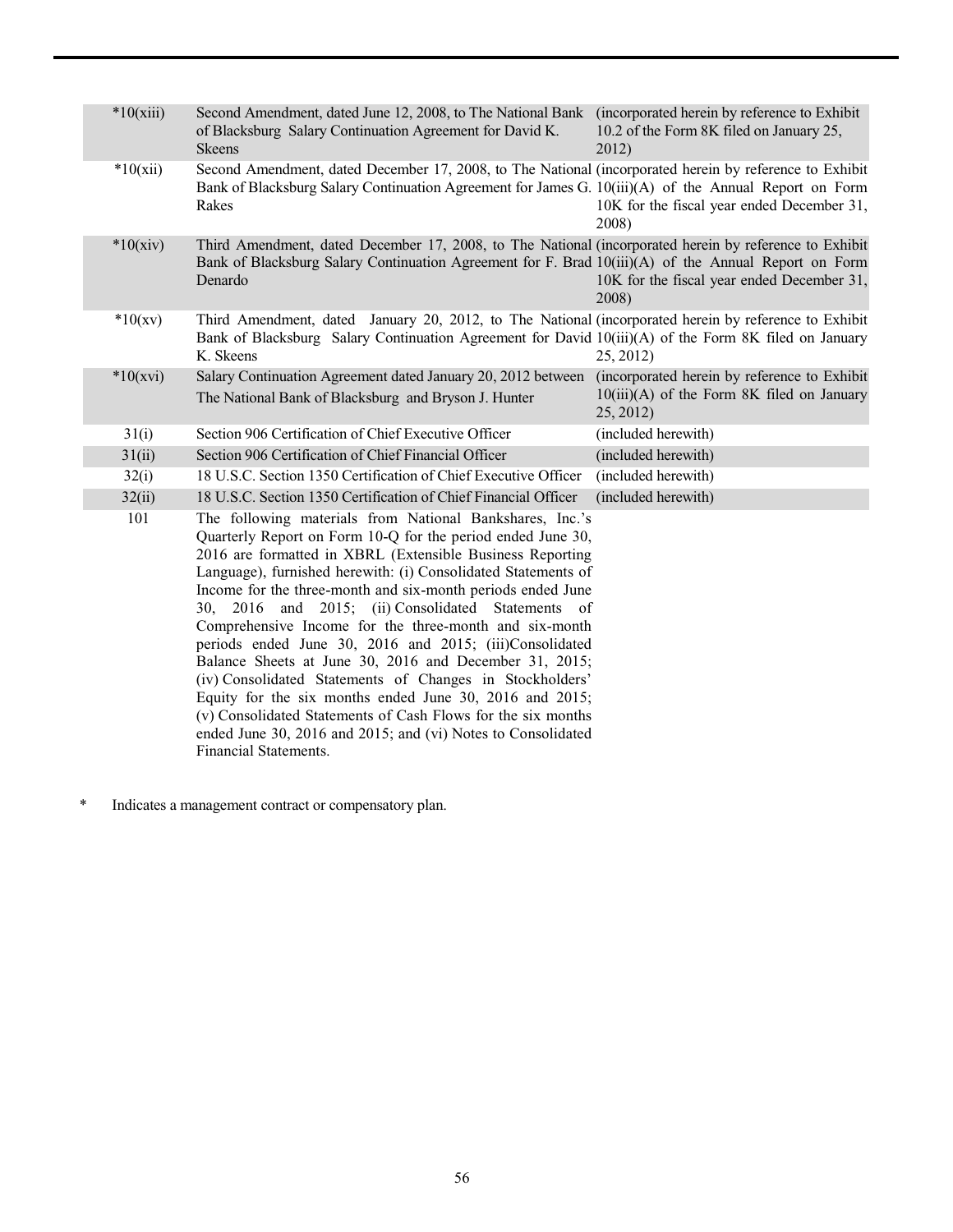<span id="page-56-0"></span>Exhibit 31(i)

# **CERTIFICATIONS**

I, James G. Rakes, certify that:

1. I have reviewed this quarterly report on Form 10-Q of National Bankshares, Inc.;

2. Based on my knowledge, this report does not contain any untrue statement of a material fact or omit to state a material fact necessary to make the statements made, in light of the circumstances under which such statements were made, not misleading with respect to the period covered by this report;

3. Based on my knowledge, the financial statements, and other financial information included in this report, fairly present in all material respects the financial condition, results of operations and cash flows of the registrant as of, and for, the periods presented in this report;

4. The registrant's other certifying officer(s) and I are responsible for establishing and maintaining disclosure controls and procedures (as defined in Exchange Act Rules 13a–15(e) and 15d–15(e)) and internal control over financial reporting (as defined in Exchange Act Rules 13a–15(f) and 15d–15(f)) for the registrant and have:

(a) Designed such disclosure controls and procedures, or caused such disclosure controls and procedures to be designed under our supervision, to ensure that material information relating to the registrant, including its consolidated subsidiaries, is made known to us by others within those entities, particularly during the period in which this report is being prepared;

(b) Designed such internal control over financial reporting, or caused such internal control over financial reporting to be designed under our supervision, to provide reasonable assurance regarding the reliability of financial reporting and the preparation of financial statements for external purposes in accordance with generally accepted accounting principles;

(c) Evaluated the effectiveness of the registrant's disclosure controls and procedures and presented in this report our conclusions about the effectiveness of the disclosure controls and procedures, as of the end of the period covered by this report based on such evaluation; and

(d) Disclosed in this report any change in the registrant's internal control over financial reporting that occurred during the registrant's most recent fiscal quarter (the registrant's fourth fiscal quarter in the case of an annual report) that has materially affected, or is reasonably likely to materially affect, the registrant's internal control over financial reporting; and

5. The registrant's other certifying officer(s) and I have disclosed, based on our most recent evaluation of internal control over financial reporting, to the registrant's auditors and the audit committee of the registrant's board of directors (or persons performing the equivalent functions):

(a) All significant deficiencies and material weaknesses in the design or operation of internal control over financial reporting which are reasonably likely to adversely affect the registrant's ability to record, process, summarize and report financial information; and

Any fraud, whether or not material, that involves management or other employees who have a significant role in the registrant's internal control over financial reporting.

Date: August 5, 2016

/s/ James G. Rakes

James G. Rakes Chairman, President and Chief Executive Officer (Principal Executive Officer)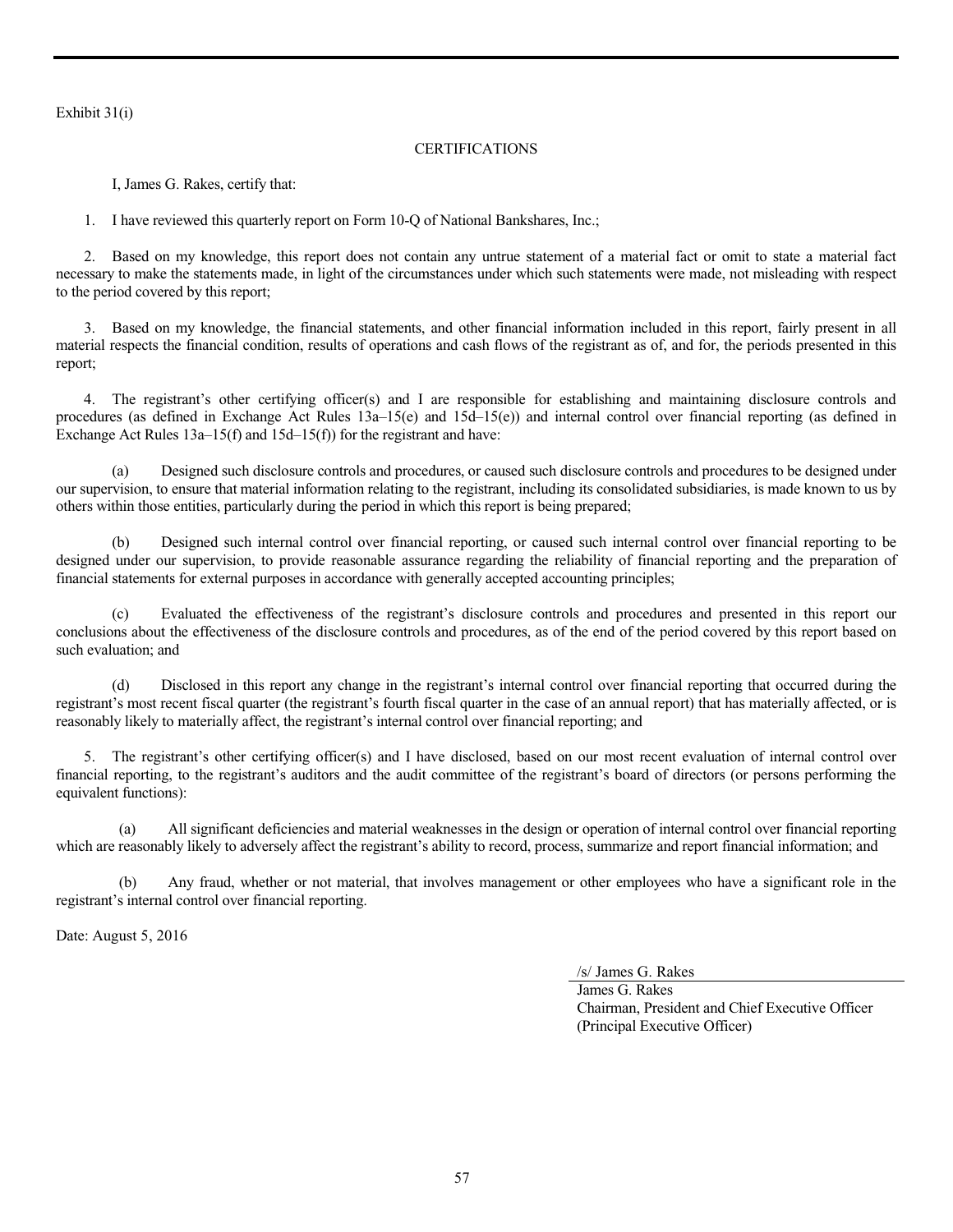Exhibit 31(ii)

#### **CERTIFICATIONS**

I, David K. Skeens, certify that:

1. I have reviewed this quarterly report on Form 10-Q of National Bankshares, Inc.;

2. Based on my knowledge, this report does not contain any untrue statement of a material fact or omit to state a material fact necessary to make the statements made, in light of the circumstances under which such statements were made, not misleading with respect to the period covered by this report;

3. Based on my knowledge, the financial statements, and other financial information included in this report, fairly present in all material respects the financial condition, results of operations and cash flows of the registrant as of, and for, the periods presented in this report;

4. The registrant's other certifying officer(s) and I are responsible for establishing and maintaining disclosure controls and procedures (as defined in Exchange Act Rules 13a–15(e) and 15d–15(e)) and internal control over financial reporting (as defined in Exchange Act Rules 13a–15(f) and 15d–15(f)) for the registrant and have:

(a) Designed such disclosure controls and procedures, or caused such disclosure controls and procedures to be designed under our supervision, to ensure that material information relating to the registrant, including its consolidated subsidiaries, is made known to us by others within those entities, particularly during the period in which this report is being prepared;

(b) Designed such internal control over financial reporting, or caused such internal control over financial reporting to be designed under our supervision, to provide reasonable assurance regarding the reliability of financial reporting and the preparation of financial statements for external purposes in accordance with generally accepted accounting principles;

Evaluated the effectiveness of the registrant's disclosure controls and procedures and presented in this report our conclusions about the effectiveness of the disclosure controls and procedures, as of the end of the period covered by this report based on such evaluation; and

Disclosed in this report any change in the registrant's internal control over financial reporting that occurred during the registrant's most recent fiscal quarter (the registrant's fourth fiscal quarter in the case of an annual report) that has materially affected, or is reasonably likely to materially affect, the registrant's internal control over financial reporting; and

5. The registrant's other certifying officer(s) and I have disclosed, based on our most recent evaluation of internal control over financial reporting, to the registrant's auditors and the audit committee of the registrant's board of directors (or persons performing the equivalent functions):

(a) All significant deficiencies and material weaknesses in the design or operation of internal control over financial reporting which are reasonably likely to adversely affect the registrant's ability to record, process, summarize and report financial information; and

(b) Any fraud, whether or not material, that involves management or other employees who have a significant role in the registrant's internal control over financial reporting.

Date: August 5, 2015

/s/ David K. Skeens

David K. Skeens Treasurer and Chief Financial Officer (Principal Financial Officer)